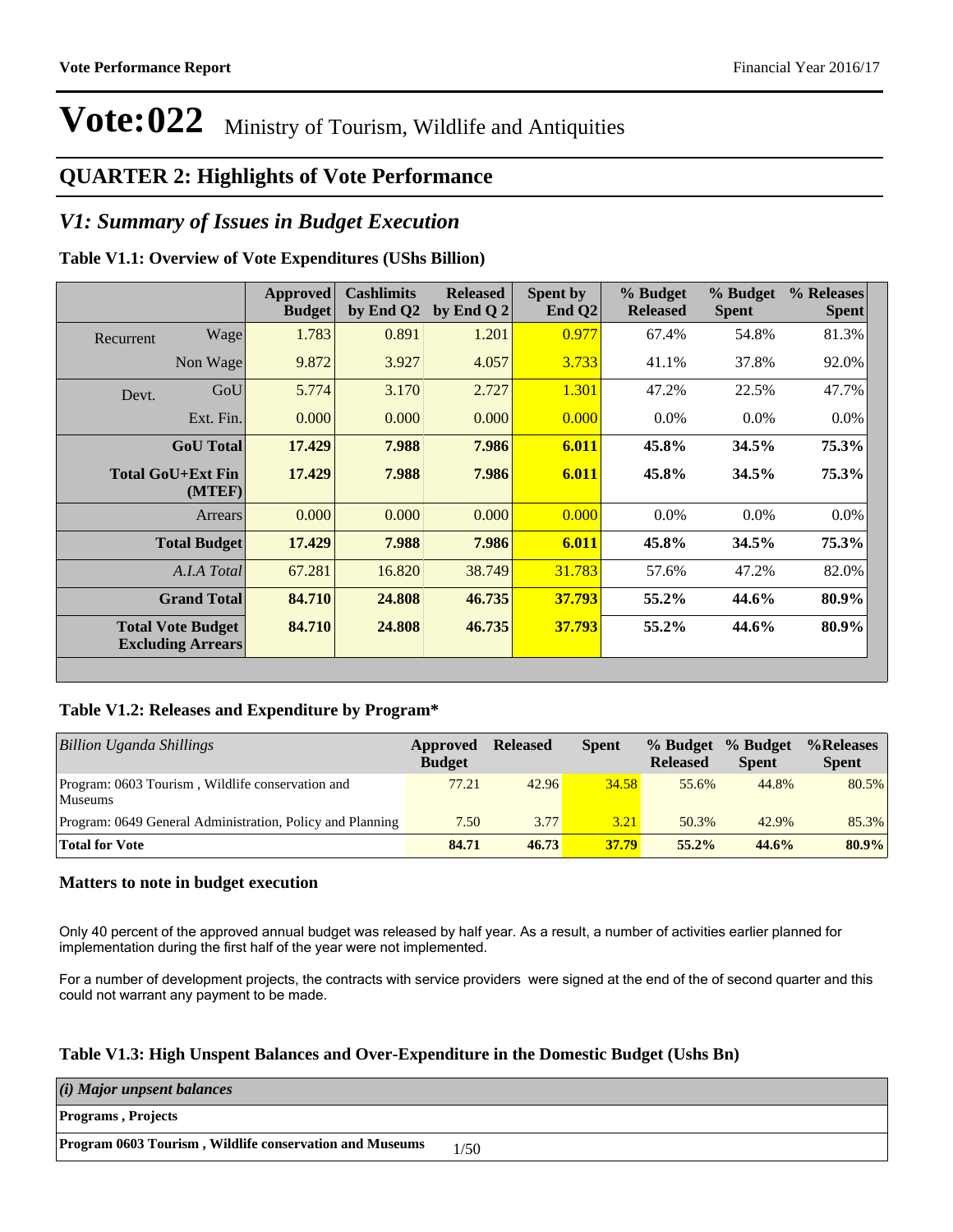|              | $0.015$ Bn Shs      | <b>SubProgram/Project :09 Tourism</b>                                                                                                                                                    |
|--------------|---------------------|------------------------------------------------------------------------------------------------------------------------------------------------------------------------------------------|
|              |                     | Reason: Delays in delivery of invoices by service providers;<br>For some items, the balance was inadequate to facilitate any other activity and is now awaiting the release of q3 funds. |
| <b>Items</b> |                     |                                                                                                                                                                                          |
|              |                     | <b>0.002 Bn Shs</b> Item: 211103 Allowances                                                                                                                                              |
|              |                     | Reason: The balance was inadequate to facilitate any other activity                                                                                                                      |
|              |                     | <b>0.002 Bn Shs</b> Item: 221001 Advertising and Public Relations                                                                                                                        |
|              |                     | Reason: Delays in delivery of invoices by service providers;                                                                                                                             |
|              |                     | <b>0.005 Bn Shs</b> Item: 221002 Workshops and Seminars                                                                                                                                  |
|              |                     | Reason: Delays in delivery of invoices by service providers;                                                                                                                             |
|              |                     | <b>0.001 Bn Shs</b> Item: 221011 Printing, Stationery, Photocopying and Binding                                                                                                          |
|              |                     | Reason: Delays in delivery of invoices by service providers;                                                                                                                             |
|              |                     | <b>0.001 Bn Shs</b> Item: 227001 Travel inland                                                                                                                                           |
|              |                     | Reason: The balance was inadequate to facilitate any other activity                                                                                                                      |
|              |                     | <b>0.004 Bn Shs</b> Item: 227004 Fuel, Lubricants and Oils                                                                                                                               |
|              |                     | Reason: Delays in delivery of invoices by service providers;                                                                                                                             |
|              | <b>0.008 Bn Shs</b> | <b>SubProgram/Project :10 Museums and Monuments</b>                                                                                                                                      |
|              |                     | Reason: Delays in delivery of invoices by service providers                                                                                                                              |
| Items        |                     |                                                                                                                                                                                          |
|              |                     | <b>0.003 Bn Shs</b> Item: 221011 Printing, Stationery, Photocopying and Binding                                                                                                          |
|              |                     | Reason: Delays in delivery of invoices by service providers                                                                                                                              |
|              |                     | <b>0.003 Bn Shs</b> Item: 223004 Guard and Security services                                                                                                                             |
|              |                     | Reason: To pay for security services in January 2017                                                                                                                                     |
|              |                     | <b>0.002 Bn Shs</b> Item: 228001 Maintenance - Civil                                                                                                                                     |
|              |                     | Reason: Delays in delivery of invoices by service providers                                                                                                                              |
|              | $0.011$ Bn Shs      | SubProgram/Project :11 Wildlife Conservation                                                                                                                                             |
|              |                     | Reason: Payments to Uganda Printing and Publishing Corporation (UPPC) for gazettement of Uganda wildlife Bill 2016 hasn't<br>been effected. This amounts to 5,900,000 USHS.              |
| Items        |                     |                                                                                                                                                                                          |
|              |                     | <b>0.001 Bn Shs</b> Item: 221002 Workshops and Seminars                                                                                                                                  |
|              |                     | Reason: The balance was inadequate to facilitate any other activity                                                                                                                      |
|              |                     | <b>0.004 Bn Shs</b> Item: 221011 Printing, Stationery, Photocopying and Binding                                                                                                          |
|              |                     | Reason: Payments to Uganda Printing and Publishing Corporation (UPPC) for gazettement of Uganda wildlife Bill 2016 hasn't<br>been effected. This amounts to 5,900,000 USHS.              |
|              |                     | <b>0.006 Bn Shs</b> Item: 282103 Scholarships and related costs                                                                                                                          |
|              |                     | Reason: Awaiting the release of more funds to transfer to UWEC for reactivation of wildlife clubs                                                                                        |
|              | <b>0.020 Bn Shs</b> | <b>SubProgram/Project :14 Directorate of TWCM</b>                                                                                                                                        |
|              |                     | Reason: Service provider to be cleared (Africana Hotel Ltd). delayed payment due to delayed delivery of invoice.                                                                         |
| <b>Items</b> |                     |                                                                                                                                                                                          |
|              |                     | <b>0.020 Bn Shs</b> Item: 221002 Workshops and Seminars                                                                                                                                  |
|              |                     | Reason: Service provider to be cleared (Africana Hotel £0d). delayed payment due to delayed delivery of invoice.                                                                         |
|              |                     |                                                                                                                                                                                          |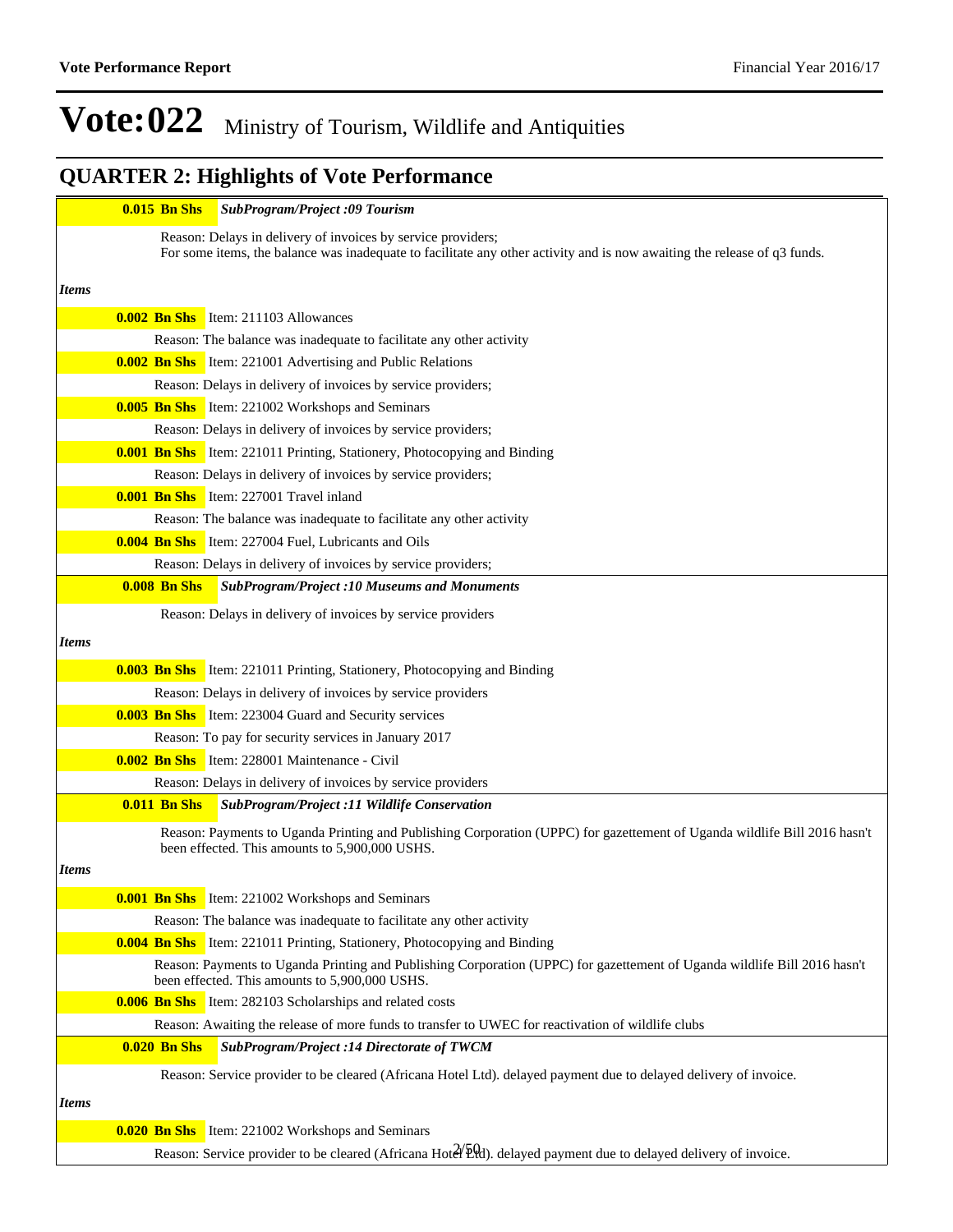|              | $0.214$ Bn Shs      | SubProgram/Project : 1333 Mt. Rwenzori Tourism Infrastructure Development Project (MRTIDP)                                                                              |
|--------------|---------------------|-------------------------------------------------------------------------------------------------------------------------------------------------------------------------|
|              |                     | Reason: The contract was signed at the end of the second quarter and this could not warrant any payment to be made                                                      |
| <i>Items</i> |                     |                                                                                                                                                                         |
|              |                     | <b>0.001 Bn Shs</b> Item: 225002 Consultancy Services- Long-term                                                                                                        |
|              |                     | Reason: Balance is in excess of the required resources.                                                                                                                 |
|              |                     | <b>0.213 Bn Shs</b> Item: 281502 Feasibility Studies for Capital Works                                                                                                  |
|              |                     | Reason: The contract was signed at the end of the second quarter and this could not warrant any payment to be made                                                      |
|              | <b>0.332 Bn Shs</b> | SubProgram/Project :1334 Development of Museums and Heritage Sites for Cultural Promotion                                                                               |
|              | Reason:             |                                                                                                                                                                         |
|              |                     | The payment is based on number of certificates issued to the contractor and by end of quarter, the certificates issued could not<br>accommodate the whole sum budgeted. |
|              | terms.              | This is for payment to the contractor for the Transport gallery at Uganda Museum. Payment to be made according to the contract                                          |
| <b>Items</b> |                     |                                                                                                                                                                         |
|              |                     | <b>0.001 Bn Shs</b> Item: 281504 Monitoring, Supervision & Appraisal of capital works                                                                                   |
|              |                     | Reason: The balance was inadequate to facilitate any other activity                                                                                                     |
|              |                     | <b>0.073 Bn Shs</b> Item: 312101 Non-Residential Buildings                                                                                                              |
|              |                     | Reason: This is for payment to the contractor for the Transport gallery. Payment to be made according to the contract terms.                                            |
|              |                     | <b>0.258 Bn Shs</b> Item: 312104 Other Structures                                                                                                                       |
|              |                     | Reason: The contract was signed at the end of the of second quarter and this could not warrant any payment to be made                                                   |
|              | <b>0.300 Bn Shs</b> | SubProgram/Project :1335 Establishment of Lake Victoria Tourism Circuit                                                                                                 |
|              |                     | Reason: There were IFMIS challenges in creating the client (Ngamba Island) on the system                                                                                |
| <i>Items</i> |                     |                                                                                                                                                                         |
|              |                     | <b>0.300 Bn Shs</b> Item: 312104 Other Structures                                                                                                                       |
|              |                     | Reason: There were IFMIS challenges in creating the client (Ngamba Island) on the system                                                                                |
|              | <b>0.016 Bn Shs</b> | SubProgram/Project :1336 Development of Source of the Nile                                                                                                              |
|              |                     | Reason: The adverts did not run due to challenges with procurement. Consequently, the shortlisting of bidders could not be done.                                        |
| <i>Items</i> |                     |                                                                                                                                                                         |
|              |                     | <b>0.016 Bn Shs</b> Item: 281502 Feasibility Studies for Capital Works                                                                                                  |
|              | done.               | Reason: The adverts did not run due to challenges with procurement. Consequently, the shortlisting of bidders could not be                                              |
|              | <b>0.350 Bn Shs</b> | SubProgram/Project :1337 Establishment of Regional Satelite Wildlife Conservation Education Centres in Uganda                                                           |
|              | on the system       | Reason: Procurement was still underway and yet funds had been released. However this has been cleared and funds are no longer                                           |
| <i>Items</i> |                     |                                                                                                                                                                         |
|              |                     | <b>0.350 Bn Shs</b> Item: 281502 Feasibility Studies for Capital Works                                                                                                  |
|              |                     | Reason: Procurement was still underway and yet funds had been released. However this has been cleared and funds are no<br>longer on the system                          |
|              | Programs, Projects  |                                                                                                                                                                         |
|              |                     | Program 0649 General Administration, Policy and Planning                                                                                                                |
|              | <b>0.271 Bn Shs</b> | SubProgram/Project:01 HQs and Admintsration                                                                                                                             |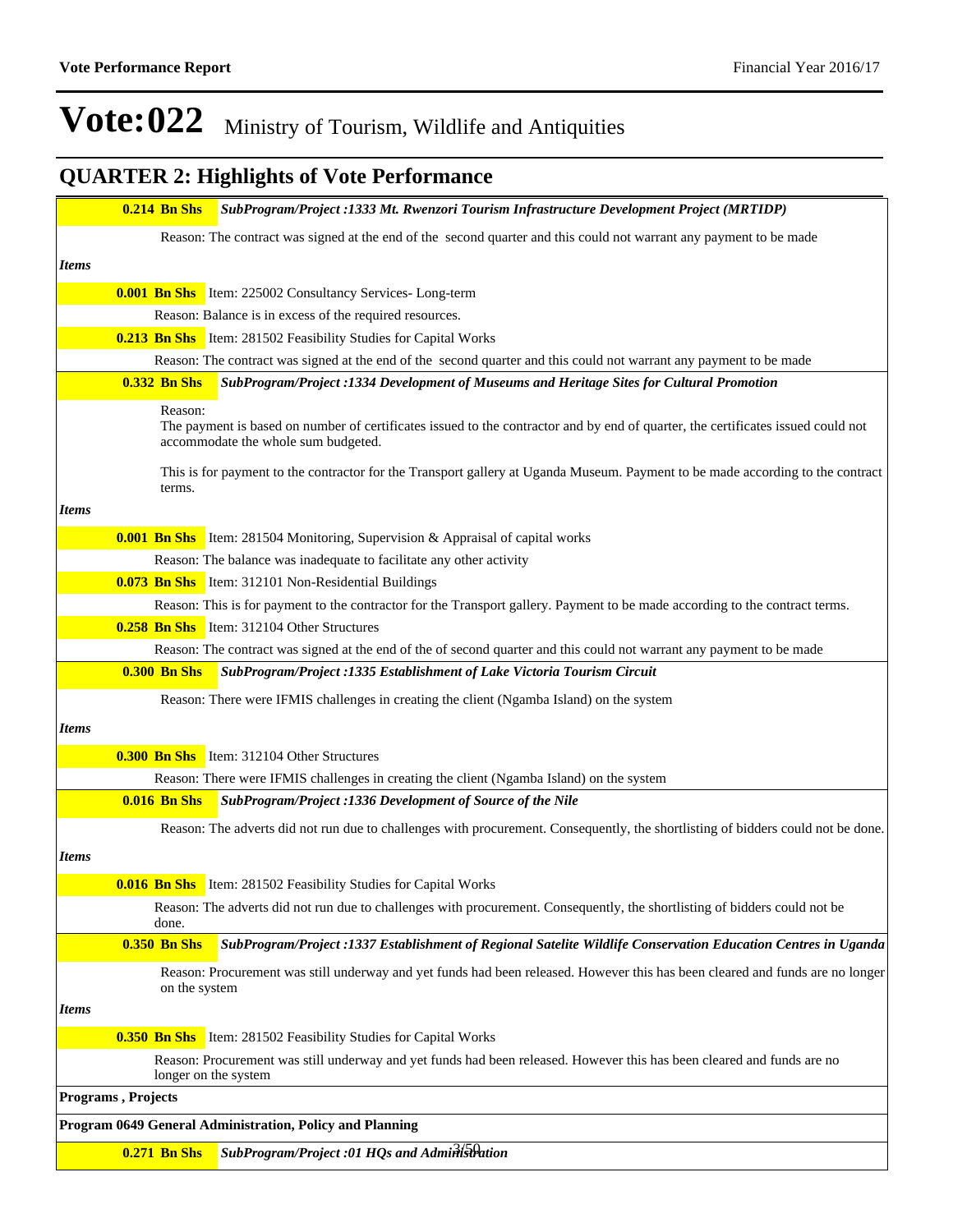## **QUARTER 2: Highlights of Vote Performance**

|              |                | Reason: For pensions and gratuity, only the required resources were utilised.                                                                                                                                     |
|--------------|----------------|-------------------------------------------------------------------------------------------------------------------------------------------------------------------------------------------------------------------|
|              |                | Delays in delivery of invoices by service providers;                                                                                                                                                              |
| <i>Items</i> |                |                                                                                                                                                                                                                   |
|              |                | <b>0.051 Bn Shs</b> Item: 212102 Pension for General Civil Service                                                                                                                                                |
|              |                | Reason: Only the required resources were utilised.                                                                                                                                                                |
|              |                | <b>0.117 Bn Shs</b> Item: 213004 Gratuity Expenses                                                                                                                                                                |
|              |                | Reason: Only the required resources were utilised.                                                                                                                                                                |
|              |                | <b>0.017 Bn Shs</b> Item: 221002 Workshops and Seminars                                                                                                                                                           |
|              |                | Reason: Delays in delivery of invoices by service providers;                                                                                                                                                      |
|              |                | <b>0.007 Bn Shs</b> Item: 221007 Books, Periodicals & Newspapers                                                                                                                                                  |
|              |                | Reason: Delays in delivery of invoices by service providers;                                                                                                                                                      |
|              |                | <b>0.030 Bn Shs</b> Item: 221011 Printing, Stationery, Photocopying and Binding                                                                                                                                   |
|              |                | Reason: Delays in delivery of invoices by service providers;                                                                                                                                                      |
|              |                | <b>0.001 Bn Shs</b> Item: 223004 Guard and Security services                                                                                                                                                      |
|              |                | Reason: The balance was inadequate to facilitate any other activity                                                                                                                                               |
|              |                | <b>0.004 Bn Shs</b> Item: 223006 Water                                                                                                                                                                            |
|              |                | Reason: The ministry is yet to have a prepaid water meter.                                                                                                                                                        |
|              |                | <b>0.014 Bn Shs</b> Item: 224004 Cleaning and Sanitation                                                                                                                                                          |
|              |                | Reason: Delays in delivery of invoices by service providers;                                                                                                                                                      |
|              |                | <b>0.019 Bn Shs</b> Item: 227004 Fuel, Lubricants and Oils                                                                                                                                                        |
|              |                | Reason: Delays in delivery of invoices by service providers;                                                                                                                                                      |
|              |                | <b>0.010 Bn Shs</b> Item: 228002 Maintenance - Vehicles                                                                                                                                                           |
|              |                | Reason: Delays in delivery of invoices by service providers;                                                                                                                                                      |
|              | $0.214$ Bn Shs | <b>SubProgram/Project :0248 Government Purchases and Taxes</b>                                                                                                                                                    |
|              |                | Reason: The payment is based on number of certificates issued to the consultant. The final report of the Preliminary designs                                                                                      |
|              |                | (Engineering and Architectural designs for Office Building) is not yet submitted.                                                                                                                                 |
| <i>Items</i> |                |                                                                                                                                                                                                                   |
|              |                | <b>0.111 Bn Shs</b> Item: 281503 Engineering and Design Studies & Plans for capital works                                                                                                                         |
|              |                | Reason: The payment is based on number of certificates issued to the consultant. The final report of the Preliminary designs<br>(Engineering and Architectural designs for Office Building) is not yet submitted. |
|              |                | <b>0.078 Bn Shs</b> Item: 312202 Machinery and Equipment                                                                                                                                                          |
|              |                | Reason: Delays in delivery of invoices by service providers.                                                                                                                                                      |
|              |                | <b>0.025 Bn Shs</b> Item: 312203 Furniture & Fixtures                                                                                                                                                             |
|              |                | Reason: Delays in delivery of invoices by service providers                                                                                                                                                       |
|              |                | $(iii)$ Expenditures in excess of the original approved budget                                                                                                                                                    |

### *V2: Performance Highlights*

**Table V2.1: Key Vote Output Indicators and Expenditures\***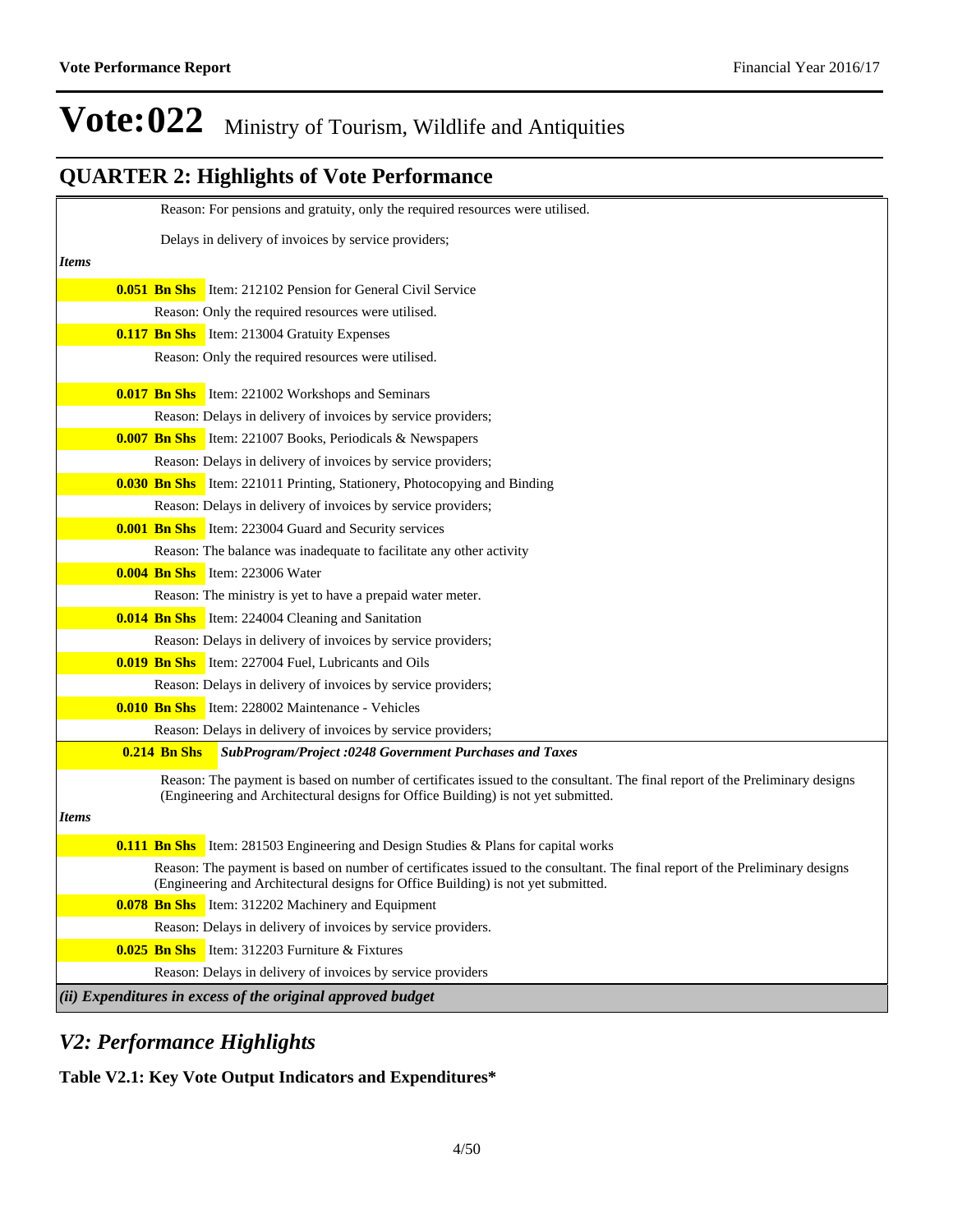| Vote, Vote Function<br><b>Key Output</b>                                                                 | <b>Approved Budget and</b><br><b>Planned outputs</b>                                                                                                                                                                                                     | <b>Cumulative Expenditure</b><br>and Performance                                                                                                                                                                                                                                                                      | <b>Status and Reasons for</b><br>any Variation from Plans |
|----------------------------------------------------------------------------------------------------------|----------------------------------------------------------------------------------------------------------------------------------------------------------------------------------------------------------------------------------------------------------|-----------------------------------------------------------------------------------------------------------------------------------------------------------------------------------------------------------------------------------------------------------------------------------------------------------------------|-----------------------------------------------------------|
| Programme: 0603 Tourism, Wildlife conservation and Museums                                               |                                                                                                                                                                                                                                                          |                                                                                                                                                                                                                                                                                                                       |                                                           |
| <b>Output: 060301 Policies, strategies and monitoring services</b>                                       |                                                                                                                                                                                                                                                          |                                                                                                                                                                                                                                                                                                                       |                                                           |
| Description of Performance:                                                                              | <b>Historical and Monument Act</b><br>submitted to Cabinet;<br>Revised Wildlife Act published<br>and disseminated;<br>Reconstruction of Kasubi and<br>Wamala coordinated; Sector<br>represented at the UNESCO WHL<br>conference; Cultural Heritage sites | Uganda Wildlife Bill 2016<br>submitted to UPPC for publication;<br>Principles of the Heritage<br>Resources bill submitted to<br>Cabinet:<br>Four (04) inspections carried out in<br>Kidepo Valley National Park,<br>Bwindi Forest National park,<br>Mgahinga Gorilla National Park,<br>Queen Elizabeth National Park, | No variation                                              |
|                                                                                                          | in Uganda promoted and<br>packaged;                                                                                                                                                                                                                      | and Mt.Rwenzori National Park.<br>The 7th Annual Tourism Sector<br>Review Conference held.<br>Two coordination meetings held to<br>review progress on the renovation<br>of Kasubi and Wamala Tombs                                                                                                                    |                                                           |
| Performance Indicators:                                                                                  |                                                                                                                                                                                                                                                          |                                                                                                                                                                                                                                                                                                                       |                                                           |
| Number of inspections undertaken 8<br>on wildlife protected areas on<br>implementation of UWA activities |                                                                                                                                                                                                                                                          | $\overline{4}$                                                                                                                                                                                                                                                                                                        |                                                           |
| Status of the Heritage Resources Submitted to Cabinet;<br>Bill                                           |                                                                                                                                                                                                                                                          | Principles submitted to Cabinet                                                                                                                                                                                                                                                                                       |                                                           |
| Status of the Uganda Wildlife Bill Submitted to Parliament<br>2015                                       |                                                                                                                                                                                                                                                          | Submitted to UPPC for publication                                                                                                                                                                                                                                                                                     |                                                           |
| Output Cost: UShs Bn:                                                                                    |                                                                                                                                                                                                                                                          | 1.711 UShs Bn:                                                                                                                                                                                                                                                                                                        | $30.1\%$<br><b>0.515</b> % Budget Spent:                  |
| <b>Output: 060303 Support to Tourism and Wildlife Associations</b>                                       |                                                                                                                                                                                                                                                          |                                                                                                                                                                                                                                                                                                                       |                                                           |
| Description of Performance:                                                                              | 8 Wildlife Clubs activated in<br>Schools;                                                                                                                                                                                                                | -Four (4) Wildlife Clubs activated No variation<br>in Schools<br>-12 Wildlife use rights holders                                                                                                                                                                                                                      |                                                           |
|                                                                                                          | 50 Wildlife userights holders<br>trained in CITES implementation<br>and other trade;                                                                                                                                                                     | outside protected areas inspected:<br>They include licensee operating in<br>Arua, Nwoya, Nakasongola, and<br>Luwero districts<br>-Supported GANTONE through<br>engagement of various<br>stakeholders during the Tourism<br>Week in Mbarara                                                                            |                                                           |
| Performance Indicators:                                                                                  |                                                                                                                                                                                                                                                          |                                                                                                                                                                                                                                                                                                                       |                                                           |
| No. of Wildlife Clubs of Uganda 8<br>(WCU) activated in schools                                          |                                                                                                                                                                                                                                                          | $\overline{4}$                                                                                                                                                                                                                                                                                                        |                                                           |
| No. of Wildlife use rights holders 12<br>outside protected areas inspected                               |                                                                                                                                                                                                                                                          | 12                                                                                                                                                                                                                                                                                                                    |                                                           |
| Number of tourism clusters 8<br>provided with technical support                                          |                                                                                                                                                                                                                                                          | 4                                                                                                                                                                                                                                                                                                                     |                                                           |
| Output Cost: UShs Bn:                                                                                    |                                                                                                                                                                                                                                                          | 0.047 UShs Bn:                                                                                                                                                                                                                                                                                                        | $2.6\%$<br>0.001 % Budget Spent:                          |
| <b>Output: 060304 Museums Services</b>                                                                   |                                                                                                                                                                                                                                                          | 5/50                                                                                                                                                                                                                                                                                                                  |                                                           |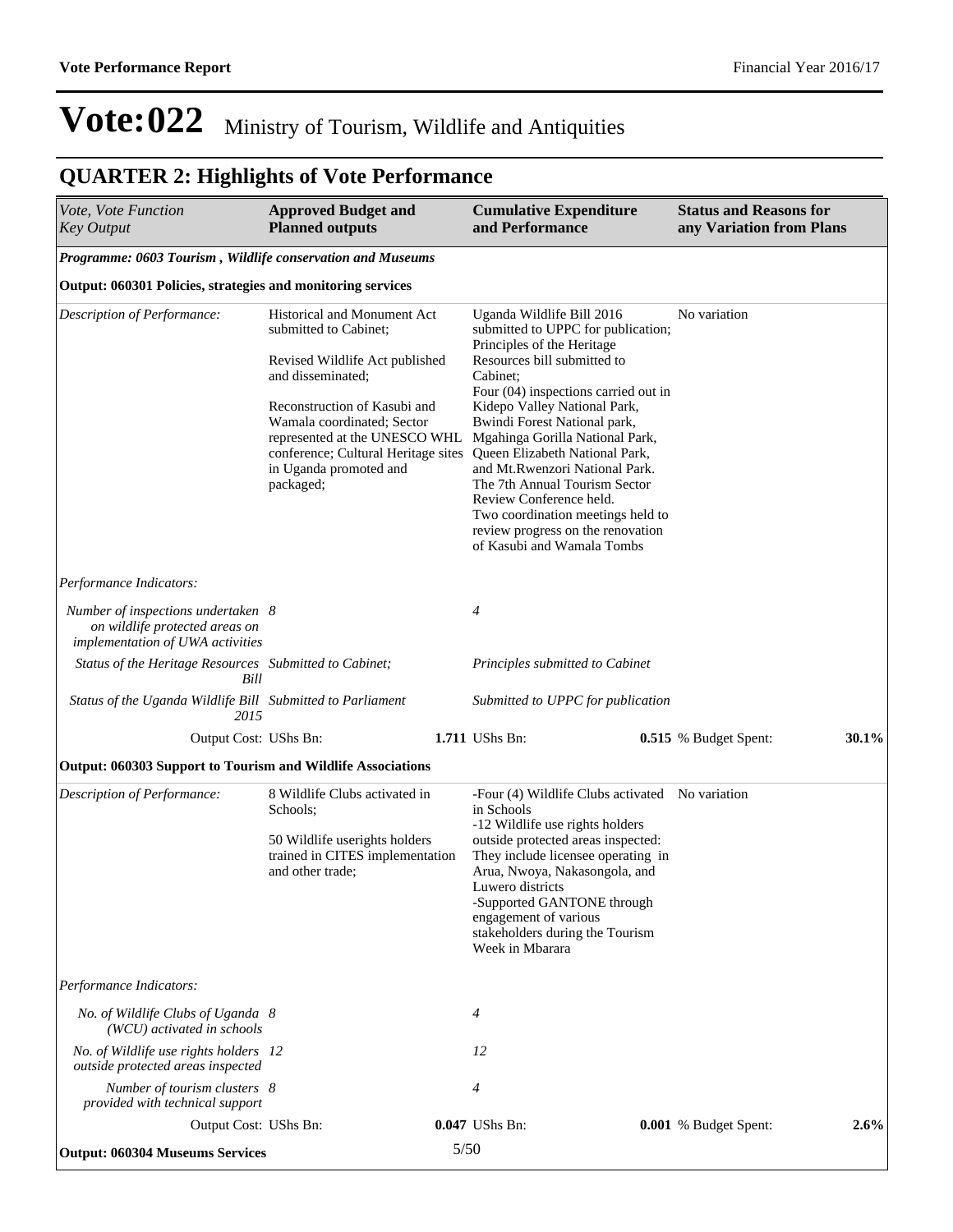| Vote, Vote Function<br><b>Key Output</b>                                                                                                                                                                                                                                                                                       | <b>Approved Budget and</b><br><b>Planned outputs</b>                                                                       | <b>Cumulative Expenditure</b><br>and Performance                                                                                                                                                                                                                                                                                                 |  | <b>Status and Reasons for</b><br>any Variation from Plans |       |  |
|--------------------------------------------------------------------------------------------------------------------------------------------------------------------------------------------------------------------------------------------------------------------------------------------------------------------------------|----------------------------------------------------------------------------------------------------------------------------|--------------------------------------------------------------------------------------------------------------------------------------------------------------------------------------------------------------------------------------------------------------------------------------------------------------------------------------------------|--|-----------------------------------------------------------|-------|--|
| Description of Performance:<br>Nomination dossier for Bigo Bya<br>Mugyenyi, Ntusi, Bwogero and<br>Mubende: Titles for Bigo, Ntuusi,<br>Bwogero, Kasonko and Mubende<br>acquired;<br><b>International Museum Day</b><br>celebrations held:<br>Regional sites of Patiko, Wedelai,<br>Nyero maintained; Fortlugard,<br>Kabale Mus |                                                                                                                            | -2 Titles secured for sites under<br>UNESCO reparations (Ntuusi and<br>Bwogero)<br>-Research conducted to enhance<br>the storylines of Soroti and Moroto<br>-Deed plans acquired for Land title<br>for Fortportal<br>-Maintained museums and sites<br>including Patiko, Wedelai, Nyero<br>rock site, soroti, Kabale, Uganda<br>Museum, Barlonyo. |  | No variation                                              |       |  |
| Performance Indicators:                                                                                                                                                                                                                                                                                                        |                                                                                                                            |                                                                                                                                                                                                                                                                                                                                                  |  |                                                           |       |  |
| Land Title for Fortportal Museum Yes<br>acquired                                                                                                                                                                                                                                                                               |                                                                                                                            | Deed plans acquired                                                                                                                                                                                                                                                                                                                              |  |                                                           |       |  |
| Number of Exhibitions upgraded 4                                                                                                                                                                                                                                                                                               |                                                                                                                            | 2                                                                                                                                                                                                                                                                                                                                                |  |                                                           |       |  |
| Status of upgrade of the Barlonyo Graves, Monument and resource                                                                                                                                                                                                                                                                | Memorial site centre repaired                                                                                              | ToR drafted and contractor to be<br>procured in third quarter                                                                                                                                                                                                                                                                                    |  |                                                           |       |  |
| Output Cost: UShs Bn:                                                                                                                                                                                                                                                                                                          |                                                                                                                            | 0.335 UShs Bn:                                                                                                                                                                                                                                                                                                                                   |  | <b>0.035</b> % Budget Spent:                              | 10.3% |  |
| Output: 060305 Capacity Building, Research and Coordination                                                                                                                                                                                                                                                                    |                                                                                                                            |                                                                                                                                                                                                                                                                                                                                                  |  |                                                           |       |  |
| Description of Performance:                                                                                                                                                                                                                                                                                                    | Research conducted on sector<br>issues:<br>Tourism sector coordinated;<br>The Tourism Sector Working<br>Group implemented; | Two studies on Accommodation<br>and Tourism statistics usage<br>conducted:<br>Three meeting held with<br>stakeholders including UHOA,<br>USAGA, PIRT TWGs to discuss<br>issues affecting the tourism sector;.<br>Conducted a Heads of Departments<br>training in writing Cabinet papers;<br>Four (4) Top Management<br>meetings held;            |  | No variation                                              |       |  |
| Performance Indicators:                                                                                                                                                                                                                                                                                                        |                                                                                                                            |                                                                                                                                                                                                                                                                                                                                                  |  |                                                           |       |  |
| No. of engagment meetings held 4<br>with sector stakeholders to discuss<br>issues affecting the tourism sector                                                                                                                                                                                                                 |                                                                                                                            | $\mathfrak{Z}$                                                                                                                                                                                                                                                                                                                                   |  |                                                           |       |  |
| No. of studies undertakento inform 4<br>tourism sector planning                                                                                                                                                                                                                                                                |                                                                                                                            | $\overline{c}$                                                                                                                                                                                                                                                                                                                                   |  |                                                           |       |  |
| Output Cost: UShs Bn:                                                                                                                                                                                                                                                                                                          |                                                                                                                            | 0.487 UShs Bn:                                                                                                                                                                                                                                                                                                                                   |  | 0.124 % Budget Spent:                                     | 25.5% |  |
| <b>Output: 060306 Tourism Investment, Promotion and Marketing</b>                                                                                                                                                                                                                                                              |                                                                                                                            |                                                                                                                                                                                                                                                                                                                                                  |  |                                                           |       |  |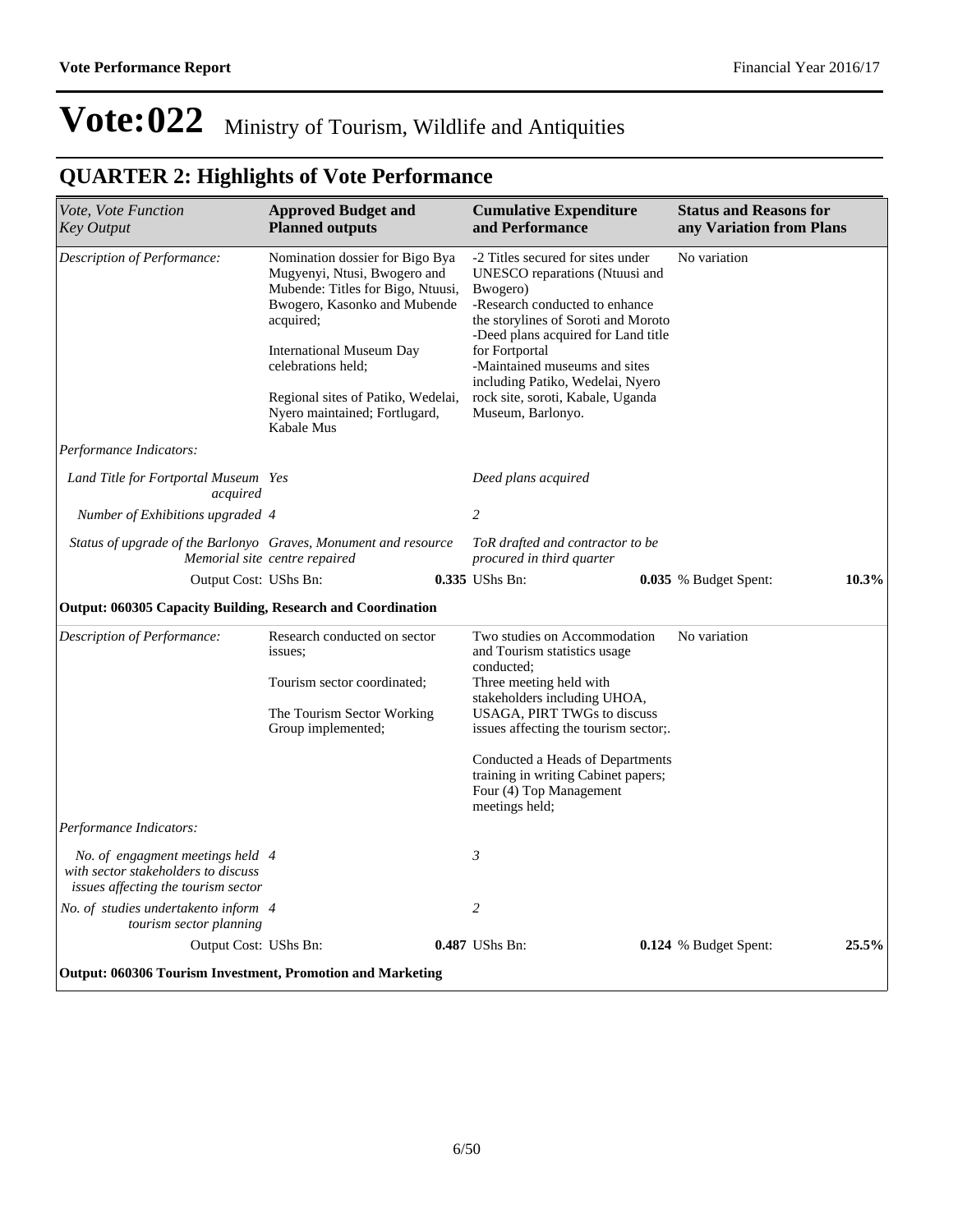| <b>Approved Budget and</b><br><b>Planned outputs</b>                                                                                                                                                                                            | <b>Cumulative Expenditure</b><br>and Performance                                                                                                                                                                                                                                                                                                                                                                                                                                                   | <b>Status and Reasons for</b><br>any Variation from Plans                                                                                                                                                                                                                                                                           |  |  |
|-------------------------------------------------------------------------------------------------------------------------------------------------------------------------------------------------------------------------------------------------|----------------------------------------------------------------------------------------------------------------------------------------------------------------------------------------------------------------------------------------------------------------------------------------------------------------------------------------------------------------------------------------------------------------------------------------------------------------------------------------------------|-------------------------------------------------------------------------------------------------------------------------------------------------------------------------------------------------------------------------------------------------------------------------------------------------------------------------------------|--|--|
| Tourism training institutes<br>supported: Tourism training<br>institutes documented;<br>Trade Agreements secured:<br>Uganda represented in 5<br>international tourism fairs in<br>and London<br>markets enh                                     | Two domestic events (Miss)<br>Tourism and World Tourism Day)<br>and filming is in progress to run<br>documentaries for promotion and<br>sensitization on conservation on<br>local TV channels UWA introduce<br>habituation as a tourism product:<br>a cost of \$1500 per tourist. UWA<br>Murchison and Queen Elizabeth<br>National Park.                                                                                                                                                           | No variation                                                                                                                                                                                                                                                                                                                        |  |  |
|                                                                                                                                                                                                                                                 |                                                                                                                                                                                                                                                                                                                                                                                                                                                                                                    |                                                                                                                                                                                                                                                                                                                                     |  |  |
|                                                                                                                                                                                                                                                 | 3                                                                                                                                                                                                                                                                                                                                                                                                                                                                                                  |                                                                                                                                                                                                                                                                                                                                     |  |  |
|                                                                                                                                                                                                                                                 | 4                                                                                                                                                                                                                                                                                                                                                                                                                                                                                                  |                                                                                                                                                                                                                                                                                                                                     |  |  |
|                                                                                                                                                                                                                                                 |                                                                                                                                                                                                                                                                                                                                                                                                                                                                                                    | 64.9%<br>0.600 % Budget Spent:                                                                                                                                                                                                                                                                                                      |  |  |
|                                                                                                                                                                                                                                                 |                                                                                                                                                                                                                                                                                                                                                                                                                                                                                                    |                                                                                                                                                                                                                                                                                                                                     |  |  |
| UWEC supported;<br>Increased number of visitors to<br>UWEC;                                                                                                                                                                                     | -288,241 visitors entering UWEC;<br>-22,000 copies of Conservation<br><b>Educational Materials produced</b><br>and distributed to educational<br>institutions. Include booklets,<br>posters, signage, flyers, brochures.                                                                                                                                                                                                                                                                           | More visitors largely because of the<br>newly introduced 'visitor behind the<br>scene' programs.                                                                                                                                                                                                                                    |  |  |
|                                                                                                                                                                                                                                                 |                                                                                                                                                                                                                                                                                                                                                                                                                                                                                                    |                                                                                                                                                                                                                                                                                                                                     |  |  |
|                                                                                                                                                                                                                                                 | 2                                                                                                                                                                                                                                                                                                                                                                                                                                                                                                  |                                                                                                                                                                                                                                                                                                                                     |  |  |
|                                                                                                                                                                                                                                                 | 288241                                                                                                                                                                                                                                                                                                                                                                                                                                                                                             |                                                                                                                                                                                                                                                                                                                                     |  |  |
|                                                                                                                                                                                                                                                 | 22000                                                                                                                                                                                                                                                                                                                                                                                                                                                                                              |                                                                                                                                                                                                                                                                                                                                     |  |  |
|                                                                                                                                                                                                                                                 |                                                                                                                                                                                                                                                                                                                                                                                                                                                                                                    | 46.2%<br>0.240 % Budget Spent:                                                                                                                                                                                                                                                                                                      |  |  |
|                                                                                                                                                                                                                                                 |                                                                                                                                                                                                                                                                                                                                                                                                                                                                                                    |                                                                                                                                                                                                                                                                                                                                     |  |  |
| 150 students enrolled; Industrial<br>training of students carried out;<br>Day to day operations at UWTI<br>supported<br>Staff emoluments paid, Students<br>costs paid, In-service Trainings<br>arranged, Training materials<br>purchase, Librar | 124 students enrolled at UWRTI;<br>88 students completed;<br>One Practical training exercise<br>conducted in Queen Elizabeth and<br>Kibale National Parks; Industrial<br>Training conducted to equip<br>students with skills;<br>10 Staff attended two short course<br>programmes in Higher education<br>Natural resources;<br>The procurement of A 32 seater<br>bus is at evaluation stage.<br>7/50                                                                                               | Fewer students admitted because<br>some of the applicants did not meet<br>the requirements;<br>Fewer students completed because<br>some of the students have retakes;                                                                                                                                                               |  |  |
|                                                                                                                                                                                                                                                 | Spain, Berlin, Indaba, Gothenburg<br>No. of domestic events and fairs 5<br>participated in<br>Number of tourism regional and 7<br>international meetings attended<br>Output Cost: UShs Bn:<br>No. of conservation programs 4<br>conducted in community areas<br>No. of visitors entering UWEC 300,000<br>Pieces of Conservation Educational 1,000<br>Materials distributed to educational<br>institutions<br>Output Cost: UShs Bn:<br>Output: 060353 Support to Uganda Wildlife Training Institute | held. UWA had the contract signed<br>The product has been introduced at<br>Destination visibility in key source introduced hot air balloons in<br>0.926 UShs Bn:<br>Output: 060352 Wildlife Conservation and Education Services (UWEC)<br>0.520 UShs Bn:<br>Feeding purchased, Administration<br>learning and economic valuation of |  |  |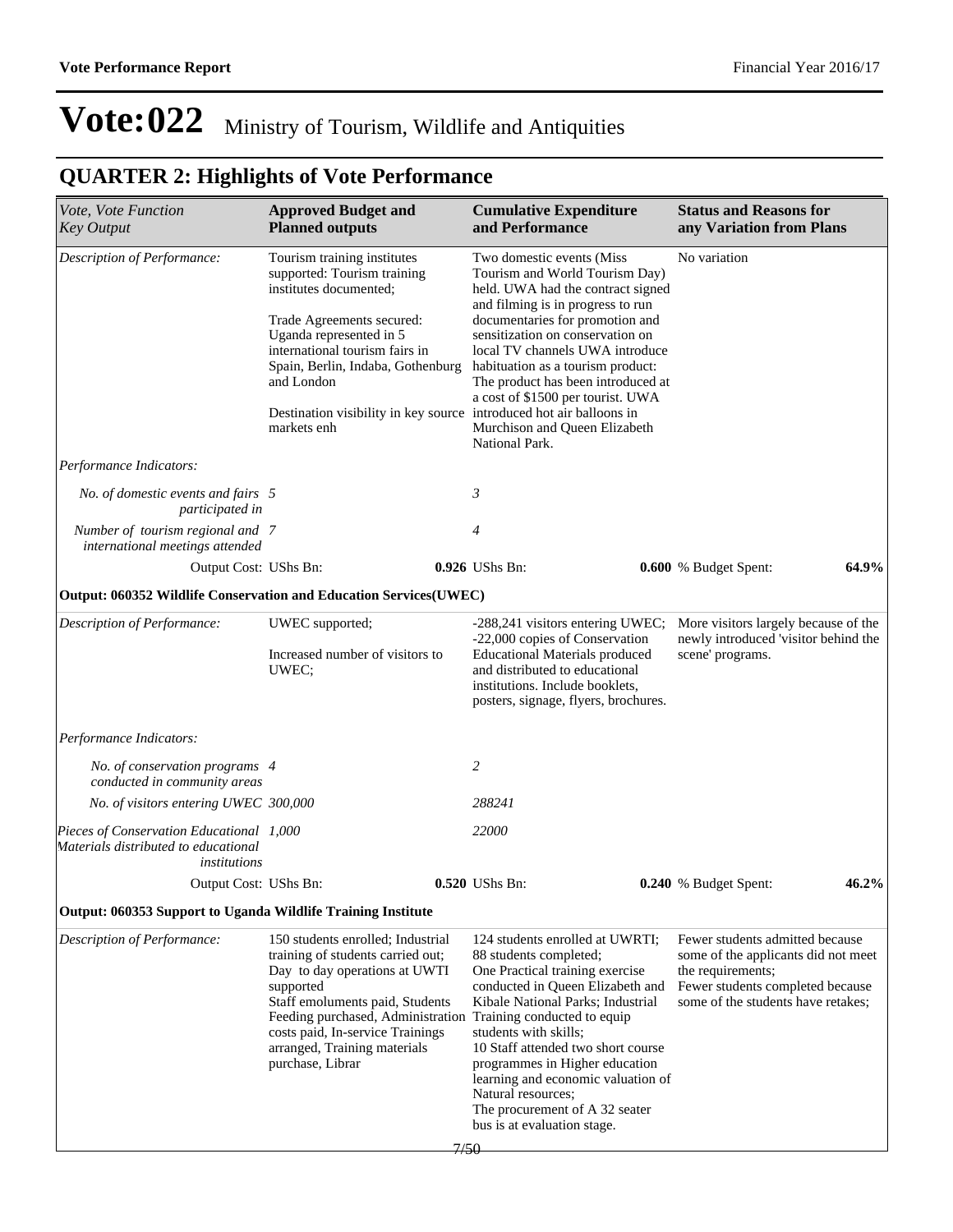| Vote, Vote Function<br><b>Key Output</b>                                    | <b>Approved Budget and</b><br><b>Planned outputs</b>                                                                                                                                                                                                                                   | <b>Cumulative Expenditure</b><br>and Performance                                                                                                                                                                                                                                                                                                                                                                                                                               | <b>Status and Reasons for</b><br>any Variation from Plans                                                                                                                                                                                                                       |  |  |
|-----------------------------------------------------------------------------|----------------------------------------------------------------------------------------------------------------------------------------------------------------------------------------------------------------------------------------------------------------------------------------|--------------------------------------------------------------------------------------------------------------------------------------------------------------------------------------------------------------------------------------------------------------------------------------------------------------------------------------------------------------------------------------------------------------------------------------------------------------------------------|---------------------------------------------------------------------------------------------------------------------------------------------------------------------------------------------------------------------------------------------------------------------------------|--|--|
| Performance Indicators:                                                     |                                                                                                                                                                                                                                                                                        |                                                                                                                                                                                                                                                                                                                                                                                                                                                                                |                                                                                                                                                                                                                                                                                 |  |  |
| No. of students completing at 140<br><i>UWTI</i>                            |                                                                                                                                                                                                                                                                                        | 88                                                                                                                                                                                                                                                                                                                                                                                                                                                                             |                                                                                                                                                                                                                                                                                 |  |  |
| No. of students enrolling at UWTI 150                                       |                                                                                                                                                                                                                                                                                        | 124                                                                                                                                                                                                                                                                                                                                                                                                                                                                            |                                                                                                                                                                                                                                                                                 |  |  |
| No. of field Practical training 2<br>exercises conducted                    |                                                                                                                                                                                                                                                                                        | 1                                                                                                                                                                                                                                                                                                                                                                                                                                                                              |                                                                                                                                                                                                                                                                                 |  |  |
| Output Cost: UShs Bn:                                                       |                                                                                                                                                                                                                                                                                        | 0.812 UShs Bn:                                                                                                                                                                                                                                                                                                                                                                                                                                                                 | 46.8%<br>0.380 % Budget Spent:                                                                                                                                                                                                                                                  |  |  |
| Output: 060354 Tourism and Hotel Training(HTTI)                             |                                                                                                                                                                                                                                                                                        |                                                                                                                                                                                                                                                                                                                                                                                                                                                                                |                                                                                                                                                                                                                                                                                 |  |  |
| Description of Performance:                                                 | 190 students enrolled at HTTI;<br>Operations of HTTI supported;<br>Wage subvention to HTTI paid;<br>Skills training of HTTI students<br>enhanced through industrial<br>training, placements of students to<br>industrial players, undertaking<br>research in the hospitality field;    | 204 students enrolled at HTTI;<br>101 students were placed and<br>supervised in 2016;<br>97% of students still progressing<br>with studies and are likely to<br>complete;<br>Ushs $232,854,627/$ generate from<br>Hotel Services;<br>100% of all staff dressed with<br>uniform:<br>Training ongoing for Hospitality<br>and tourism students;<br>Classroom block painted; 3<br>Guestrooms furnished with TVs,<br>curtains and beddings 10<br>mattresses procured for HTTI hotel | More students enrolled due to<br>intensified publicity that has<br>attracted more qualifying students.                                                                                                                                                                          |  |  |
| Performance Indicators:                                                     |                                                                                                                                                                                                                                                                                        |                                                                                                                                                                                                                                                                                                                                                                                                                                                                                |                                                                                                                                                                                                                                                                                 |  |  |
| Completing rate of students at 98%<br>HTTI                                  |                                                                                                                                                                                                                                                                                        | 97%                                                                                                                                                                                                                                                                                                                                                                                                                                                                            |                                                                                                                                                                                                                                                                                 |  |  |
| No. of student placed and 101<br>supervised on industrial training          |                                                                                                                                                                                                                                                                                        | 101                                                                                                                                                                                                                                                                                                                                                                                                                                                                            |                                                                                                                                                                                                                                                                                 |  |  |
| Number of students enrolling at 190<br><b>HTTI</b>                          |                                                                                                                                                                                                                                                                                        | 204                                                                                                                                                                                                                                                                                                                                                                                                                                                                            |                                                                                                                                                                                                                                                                                 |  |  |
| Output Cost: UShs Bn:                                                       |                                                                                                                                                                                                                                                                                        | 1.061 UShs Bn:                                                                                                                                                                                                                                                                                                                                                                                                                                                                 | 42.9%<br>0.455 % Budget Spent:                                                                                                                                                                                                                                                  |  |  |
| <b>Output: 060382 Tourism Infrastructure and Construction</b>               |                                                                                                                                                                                                                                                                                        |                                                                                                                                                                                                                                                                                                                                                                                                                                                                                |                                                                                                                                                                                                                                                                                 |  |  |
| Description of Performance:                                                 | The Rwenzoris: 10 boardwalks<br>installed; 5 resting points<br>constructed; 2 bridges constructed;<br>Feasibility studies for the Source<br>of the Nile;<br>Soroti museum fenced; Soroti<br>museum compound landscaped;<br>Exhibition materials, display<br>exhibits mounted at Soroti | -A contract signed with the<br>consulting firm to undertake a pre-<br>feasibility study for the Cable car<br>on MT. Rwenzori; 100m of the<br>climbing ladder installed at<br>Karyarupiha in mT. Rwenzori.                                                                                                                                                                                                                                                                      | For the Source of the Nile, the scope<br>was expanded from a mere<br>feasibility study to having a Master<br>plan (including BOQs and<br>architectural designs for public<br>infrastructure) and a strategic<br>environment and social impact<br>analysis (SEA) which is wider. |  |  |
| Performance Indicators:                                                     |                                                                                                                                                                                                                                                                                        |                                                                                                                                                                                                                                                                                                                                                                                                                                                                                |                                                                                                                                                                                                                                                                                 |  |  |
| status of development of the Source Feasibility study report<br>of the Nile |                                                                                                                                                                                                                                                                                        | Final TORs for the consultancy to<br>develop Master plan and SEA<br>analysis completed.                                                                                                                                                                                                                                                                                                                                                                                        |                                                                                                                                                                                                                                                                                 |  |  |

#### 8/50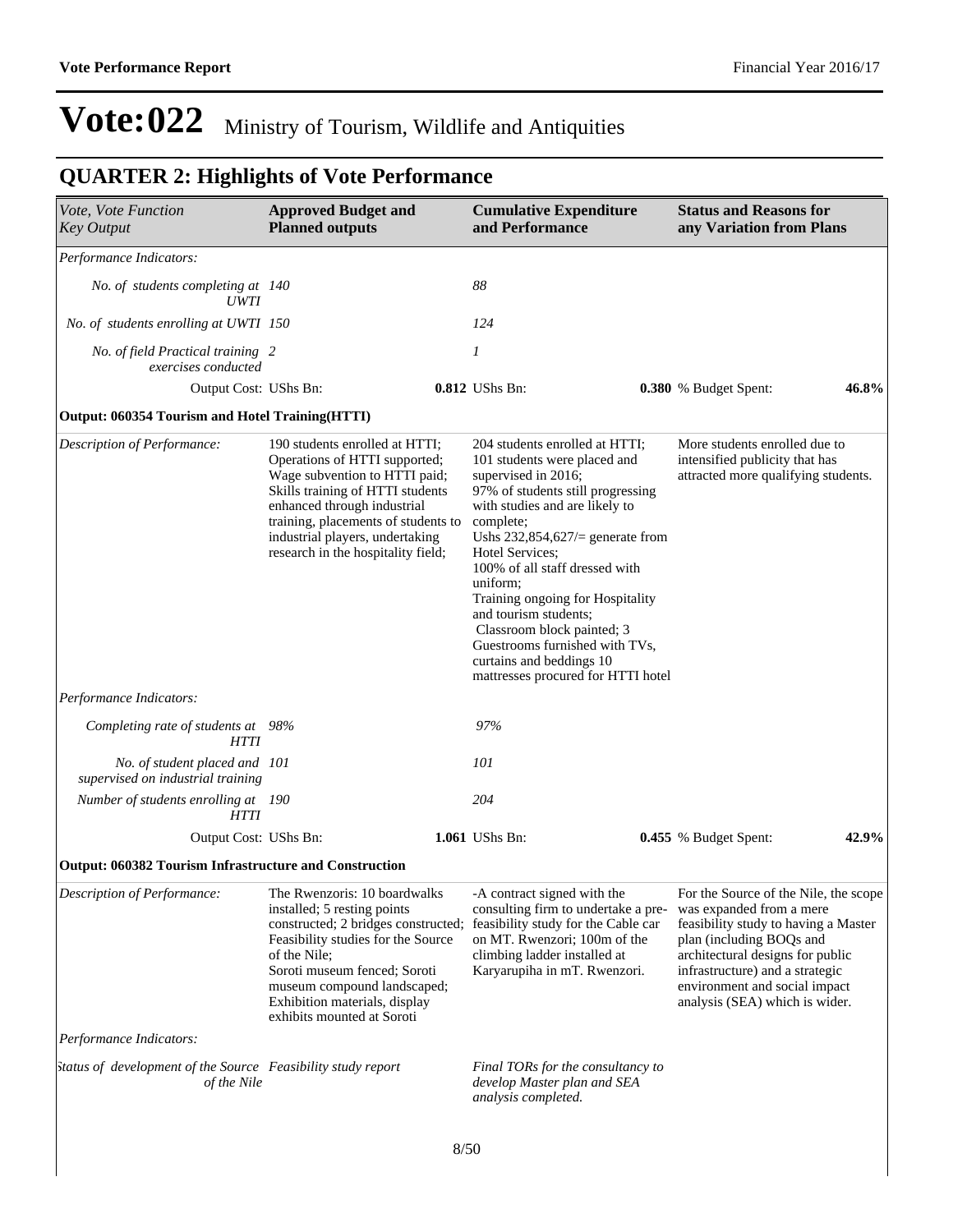### **QUARTER 2: Highlights of Vote Performance**

| Status of Mugaba palace Fenced and walls refurbished |                                                                       |  | Consultancy procured the<br>preparation of designs and BOQs<br>and to establish the structural<br>integrity of the building is 30%<br>complete                                                                                                                                                                                                                                                         |                              |          |  |  |
|------------------------------------------------------|-----------------------------------------------------------------------|--|--------------------------------------------------------------------------------------------------------------------------------------------------------------------------------------------------------------------------------------------------------------------------------------------------------------------------------------------------------------------------------------------------------|------------------------------|----------|--|--|
| the cable car on Mt. Rwenzori                        | Status of the Feasibility study for Final Report                      |  | A contract signed with the<br>consulting firm to undertake a pre-<br>feasibility study.                                                                                                                                                                                                                                                                                                                |                              |          |  |  |
|                                                      | Output Cost: UShs Bn:                                                 |  | 4.033 UShs Bn:                                                                                                                                                                                                                                                                                                                                                                                         | <b>0.445</b> % Budget Spent: | $11.0\%$ |  |  |
| <b>Program Cost:</b>                                 | UShs Bn:                                                              |  | 9.932 UShs Bn:                                                                                                                                                                                                                                                                                                                                                                                         | 2.796 % Budget Spent:        | 28.1%    |  |  |
|                                                      | Programme: 0649 General Administration, Policy and Planning           |  |                                                                                                                                                                                                                                                                                                                                                                                                        |                              |          |  |  |
|                                                      | Output: 064904 Policy, consultation, planning and monitoring services |  |                                                                                                                                                                                                                                                                                                                                                                                                        |                              |          |  |  |
| Description of Performance:                          |                                                                       |  | 2 studies [-Accommodation (Bed<br>& Room occupancy) study<br>conducted on accommodation<br>facilities-Tourism statistics user<br>satisfaction study]<br>Budget framework paper (BFP) for<br>FY 2017/18 prepared;<br>An annual Tourism Wildlife and<br>Heritage sector review held and<br>report prepared;<br>Two activity monitoring reports<br>prepared;<br>Six sector project concepts<br>developed; | No variation                 |          |  |  |
| Performance Indicators:                              |                                                                       |  |                                                                                                                                                                                                                                                                                                                                                                                                        |                              |          |  |  |
|                                                      | Output Cost: UShs Bn:                                                 |  | 0.970 UShs Bn:                                                                                                                                                                                                                                                                                                                                                                                         | <b>0.429</b> % Budget Spent: | 44.3%    |  |  |
| <b>Program Cost:</b>                                 | $UShs Bn$ :                                                           |  | 7.497 UShs Bn:                                                                                                                                                                                                                                                                                                                                                                                         | $0.429$ % Budget Spent:      | $5.7\%$  |  |  |
| <b>Total Cost for Vote:</b>                          | UShs Bn:                                                              |  | 17.429 UShs Bn:                                                                                                                                                                                                                                                                                                                                                                                        | 3.225 % Budget Spent:        | 18.5%    |  |  |

### **Performance highlights for the Quarter**

Due to inadequate releases for non wage recurrent, a number of activities earlier planned for implementation were not implemented.

### *V3: Details of Releases and Expenditure*

### **Table V3.1: GoU Releases and Expenditure by Output\***

| Billion Uganda Shillings                                                 | Approved<br><b>Budget</b> | <b>Released</b> | <b>Spent</b> | $%$ GoU<br><b>Budget</b><br><b>Released</b> | $%$ GoU<br><b>Budget</b><br><b>Spent</b> | $%$ GoU<br><b>Releases</b><br><b>Spent</b> |
|--------------------------------------------------------------------------|---------------------------|-----------------|--------------|---------------------------------------------|------------------------------------------|--------------------------------------------|
| <b>Program 0603 Tourism, Wildlife conservation and</b><br><b>Museums</b> | 9.93                      | 4.21            | <b>2.80</b>  | 42.4%                                       | $28.1\%$                                 | 66.3%                                      |
| <b>Class: Outputs Provided</b>                                           | 3.51                      | 1.48            | 1.28         | 42.3%                                       | 36.4%                                    | $86.0\%$                                   |
| 060301 Policies, strategies and monitoring services                      | $\frac{1}{2}$             | 0.52            | 0.52         | 30.6%                                       | 30.1%                                    | 98.4%                                      |
| 060303 Support to Tourism and Wildlife Associations                      | 0.05                      | 0.01            | 0.00         | 15.0%                                       | 2.6%                                     | 17.0%                                      |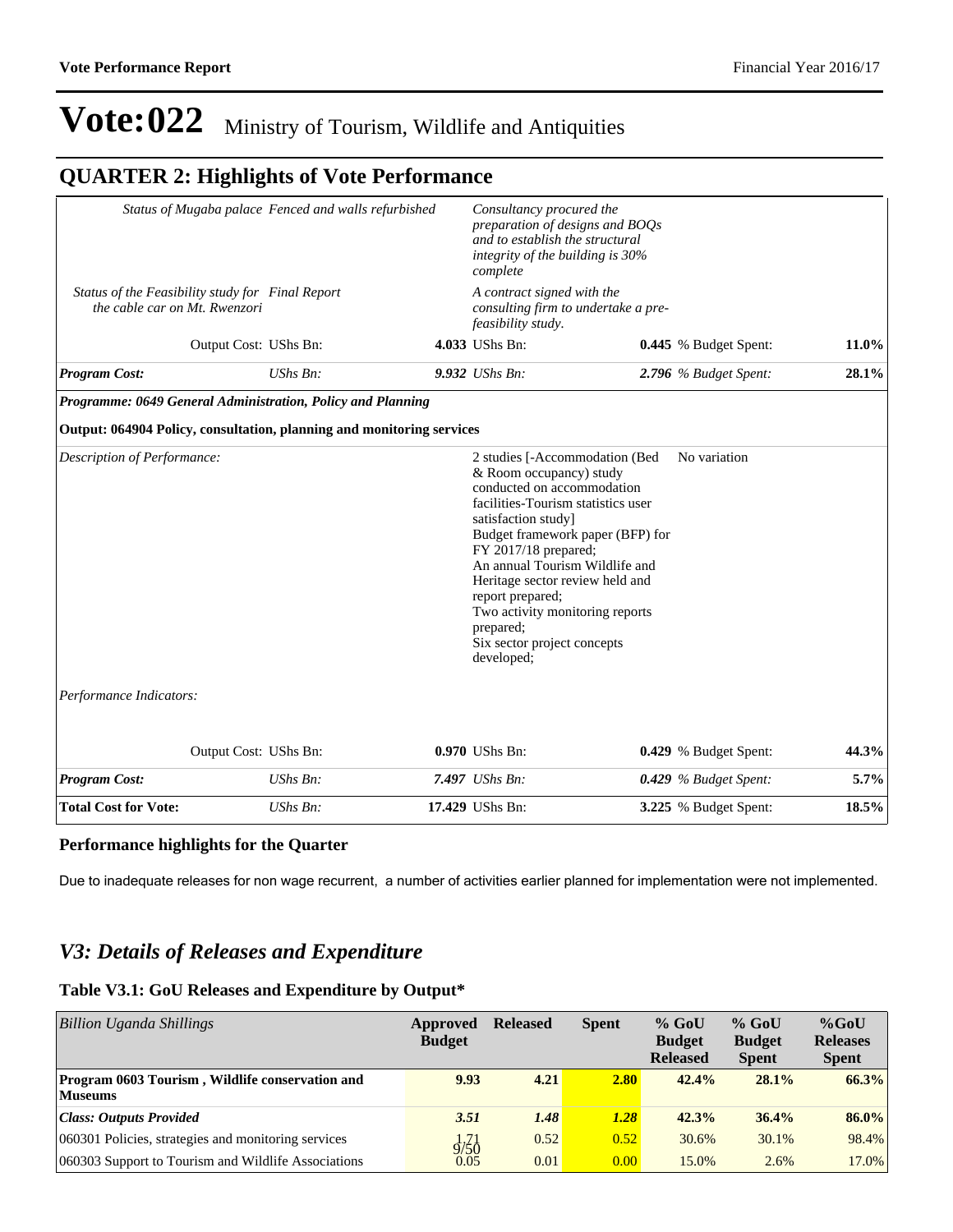## **QUARTER 2: Highlights of Vote Performance**

| <b>Billion Uganda Shillings</b>                                     | Approved<br><b>Budget</b> | <b>Released</b> | <b>Spent</b> | $%$ GoU<br><b>Budget</b><br><b>Released</b> | $%$ GoU<br><b>Budget</b><br><b>Spent</b> | $%$ GoU<br><b>Releases</b><br><b>Spent</b> |
|---------------------------------------------------------------------|---------------------------|-----------------|--------------|---------------------------------------------|------------------------------------------|--------------------------------------------|
| 060304 Museums Services                                             | 0.33                      | 0.04            | 0.03         | 11.8%                                       | 10.3%                                    | 87.3%                                      |
| 060305 Capacity Building, Research and Coordination                 | 0.49                      | 0.16            | 0.12         | 32.2%                                       | 25.5%                                    | 79.2%                                      |
| 060306 Tourism Investment, Promotion and Marketing                  | 0.93                      | 0.76            | 0.60         | 81.7%                                       | 64.9%                                    | 79.4%                                      |
| <b>Class: Outputs Funded</b>                                        | 2.39                      | 1.08            | 1.08         | 44.9%                                       | 44.9%                                    | 100.0%                                     |
| 060352 Wildlife Conservation and Education Services<br>(UWEC)       | 0.52                      | 0.24            | 0.24         | 46.2%                                       | 46.2%                                    | 100.0%                                     |
| 060353 Support to Uganda Wildlife Training Institute                | 0.81                      | 0.38            | 0.38         | 46.8%                                       | 46.8%                                    | 100.0%                                     |
| 060354 Tourism and Hotel Training (HTTI)                            | 1.06                      | 0.46            | 0.46         | 42.9%                                       | 42.9%                                    | 100.0%                                     |
| <b>Class: Capital Purchases</b>                                     | 4.03                      | 1.66            | 0.44         | 41.0%                                       | 11.0%                                    | 26.9%                                      |
| 060382 Tourism Infrastructure and Construction                      | 4.03                      | 1.66            | 0.44         | 41.0%                                       | 11.0%                                    | 26.9%                                      |
| Program 0649 General Administration, Policy and<br><b>Planning</b>  | 7.50                      | 3.77            | 3.21         | 50.3%                                       | 42.9%                                    | 85.3%                                      |
| <b>Class: Outputs Provided</b>                                      | 6.81                      | 3.37            | 3.03         | 49.6%                                       | 44.5%                                    | 89.9%                                      |
| 064904 Policy, consultation, planning and monitoring<br>services    | 0.97                      | 0.46            | 0.43         | 47.4%                                       | 44.3%                                    | 93.4%                                      |
| 064905 Ministry Support Services (Finance and<br>Administration)    | 5.02                      | 2.69            | 2.40         | 53.5%                                       | 47.8%                                    | 89.2%                                      |
| 064906 Ministerial and Top Management Services                      | 0.40                      | 0.10            | 0.10         | 25.3%                                       | 25.3%                                    | 99.9%                                      |
| 064919 Human Resource Management Services                           | 0.42                      | 0.13            | 0.11         | 30.4%                                       | 24.9%                                    | 82.0%                                      |
| <b>Class: Capital Purchases</b>                                     | 0.69                      | 0.40            | 0.18         | 57.8%                                       | 26.6%                                    | 46.1%                                      |
| 064972 Government Buildings and Administrative<br>Infrastructure    | 0.30                      | 0.23            | 0.12         | 77.0%                                       | 40.2%                                    | 52.2%                                      |
| 064975 Purchase of Motor Vehicles and Other Transport<br>Equipment  | 0.15                      | 0.00            | 0.00         | 0.0%                                        | 0.0%                                     | $0.0\%$                                    |
| 064976 Purchase of Office and ICT Equipment, including<br>Software  | 0.18                      | 0.12            | 0.04         | 67.5%                                       | 23.6%                                    | 35.0%                                      |
| 064978 Purchase of Office and Residential Furniture and<br>Fittings | 0.06                      | 0.05            | 0.02         | 77.7%                                       | 34.5%                                    | 44.4%                                      |
| <b>Total for Vote</b>                                               | 17.43                     | 7.99            | 6.01         | 45.8%                                       | 34.5%                                    | 75.3%                                      |

### **Table V3.2: 2016/17 GoU Expenditure by Item**

| Billion Uganda Shillings                               | Approved<br><b>Budget</b> | <b>Released</b> | <b>Spent</b> | $%$ GoU<br><b>Budget</b><br><b>Released</b> | $%$ GoU<br><b>Budget</b><br><b>Spent</b> | $%$ GoU<br><b>Releases</b><br><b>Spent</b> |
|--------------------------------------------------------|---------------------------|-----------------|--------------|---------------------------------------------|------------------------------------------|--------------------------------------------|
| Class: Outputs Provided                                | 10.32                     | 4.86            | 4.31         | 47.1%                                       | 41.8%                                    | 88.7%                                      |
| 211101 General Staff Salaries                          | 1.78                      | 1.20            | 0.98         | 67.4%                                       | 54.8%                                    | 81.3%                                      |
| 211103 Allowances                                      | 0.98                      | 0.48            | 0.48         | 49.3%                                       | 49.1%                                    | 99.7%                                      |
| 212102 Pension for General Civil Service               | 0.54                      | 0.30            | 0.25         | 55.7%                                       | 46.2%                                    | 82.9%                                      |
| 212106 Validation of old Pensioners                    | 0.01                      | 0.00            | 0.00         | $0.0\%$                                     | $0.0\%$                                  | $0.0\%$                                    |
| 213001 Medical expenses (To employees)                 | 0.01                      | 0.00            | 0.00         | 33.7%                                       | 32.6%                                    | 96.9%                                      |
| 213002 Incapacity, death benefits and funeral expenses | 0.05                      | 0.01            | 0.01         | 24.3%                                       | 24.3%                                    | 100.0%                                     |
| 213004 Gratuity Expenses                               | 0.23                      | 0.12            | 0.00         | 50.0%                                       | $0.0\%$                                  | $0.0\%$                                    |
| 221001 Advertising and Public Relations                | 0.36                      | 0.08            | 0.07         | 21.2%                                       | 20.6%                                    | 97.6%                                      |
| 221002 Workshops and Seminars                          | 10/50                     | 0.15            | 0.11         | 47.8%                                       | 34.0%                                    | 71.2%                                      |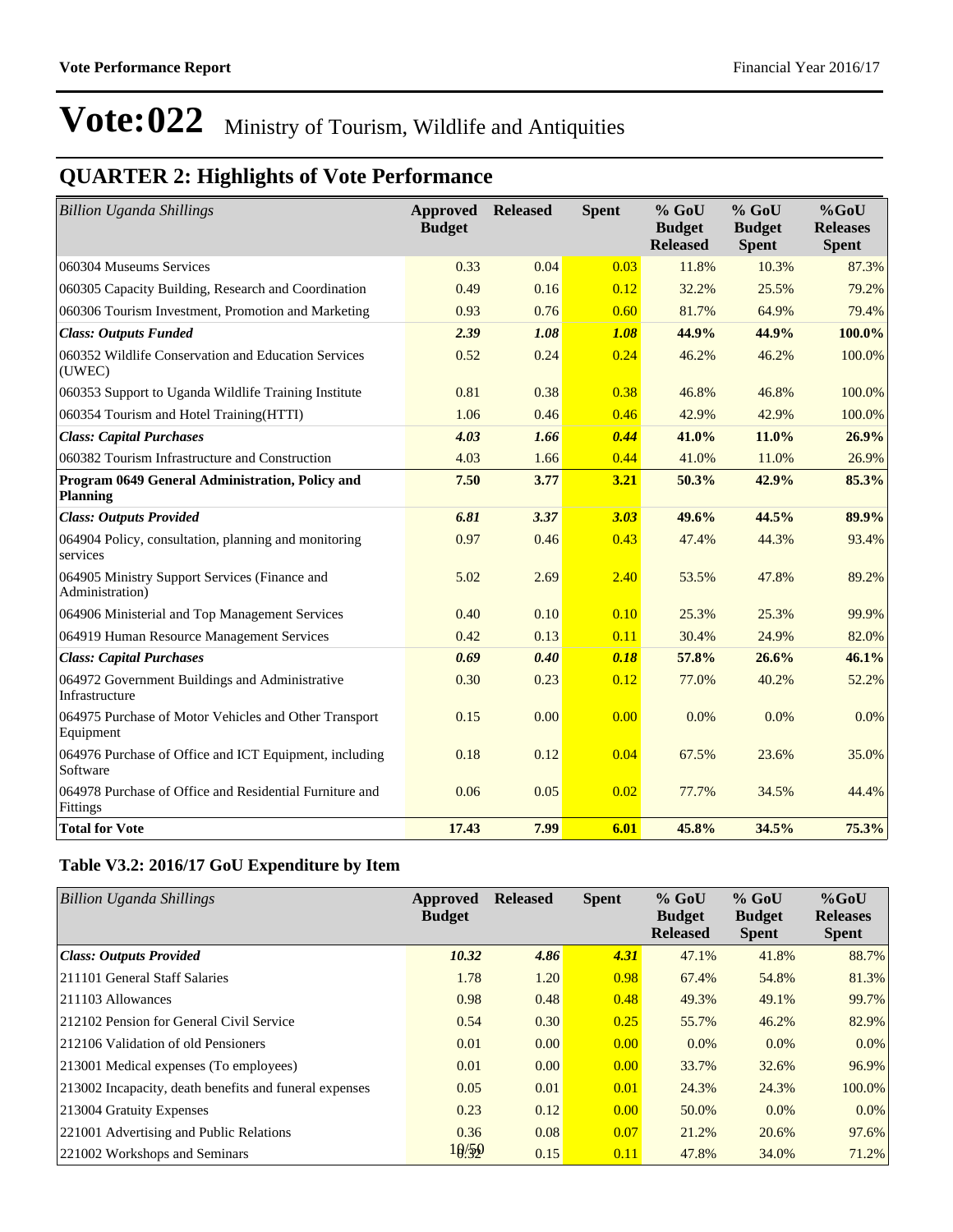| 221003 Staff Training                                                 | 0.40  | 0.08 | 0.08 | 19.8%  | 19.8%  | 100.0%  |
|-----------------------------------------------------------------------|-------|------|------|--------|--------|---------|
| 221004 Recruitment Expenses                                           | 0.01  | 0.01 | 0.01 | 100.0% | 100.0% | 100.0%  |
| 221005 Hire of Venue (chairs, projector, etc)                         | 0.03  | 0.02 | 0.02 | 59.8%  | 59.7%  | 99.9%   |
| 221007 Books, Periodicals & Newspapers                                | 0.09  | 0.03 | 0.02 | 34.1%  | 26.0%  | 76.2%   |
| 221008 Computer supplies and Information Technology (IT)              | 0.06  | 0.01 | 0.01 | 20.6%  | 20.6%  | 100.0%  |
| 221009 Welfare and Entertainment                                      | 0.14  | 0.06 | 0.06 | 41.4%  | 41.1%  | 99.3%   |
| 221011 Printing, Stationery, Photocopying and Binding                 | 0.25  | 0.10 | 0.06 | 40.3%  | 25.3%  | 62.8%   |
| 221012 Small Office Equipment                                         | 0.00  | 0.00 | 0.00 | 100.0% | 100.0% | 100.0%  |
| 221016 IFMS Recurrent costs                                           | 0.07  | 0.03 | 0.03 | 50.0%  | 49.9%  | 99.8%   |
| 221017 Subscriptions                                                  | 0.04  | 0.01 | 0.01 | 30.0%  | 30.0%  | 100.0%  |
| 221020 IPPS Recurrent Costs                                           | 0.03  | 0.01 | 0.01 | 50.0%  | 50.0%  | 100.0%  |
| 222001 Telecommunications                                             | 0.09  | 0.04 | 0.04 | 45.9%  | 45.9%  | 99.9%   |
| 222002 Postage and Courier                                            | 0.00  | 0.00 | 0.00 | 0.0%   | 0.0%   | $0.0\%$ |
| 223003 Rent – (Produced Assets) to private entities                   | 1.40  | 0.88 | 0.88 | 63.0%  | 63.0%  | 100.0%  |
| 223004 Guard and Security services                                    | 0.10  | 0.03 | 0.03 | 30.0%  | 26.7%  | 88.9%   |
| 223005 Electricity                                                    | 0.08  | 0.03 | 0.03 | 35.7%  | 35.7%  | 100.0%  |
| 223006 Water                                                          | 0.01  | 0.00 | 0.00 | 53.3%  | 0.0%   | $0.0\%$ |
| 224004 Cleaning and Sanitation                                        | 0.10  | 0.02 | 0.01 | 20.9%  | 7.0%   | 33.3%   |
| 224005 Uniforms, Beddings and Protective Gear                         | 0.01  | 0.00 | 0.00 | 24.9%  | 24.7%  | 99.2%   |
| 225001 Consultancy Services- Short term                               | 0.14  | 0.01 | 0.01 | 4.7%   | 4.7%   | 100.0%  |
| 225002 Consultancy Services-Long-term                                 | 0.47  | 0.23 | 0.23 | 48.5%  | 48.3%  | 99.6%   |
| 227001 Travel inland                                                  | 0.83  | 0.34 | 0.33 | 40.4%  | 40.2%  | 99.5%   |
| 227002 Travel abroad                                                  | 0.90  | 0.31 | 0.31 | 34.6%  | 34.6%  | 100.0%  |
| 227004 Fuel, Lubricants and Oils                                      | 0.47  | 0.13 | 0.11 | 28.2%  | 23.5%  | 83.2%   |
| 228001 Maintenance - Civil                                            | 0.04  | 0.01 | 0.01 | 30.0%  | 24.5%  | 81.6%   |
| 228002 Maintenance - Vehicles                                         | 0.14  | 0.09 | 0.08 | 66.0%  | 59.1%  | 89.5%   |
| 228004 Maintenance - Other                                            | 0.07  | 0.00 | 0.00 | 5.0%   | 5.0%   | 100.0%  |
| 282103 Scholarships and related costs                                 | 0.05  | 0.01 | 0.00 | 15.0%  | 2.6%   | 17.0%   |
| <b>Class: Outputs Funded</b>                                          | 2.39  | 1.08 | 1.08 | 44.9%  | 44.9%  | 100.0%  |
| 262101 Contributions to International Organisations<br>(Current)      | 0.16  | 0.14 | 0.14 | 87.2%  | 87.2%  | 100.0%  |
| 263104 Transfers to other govt. Units (Current)                       | 0.18  | 0.18 | 0.18 | 100.0% | 100.0% | 100.0%  |
| 263204 Transfers to other govt. Units (Capital)                       | 0.42  | 0.20 | 0.20 | 47.6%  | 47.6%  | 100.0%  |
| 264101 Contributions to Autonomous Institutions                       | 0.74  | 0.20 | 0.20 | 27.1%  | 27.1%  | 100.0%  |
| 264102 Contributions to Autonomous Institutions (Wage<br>Subventions) | 0.90  | 0.36 | 0.36 | 40.0%  | 40.0%  | 100.0%  |
| <b>Class: Capital Purchases</b>                                       | 4.72  | 2.05 | 0.63 | 43.5%  | 13.3%  | 30.6%   |
| 281502 Feasibility Studies for Capital Works                          | 1.83  | 0.71 | 0.13 | 38.5%  | 6.9%   | 17.9%   |
| 281503 Engineering and Design Studies & Plans for capital<br>works    | 0.36  | 0.23 | 0.12 | 64.7%  | 33.7%  | 52.2%   |
| 281504 Monitoring, Supervision & Appraisal of capital<br>works        | 0.25  | 0.12 | 0.12 | 50.0%  | 49.6%  | 99.1%   |
| 311101 Land                                                           | 0.02  | 0.00 | 0.00 | 0.0%   | 0.0%   | $0.0\%$ |
| 312101 Non-Residential Buildings                                      | 0.29  | 0.10 | 0.03 | 34.5%  | 9.4%   | 27.4%   |
| 312103 Roads and Bridges.                                             | 10/50 | 0.00 | 0.00 | 0.0%   | 0.0%   | $0.0\%$ |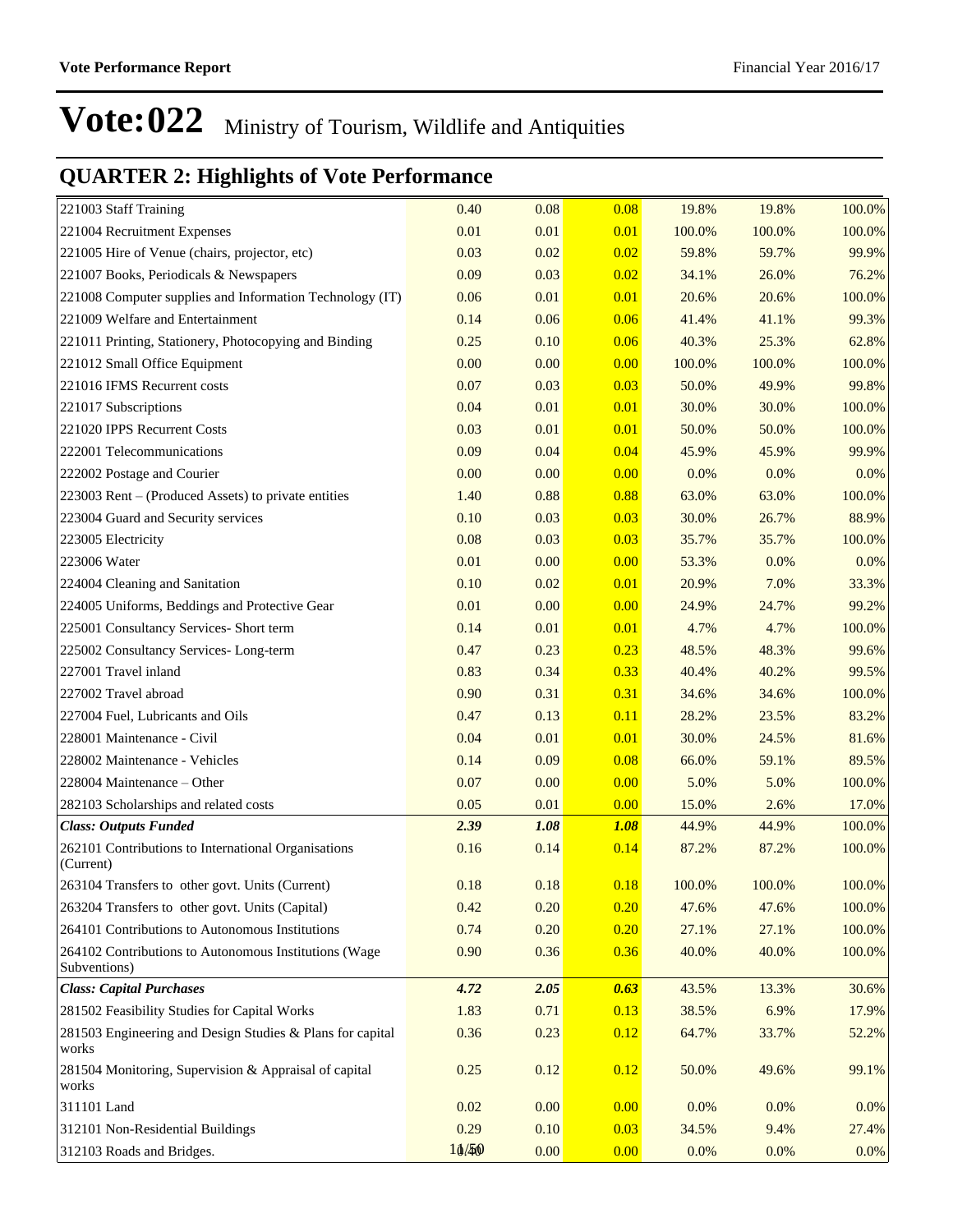## **QUARTER 2: Highlights of Vote Performance**

| 312104 Other Structures        | 1.10  | 0.73 | 0.17 | 66.3%   | 15.5%   | 23.3%   |
|--------------------------------|-------|------|------|---------|---------|---------|
| 312201 Transport Equipment     | 0.15  | 0.00 | 0.00 | $0.0\%$ | $0.0\%$ | $0.0\%$ |
| 312202 Machinery and Equipment | 0.18  | 0.12 | 0.04 | 67.5%   | 23.6%   | 35.0%   |
| $ 312203$ Furniture & Fixtures | 0.06  | 0.05 | 0.02 | 77.7%   | 34.5%   | 44.4%   |
| $ 314202$ Work in progress     | 0.10  | 0.00 | 0.00 | $0.0\%$ | 0.0%    | $0.0\%$ |
| <b>Total for Vote</b>          | 17.43 | 7.99 | 6.01 | 45.8%   | 34.5%   | 75.3%   |

### **Table V3.3: GoU Releases and Expenditure by Project and Programme\***

| <b>Billion Uganda Shillings</b>                                                              | <b>Approved</b><br><b>Budget</b> | <b>Released</b> | <b>Spent</b> | $%$ GoU<br><b>Budget</b><br><b>Released</b> | $%$ GoU<br><b>Budget</b><br><b>Spent</b> | $%$ GoU<br><b>Releases</b><br><b>Spent</b> |
|----------------------------------------------------------------------------------------------|----------------------------------|-----------------|--------------|---------------------------------------------|------------------------------------------|--------------------------------------------|
| Program 0603 Tourism, Wildlife conservation and<br><b>Museums</b>                            | 9.93                             | 4.21            | 2.80         | 42.4%                                       | 28.1%                                    | 66.3%                                      |
| <b>Recurrent SubProgrammes</b>                                                               |                                  |                 |              |                                             |                                          |                                            |
| 09 Tourism                                                                                   | 2.45                             | 1.50            | 1.33         | 61.4%                                       | 54.5%                                    | 88.8%                                      |
| 10 Museums and Monuments                                                                     | 0.71                             | 0.06            | 0.05         | 8.5%                                        | 7.4%                                     | 87.5%                                      |
| 11 Wildlife Conservation                                                                     | 1.69                             | 0.35            | 0.34         | 20.6%                                       | 20.0%                                    | 96.9%                                      |
| 14 Directorate of TWCM                                                                       | 0.20                             | 0.05            | 0.03         | 23.8%                                       | 13.8%                                    | 57.9%                                      |
| <b>Development Projects</b>                                                                  |                                  |                 |              |                                             |                                          |                                            |
| 1333 Mt. Rwenzori Tourism Infrastructure Development<br>Project (MRTIDP)                     | 1.43                             | 0.38            | 0.17         | 26.7%                                       | 11.6%                                    | 43.6%                                      |
| 1334 Development of Museums and Heritage Sites for<br><b>Cultural Promotion</b>              | 1.19                             | 0.59            | 0.26         | 49.7%                                       | 21.8%                                    | 43.8%                                      |
| 1335 Establishment of Lake Victoria Tourism Circuit                                          | 0.65                             | 0.70            | 0.40         | 107.7%                                      | 61.5%                                    | 57.1%                                      |
| 1336 Development of Source of the Nile                                                       | 1.12                             | 0.06            | 0.04         | 5.4%                                        | 4.0%                                     | 74.1%                                      |
| 1337 Establishment of Regional Satelite Wildlife<br>Conservation Education Centres in Uganda | 0.50                             | 0.53            | 0.18         | 106.1%                                      | 35.4%                                    | 33.3%                                      |
| Program 0649 General Administration, Policy and<br><b>Planning</b>                           | 7.50                             | 3.77            | 3.21         | 50.3%                                       | 42.9%                                    | 85.3%                                      |
| <b>Recurrent SubProgrammes</b>                                                               |                                  |                 |              |                                             |                                          |                                            |
| 01 HQs and Administration                                                                    | 6.51                             | 3.26            | 2.93         | 50.0%                                       | 45.0%                                    | 89.9%                                      |
| 15 Internal Audit                                                                            | 0.09                             | 0.04            | 0.03         | 47.3%                                       | 34.0%                                    | 71.8%                                      |
| <b>Development Projects</b>                                                                  |                                  |                 |              |                                             |                                          |                                            |
| 0248 Government Purchases and Taxes                                                          | 0.90                             | 0.47            | 0.26         | 52.6%                                       | 28.8%                                    | 54.7%                                      |
| <b>Total for Vote</b>                                                                        | 17.43                            | 7.99            | 6.01         | 45.8%                                       | 34.5%                                    | 75.3%                                      |

### **Table V3.4: External Financing Releases and Expenditure by Sub Programme**

| Billion Uganda Shillings | <b>Approved Released</b> |  |                 |              | Spent % Budget % Budget % Releases |
|--------------------------|--------------------------|--|-----------------|--------------|------------------------------------|
|                          | <b>Budget</b>            |  | <b>Released</b> | <b>Spent</b> | <b>Spent</b>                       |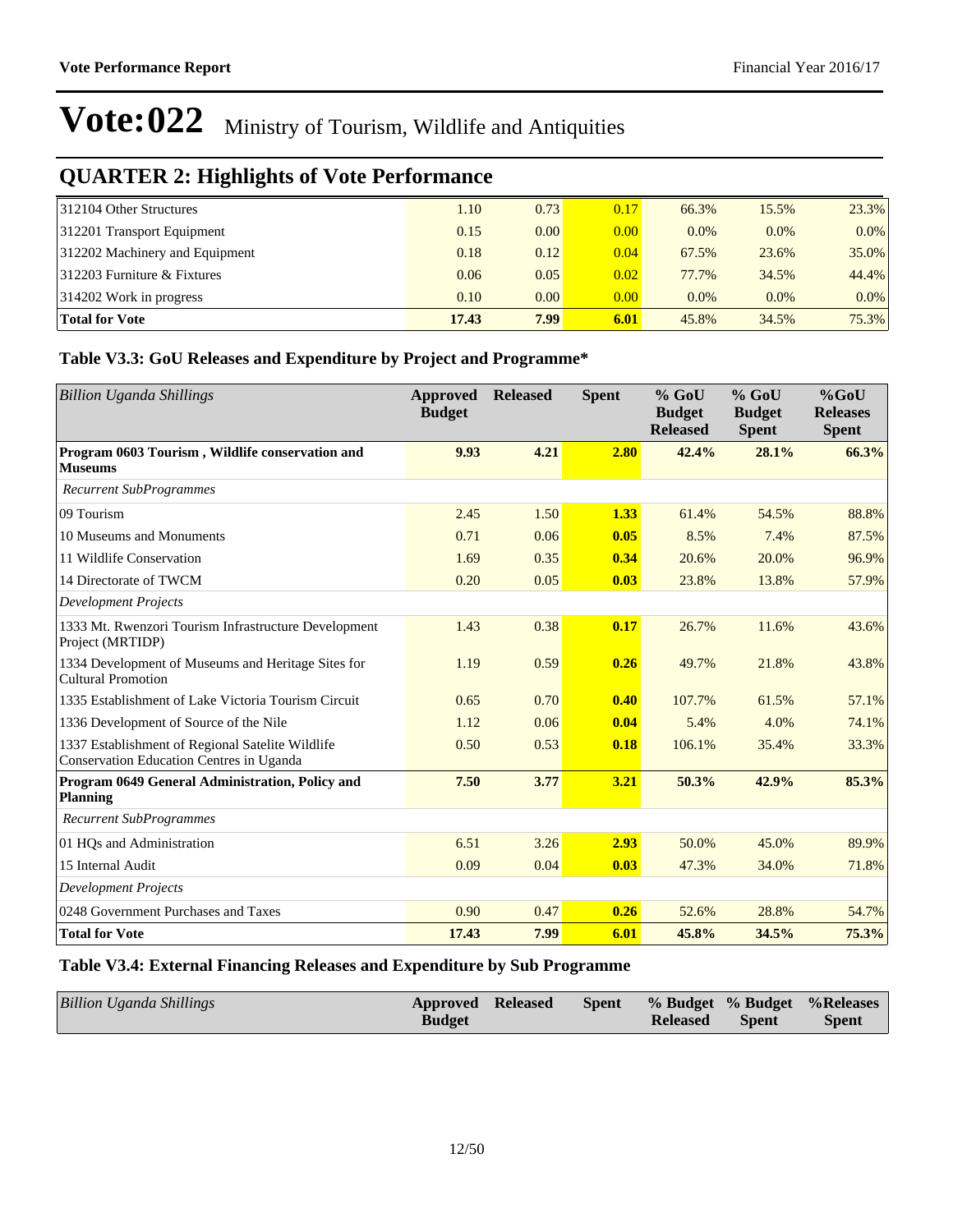Non Wage Recurrent 108,290

*AIA* 0

## Vote: 022 Ministry of Tourism, Wildlife and Antiquities

## **QUARTER 2: Cumulative Outputs and Expenditure by End of Quarter**

| <b>Annual Planned Outputs</b>                                                                                                                                                              | <b>Cumulative Outputs Achieved by</b><br><b>End of Quarter</b> | <b>Cumulative Expenditures made by</b><br>the End of the Quarter to<br><b>Deliver Cumulative Outputs</b> | <b>UShs</b><br><b>Thousand</b> |
|--------------------------------------------------------------------------------------------------------------------------------------------------------------------------------------------|----------------------------------------------------------------|----------------------------------------------------------------------------------------------------------|--------------------------------|
| Program: 03 Tourism, Wildlife conservation and Museums                                                                                                                                     |                                                                |                                                                                                          |                                |
| <b>Recurrent Programmes</b>                                                                                                                                                                |                                                                |                                                                                                          |                                |
| <b>Subprogram: 09 Tourism</b>                                                                                                                                                              |                                                                |                                                                                                          |                                |
| <b>Outputs Provided</b>                                                                                                                                                                    |                                                                |                                                                                                          |                                |
| Output: 01 Policies, strategies and monitoring services                                                                                                                                    |                                                                |                                                                                                          |                                |
| Four potential tourism projects monitored Item<br>Ongoing and potential tourism projects<br>monitored in one region.<br>(Sempaya, Kitagata, Hoima and the<br>211101 General Staff Salaries |                                                                |                                                                                                          | <b>Spent</b>                   |
|                                                                                                                                                                                            | Muremure vent development in Kisoro                            |                                                                                                          | 159,982                        |
|                                                                                                                                                                                            |                                                                | 227001 Travel inland                                                                                     | 9,492                          |
| <b>Reasons for Variation in performance</b>                                                                                                                                                |                                                                |                                                                                                          |                                |
| No variation                                                                                                                                                                               |                                                                |                                                                                                          |                                |
|                                                                                                                                                                                            |                                                                | <b>Total</b>                                                                                             | 169,474                        |
|                                                                                                                                                                                            |                                                                | Wage Recurrent                                                                                           | 159,982                        |
|                                                                                                                                                                                            |                                                                | Non Wage Recurrent                                                                                       | 9,492                          |
|                                                                                                                                                                                            |                                                                | AIA                                                                                                      | $\theta$                       |
| <b>Output: 05 Capacity Building, Research and Coordination</b>                                                                                                                             |                                                                |                                                                                                          |                                |
| Publication of the Quality Assurance                                                                                                                                                       | Over 100 Tourism training institutions                         | <b>Item</b>                                                                                              | <b>Spent</b>                   |
| Framework and the Eating House<br>Regulations                                                                                                                                              | documented in the central, northern and<br>eastern regions.    | 211103 Allowances                                                                                        | 27,378                         |
|                                                                                                                                                                                            |                                                                | 221001 Advertising and Public Relations                                                                  | 10,800                         |
| Sensitisation of Stakeholders on                                                                                                                                                           | Stakeholders sensitised on the Quality<br>Assurance Framework. | 221002 Workshops and Seminars                                                                            | 3,661                          |
| framework of the Eating House<br>Guidelines                                                                                                                                                |                                                                | 221003 Staff Training                                                                                    | 46,125                         |
| Training of QA inspectors in 4 districts                                                                                                                                                   |                                                                | 221011 Printing, Stationery, Photocopying and<br><b>Binding</b>                                          | 7,796                          |
| Monitoring of QA implementation<br>Support Tourism traini                                                                                                                                  |                                                                | 227001 Travel inland                                                                                     | 8,710                          |
|                                                                                                                                                                                            |                                                                | 227004 Fuel, Lubricants and Oils                                                                         | 3,820                          |
| <b>Reasons for Variation in performance</b>                                                                                                                                                |                                                                |                                                                                                          |                                |
| No variation                                                                                                                                                                               |                                                                |                                                                                                          |                                |
|                                                                                                                                                                                            |                                                                | <b>Total</b>                                                                                             | 108,290                        |
|                                                                                                                                                                                            |                                                                | <b>Wage Recurrent</b>                                                                                    | $\boldsymbol{0}$               |

**Output: 06 Tourism Investment, Promotion and Marketing**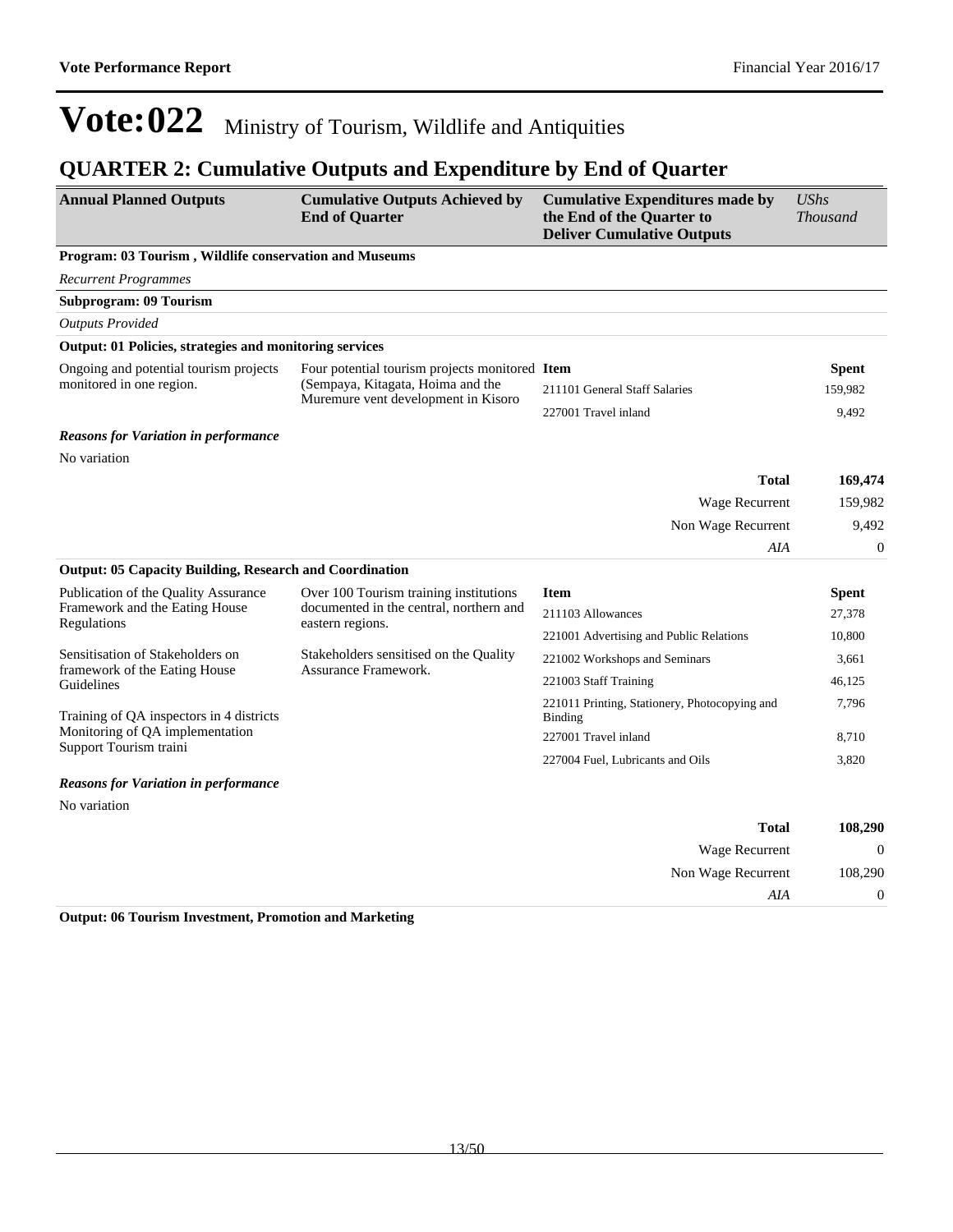## **QUARTER 2: Cumulative Outputs and Expenditure by End of Quarter**

| <b>Annual Planned Outputs</b>                                                  | <b>Cumulative Outputs Achieved by</b><br><b>End of Quarter</b>                                                                                                                                                                                   | <b>Cumulative Expenditures made by</b><br>the End of the Quarter to<br><b>Deliver Cumulative Outputs</b> | <b>UShs</b><br><b>Thousand</b> |
|--------------------------------------------------------------------------------|--------------------------------------------------------------------------------------------------------------------------------------------------------------------------------------------------------------------------------------------------|----------------------------------------------------------------------------------------------------------|--------------------------------|
| Tourism training institutes supported;                                         | Two domestic events held (Miss)                                                                                                                                                                                                                  | <b>Item</b>                                                                                              | <b>Spent</b>                   |
| Trade Agreements and Destination                                               | Tourism, World Tourism Day).                                                                                                                                                                                                                     | 211101 General Staff Salaries                                                                            | 306,824                        |
| visibility in key source markets secured;                                      | Technical support given to the Tourism                                                                                                                                                                                                           | 211103 Allowances                                                                                        | 4,840                          |
|                                                                                | Clusters of GANTONE, Kinkiinzi and                                                                                                                                                                                                               | 221001 Advertising and Public Relations                                                                  | 3,695                          |
| Domestic Tourism promotion: Tourism<br>clusters of Buganda, Busoga, Lango,     | Busoga to develop and promote their<br>tourism products.                                                                                                                                                                                         | 221003 Staff Training                                                                                    | 6,000                          |
| West Nile, Acholi, Kigezi, Bunyoro,                                            | Uganda's interests represented in the 1st<br>meeting of African Union Specialist                                                                                                                                                                 | 221005 Hire of Venue (chairs, projector, etc)                                                            | 1,080                          |
| GANTONE, Rwenzori, Eastern Tour                                                |                                                                                                                                                                                                                                                  | 227001 Travel inland                                                                                     | 18,000                         |
|                                                                                | Technical Committee Sector (Tourism)<br>Uganda represented at ATA meetings;<br>Bilateral meetings attended in Egypt,<br>Turkey. A Joint Tourism Marketing<br>Commitee meeting in Nairobi; A<br>Northern Corridor meeting attended in<br>Nairobi. | 227002 Travel abroad                                                                                     | 260,000                        |
| <b>Reasons for Variation in performance</b>                                    |                                                                                                                                                                                                                                                  |                                                                                                          |                                |
| No variation                                                                   |                                                                                                                                                                                                                                                  |                                                                                                          |                                |
|                                                                                |                                                                                                                                                                                                                                                  | <b>Total</b>                                                                                             | 600,439                        |
|                                                                                |                                                                                                                                                                                                                                                  | Wage Recurrent                                                                                           | 306,824                        |
|                                                                                |                                                                                                                                                                                                                                                  | Non Wage Recurrent                                                                                       | 293,615                        |
|                                                                                |                                                                                                                                                                                                                                                  | AIA                                                                                                      | $\boldsymbol{0}$               |
| <b>Outputs Funded</b>                                                          |                                                                                                                                                                                                                                                  |                                                                                                          |                                |
| <b>Output: 54 Tourism and Hotel Training (HTTI)</b>                            |                                                                                                                                                                                                                                                  |                                                                                                          |                                |
| Operations of HTTI supported; Wage<br>subvention to HTTI paid: Skills training | 204 students enrolled at HTTI;<br>101 students were placed and supervised                                                                                                                                                                        | <b>Item</b>                                                                                              | <b>Spent</b><br>110.005        |

| Operations of HTTI supported; Wage                                                                                                                                                                                                                                 | 204 students enrolled at HTTI:                                                                                                                                        | Item                                               | Spent   |
|--------------------------------------------------------------------------------------------------------------------------------------------------------------------------------------------------------------------------------------------------------------------|-----------------------------------------------------------------------------------------------------------------------------------------------------------------------|----------------------------------------------------|---------|
| subvention to HTTI paid; Skills training<br>101 students were placed and supervised<br>of HTTI students enhanced through<br>in $2016$ :                                                                                                                            | 262101 Contributions to International<br>Organisations (Current)                                                                                                      | 140,286                                            |         |
|                                                                                                                                                                                                                                                                    | industrial training, placements of students 97% of students still progressing with<br>to industrial players, undertaking research studies and are likely to complete; | 263104 Transfers to other govt. Units<br>(Current) | 801,156 |
| in the hospitality field.<br>Ushs $232,854,627/$ generate from Hotel<br>Services:<br>100% of all staff dressed with uniform;<br>Sector effective represented<br>Training ongoing for Hospitality and<br>tourism students:<br>Classroom block painted; 3 Guestrooms | 264101 Contributions to Autonomous<br>Institutions                                                                                                                    | 75,000                                             |         |
|                                                                                                                                                                                                                                                                    | 264102 Contributions to Autonomous<br><b>Institutions (Wage Subventions)</b>                                                                                          | 240,000                                            |         |
|                                                                                                                                                                                                                                                                    | furnished with TVs, curtains and<br>beddings 10 mattresses procured for                                                                                               |                                                    |         |
|                                                                                                                                                                                                                                                                    | <b>HTTI</b> hotel                                                                                                                                                     |                                                    |         |

### *Reasons for Variation in performance*

Payment of obligations to UNWTO and ATA not made due to inadequate resources

| Total                         | 1,256,443 |
|-------------------------------|-----------|
| Wage Recurrent                |           |
| Non Wage Recurrent            | 455,286   |
| AIA                           | 801,156   |
|                               |           |
| <b>Total For SubProgramme</b> | 2,134,645 |
| Wage Recurrent                | 466,806   |
| Non Wage Recurrent            | 866,683   |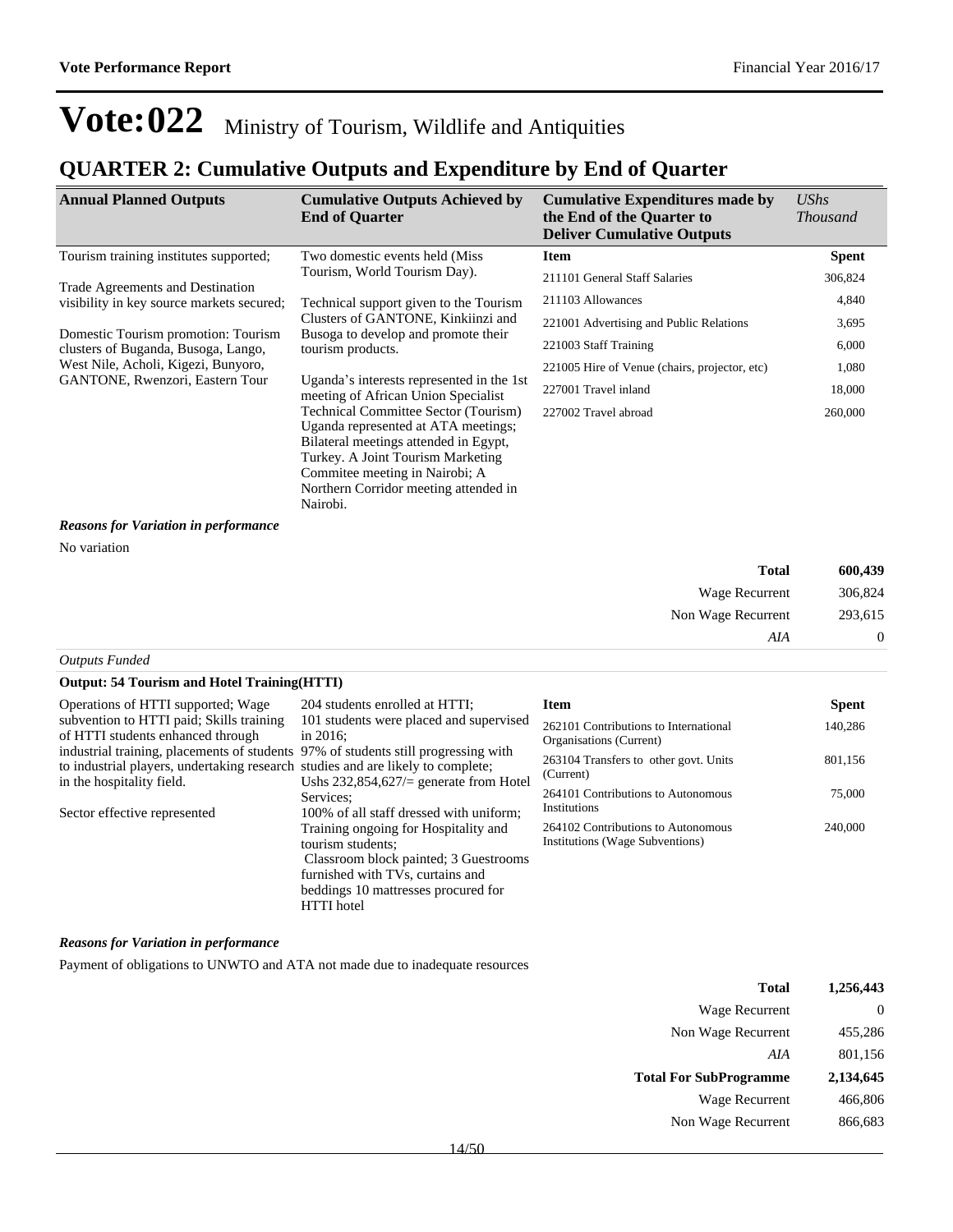## **QUARTER 2: Cumulative Outputs and Expenditure by End of Quarter**

| <b>Annual Planned Outputs</b>                                            | <b>Cumulative Outputs Achieved by</b><br><b>End of Quarter</b>                      | <b>Cumulative Expenditures made by</b><br>the End of the Quarter to<br><b>Deliver Cumulative Outputs</b> | <b>UShs</b><br><b>Thousand</b> |
|--------------------------------------------------------------------------|-------------------------------------------------------------------------------------|----------------------------------------------------------------------------------------------------------|--------------------------------|
|                                                                          |                                                                                     | AIA                                                                                                      | 801,156                        |
| <b>Recurrent Programmes</b>                                              |                                                                                     |                                                                                                          |                                |
| <b>Subprogram: 10 Museums and Monuments</b>                              |                                                                                     |                                                                                                          |                                |
| <b>Outputs Provided</b>                                                  |                                                                                     |                                                                                                          |                                |
| Output: 01 Policies, strategies and monitoring services                  |                                                                                     |                                                                                                          |                                |
| Historical and Monument Act submitted                                    | -Held consultative meetings with                                                    | <b>Item</b>                                                                                              | <b>Spent</b>                   |
| to Cabinet;                                                              | stakeholders (MGLSD, MoPS, CSOs,<br>MJCA & Top Management) on the                   | 211103 Allowances                                                                                        | 2,700                          |
| Reconstruction of Kasubi and Wamala<br>coordinated;                      | Heritage Resource Bill-Drafted the<br>Cabinet Memo and Principles submitted         | 221011 Printing, Stationery, Photocopying and<br><b>Binding</b>                                          | 3,710                          |
| Cultural Heritage sites in Uganda                                        | to Cabinet;<br>-Two coordination meetings held to                                   | 225001 Consultancy Services- Short term                                                                  | 2,000                          |
| promoted and packaged;                                                   | review progress on the renovation of<br>Kasubi and Wamala Tombs                     | 227001 Travel inland                                                                                     | 10,193                         |
| <b>Reasons for Variation in performance</b>                              |                                                                                     |                                                                                                          |                                |
| No variation                                                             |                                                                                     |                                                                                                          |                                |
|                                                                          |                                                                                     | <b>Total</b>                                                                                             | 18,603                         |
|                                                                          |                                                                                     | Wage Recurrent                                                                                           | 0                              |
|                                                                          |                                                                                     | Non Wage Recurrent                                                                                       | 18,603                         |
|                                                                          |                                                                                     | AIA                                                                                                      | $\boldsymbol{0}$               |
| <b>Output: 03 Support to Tourism and Wildlife Associations</b>           |                                                                                     |                                                                                                          |                                |
|                                                                          |                                                                                     | <b>Item</b>                                                                                              | <b>Spent</b>                   |
| <b>Reasons for Variation in performance</b>                              |                                                                                     |                                                                                                          |                                |
|                                                                          |                                                                                     | <b>Total</b>                                                                                             | $\bf{0}$                       |
|                                                                          |                                                                                     | Wage Recurrent                                                                                           | 0                              |
|                                                                          |                                                                                     |                                                                                                          | 0                              |
|                                                                          |                                                                                     | Non Wage Recurrent<br>AIA                                                                                | 0                              |
| <b>Output: 04 Museums Services</b>                                       |                                                                                     |                                                                                                          |                                |
| Regional sites of Patiko, Wedelai, Nyero                                 | -Research conducted to enhance the                                                  | <b>Item</b>                                                                                              | <b>Spent</b>                   |
| maintained; Fortlugard, Kabale Museum,                                   | storylines of Soroti and Moroto in an                                               | 211103 Allowances                                                                                        | 5,562                          |
| Sorot and Moroto exhibitions upgraded; effort to upgrade the exhibitions |                                                                                     | 223004 Guard and Security services                                                                       | 5,102                          |
| Titles for sites under UNESCO                                            | -Deed plans acquired for Fortportal                                                 | 224005 Uniforms, Beddings and Protective                                                                 | 1,140                          |
| reparations (Bigo, Ntuusi, Bwogero,                                      | Museum land and Land title expected in                                              | Gear                                                                                                     |                                |
| Kasonko and Mubende) acquired;                                           | March 2017;                                                                         | 227001 Travel inland                                                                                     | 13,607                         |
| Museums and historical Sites monitore                                    | Titles secured for 2 sites under UNESCO                                             | 228001 Maintenance - Civil                                                                               | 5,576                          |
|                                                                          | reparations (Ntuusi and Bwogero)<br>-Maintained Patiko, Wedelai, Nyero rock<br>site | 228004 Maintenance – Other                                                                               | 3,600                          |
| <b>Reasons for Variation in performance</b>                              |                                                                                     |                                                                                                          |                                |

No variation

| Total          | 34,587   |
|----------------|----------|
| Wage Recurrent | $\theta$ |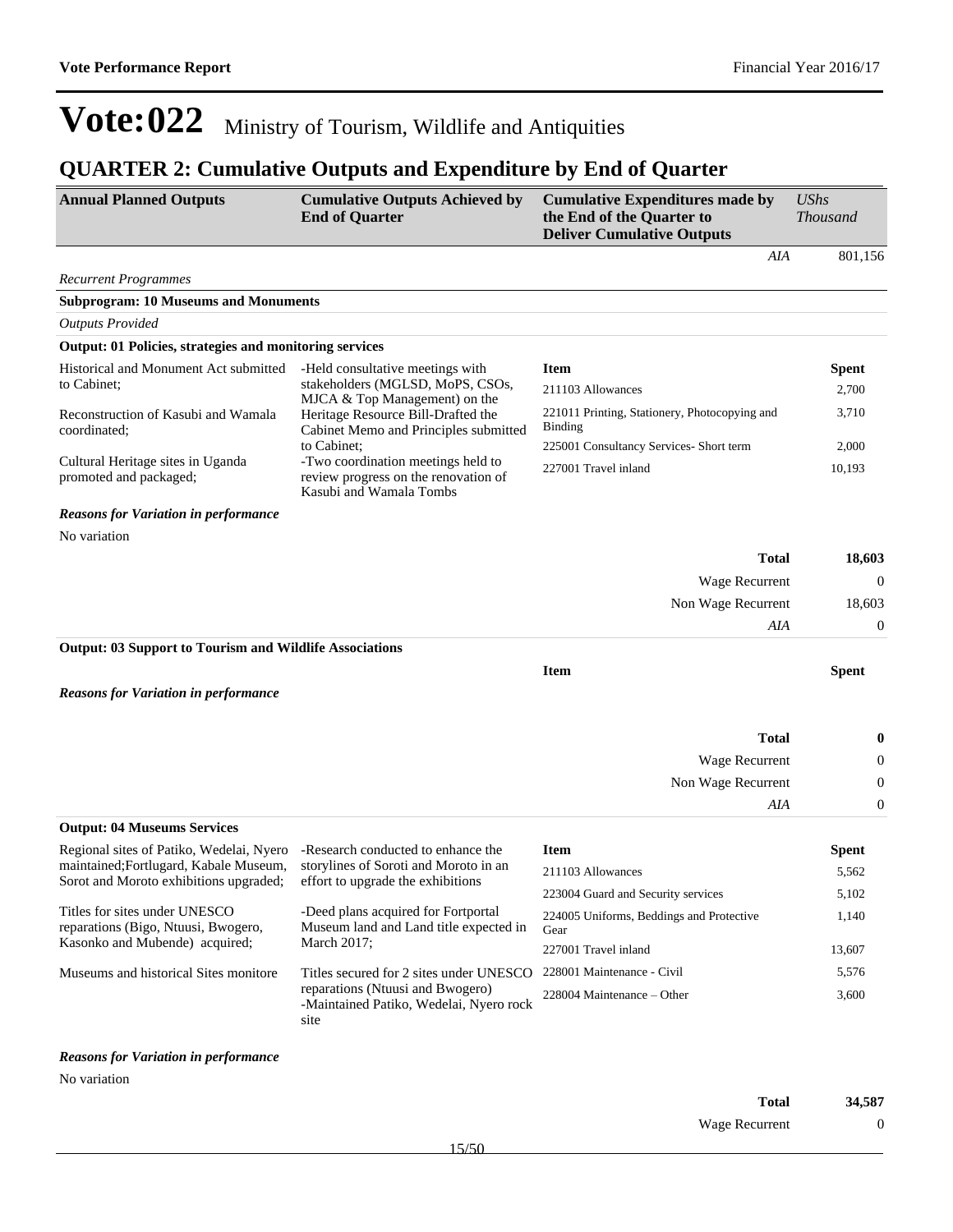## **QUARTER 2: Cumulative Outputs and Expenditure by End of Quarter**

| <b>Annual Planned Outputs</b> | <b>Cumulative Outputs Achieved by</b><br><b>End of Quarter</b> | <b>Cumulative Expenditures made by</b><br>the End of the Quarter to<br><b>Deliver Cumulative Outputs</b> | UShs<br><b>Thousand</b> |
|-------------------------------|----------------------------------------------------------------|----------------------------------------------------------------------------------------------------------|-------------------------|
|                               |                                                                | Non Wage Recurrent                                                                                       | 34,587                  |
|                               |                                                                | AIA                                                                                                      | $\overline{0}$          |
|                               |                                                                | <b>Total For SubProgramme</b>                                                                            | 53,190                  |
|                               |                                                                | Wage Recurrent                                                                                           | $\overline{0}$          |
|                               |                                                                | Non Wage Recurrent                                                                                       | 53,190                  |
|                               |                                                                | AIA                                                                                                      | $\overline{0}$          |
| <b>Recurrent Programmes</b>   |                                                                |                                                                                                          |                         |

#### **Subprogram: 11 Wildlife Conservation**

#### *Outputs Provided*

#### **Output: 01 Policies, strategies and monitoring services**

| Revised Wildlife Act published and                                                                                                                           | Uganda Wildlife Bill 2016 submitted to                                                                                                                                                                                                                                                                                                                                                                                                                                | <b>Item</b>                                                                                                              | <b>Spent</b> |
|--------------------------------------------------------------------------------------------------------------------------------------------------------------|-----------------------------------------------------------------------------------------------------------------------------------------------------------------------------------------------------------------------------------------------------------------------------------------------------------------------------------------------------------------------------------------------------------------------------------------------------------------------|--------------------------------------------------------------------------------------------------------------------------|--------------|
| disseminated: Gazette, Print and<br>distribute the Revised Wildlife Act;                                                                                     | <b>UPPC</b> for publication<br>Four (04) inspections carried out in                                                                                                                                                                                                                                                                                                                                                                                                   | 221001 Advertising and Public Relations                                                                                  | 10,800       |
|                                                                                                                                                              | Kidepo Valley National Park, Bwindi                                                                                                                                                                                                                                                                                                                                                                                                                                   | 221002 Workshops and Seminars                                                                                            | 40,341       |
| Conservation Areas inspected to oversee<br>Government Policy implementation;<br>Undertake quarterly onsite inspection of                                     | Forest National park, Mgahinga Gorilla<br>National Park, Queen Elizabeth National                                                                                                                                                                                                                                                                                                                                                                                     | 221011 Printing, Stationery, Photocopying and<br>Binding<br>Park, and Mt.Rwenzori National Park,<br>221017 Subscriptions | 3,650        |
| Kidepo Valley, Murchison Falls, K                                                                                                                            | Mathenikp-Bokora/Pian-Uppe Wildlife                                                                                                                                                                                                                                                                                                                                                                                                                                   |                                                                                                                          | 11,031       |
|                                                                                                                                                              | Reserves.                                                                                                                                                                                                                                                                                                                                                                                                                                                             | 225001 Consultancy Services- Short term                                                                                  | 2,500        |
|                                                                                                                                                              | 12 Wildlife Use Right holders including<br>Uganda Crocs, Ssese Island Resort<br>Beach, Lake Albert Safaris, S.S Breeding<br>Farm, Hasena Breeding Farm, Great<br>Lakes museum, Kyahugye Island in Lake<br>Bunyonyi, Sanga Game ranching, King<br>Ceaser Wealth Reserve Game ranch, and<br>Game Trails-Lake Mburo and Katonga<br>wildlife reserve blocks inspected for<br>compliance.<br>Uganda represented at CITES Standing<br>Committee, 17th Conference of Parties | 227001 Travel inland                                                                                                     | 22,617       |
|                                                                                                                                                              | and CMS Standing Committee Meeting.                                                                                                                                                                                                                                                                                                                                                                                                                                   |                                                                                                                          |              |
|                                                                                                                                                              | Annual Contributions to AEWA paid for<br>the triennium.                                                                                                                                                                                                                                                                                                                                                                                                               |                                                                                                                          |              |
| <b>Reasons for Variation in performance</b>                                                                                                                  |                                                                                                                                                                                                                                                                                                                                                                                                                                                                       |                                                                                                                          |              |
| National Action Plan for the Shoe Bill not drawn due to lack of funds.<br>Annual wildlife conservation stakeholder forum not held due to resource constrain. |                                                                                                                                                                                                                                                                                                                                                                                                                                                                       |                                                                                                                          |              |

| <b>Total</b>                                                   | 90.939   |
|----------------------------------------------------------------|----------|
| Wage Recurrent                                                 | $\Omega$ |
| Non Wage Recurrent                                             | 90,939   |
| AIA                                                            | $\Omega$ |
| <b>Output: 03 Support to Tourism and Wildlife Associations</b> |          |

|                            | Extend a grant to activate Wildlife Clubs Funds transferred to UWEC to activate 4 Item |                                       | <b>Spent</b> |
|----------------------------|----------------------------------------------------------------------------------------|---------------------------------------|--------------|
| of Uganda (WCU) in Schools | Wildlife Clubs.                                                                        | 282103 Scholarships and related costs | 1.211        |

#### *Reasons for Variation in performance*

None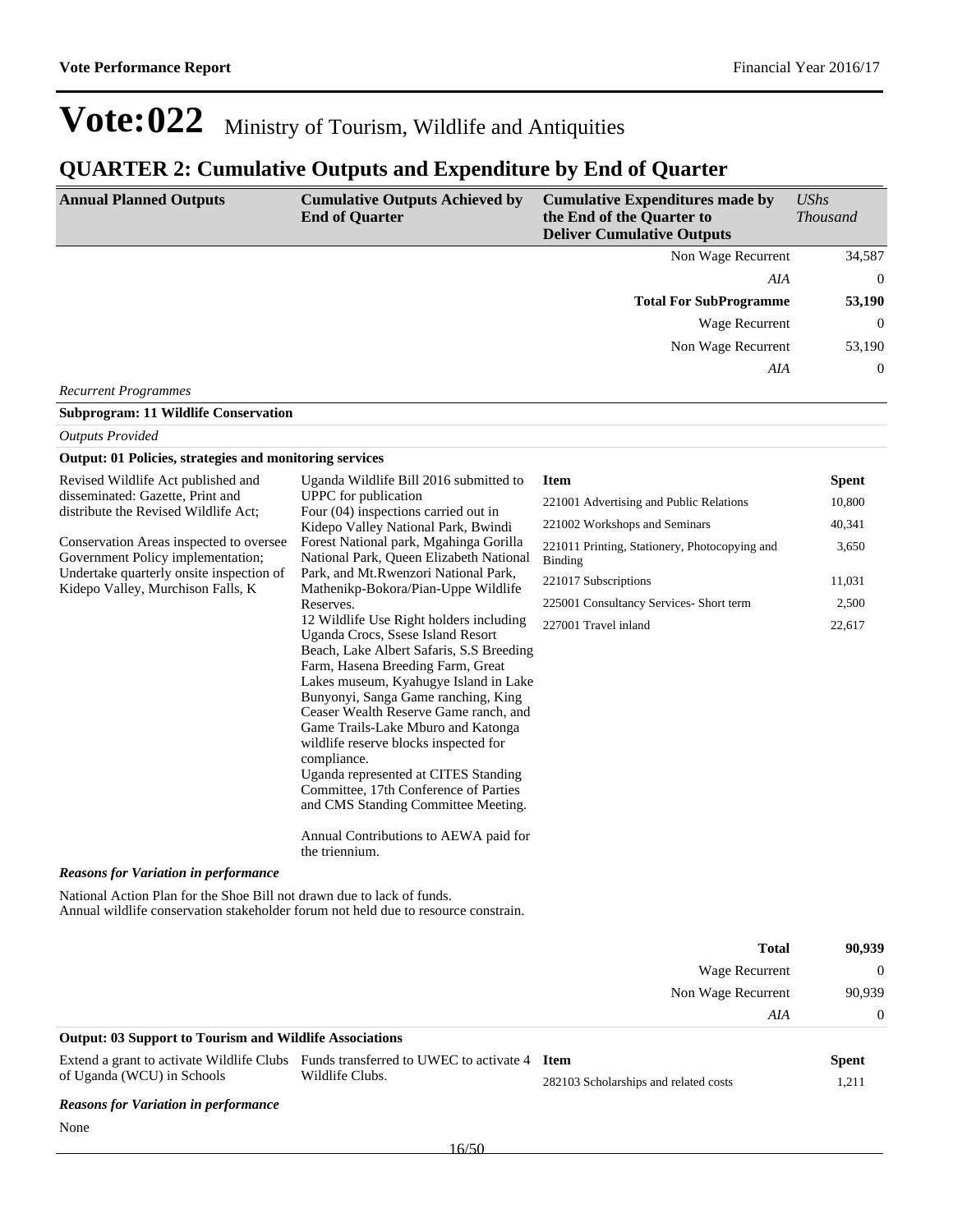### **QUARTER 2: Cumulative Outputs and Expenditure by End of Quarter**

| <b>Total</b><br>Wage Recurrent<br>Non Wage Recurrent<br>AIA<br><b>Outputs Funded</b><br>Output: 52 Wildlife Conservation and Education Services(UWEC)<br>EDUCATION AND INFORMATION<br>-288,241 visitors entering UWEC;<br><b>Item</b><br>-22,000 copies of Conservation<br>Volunteer Guides Stipend and uniforms<br>263104 Transfers to other govt. Units<br>Climate change Challenge<br>Educational Materials produced and<br>(Current)<br>Bush meat Crisis program undertaken<br>distributed to educational institutions.<br>264102 Contributions to Autonomous<br><b>Educational Materials Developed</b><br>Include booklets, posters, signage, flyers,<br><b>Institutions (Wage Subventions)</b>                                                                                                                                                                                                                                                                                                                                                                                                                                                                                                                                                                                               |                                     |
|----------------------------------------------------------------------------------------------------------------------------------------------------------------------------------------------------------------------------------------------------------------------------------------------------------------------------------------------------------------------------------------------------------------------------------------------------------------------------------------------------------------------------------------------------------------------------------------------------------------------------------------------------------------------------------------------------------------------------------------------------------------------------------------------------------------------------------------------------------------------------------------------------------------------------------------------------------------------------------------------------------------------------------------------------------------------------------------------------------------------------------------------------------------------------------------------------------------------------------------------------------------------------------------------------|-------------------------------------|
|                                                                                                                                                                                                                                                                                                                                                                                                                                                                                                                                                                                                                                                                                                                                                                                                                                                                                                                                                                                                                                                                                                                                                                                                                                                                                                    | 1,211                               |
|                                                                                                                                                                                                                                                                                                                                                                                                                                                                                                                                                                                                                                                                                                                                                                                                                                                                                                                                                                                                                                                                                                                                                                                                                                                                                                    | $\mathbf{0}$                        |
|                                                                                                                                                                                                                                                                                                                                                                                                                                                                                                                                                                                                                                                                                                                                                                                                                                                                                                                                                                                                                                                                                                                                                                                                                                                                                                    | 1,211                               |
|                                                                                                                                                                                                                                                                                                                                                                                                                                                                                                                                                                                                                                                                                                                                                                                                                                                                                                                                                                                                                                                                                                                                                                                                                                                                                                    | $\boldsymbol{0}$                    |
|                                                                                                                                                                                                                                                                                                                                                                                                                                                                                                                                                                                                                                                                                                                                                                                                                                                                                                                                                                                                                                                                                                                                                                                                                                                                                                    |                                     |
|                                                                                                                                                                                                                                                                                                                                                                                                                                                                                                                                                                                                                                                                                                                                                                                                                                                                                                                                                                                                                                                                                                                                                                                                                                                                                                    |                                     |
| Workshop Onsite & Communities<br>brochures.<br>Research<br>-Conservation education programs<br>Signage $&$ Interpretation<br>conducted in Gulu, Mbale, Kabale,<br>Outreach to schools and Communit<br>Soroti, Mengo and Jinja.<br>-Orgaised and conducted conservation<br>education on 3 festivities of Iddi Aduha,<br>Independence day celebrations and<br>Zoofest.<br>-45 new wildlife clubs formed across the<br>country through partnership with wildlife<br>clubs of Uganda, Kampala capital City<br>and local governments.<br>- Key species rescued:1 lion cub (aged<br>about week), 1 baby elephant (aged about<br>year), 1 chimpanzee (aged about week),<br>Colobus monkey at one week, reptiles<br>and birds released back to the wild after<br>successful rehabilitation<br>-Research and observations of animals<br>undertaken: Data collection on animal<br>behavior undertaken on a routine basis<br>-Veterinary services and animal health:<br>Healthy checks undertaken (Preventive<br>medication for Giraffes, Elands, cattle,<br>and ostrich); fecal tests and treatment<br>done for chimpanzees. Preventive<br>medication and daily observation for all<br>avian species conducted<br>- Cheetah holding, storage and keeper<br>room completed, Signage is still under<br>design. | <b>Spent</b><br>1,830,000<br>40,000 |

#### *Reasons for Variation in performance*

More visitors received largely because of the newly introduced 'visitor behind the scene' programs.

| 1,870,000      | <b>Total</b>                                                                                      |                                    |
|----------------|---------------------------------------------------------------------------------------------------|------------------------------------|
| $\overline{0}$ | Wage Recurrent                                                                                    |                                    |
| 40,000         | Non Wage Recurrent                                                                                |                                    |
| 1,830,000      | AIA                                                                                               |                                    |
|                | $\mathbf{r}$ , and $\mathbf{r}$ , and $\mathbf{r}$ are the set of $\mathbf{r}$ , and $\mathbf{r}$ | $\sim$ $\sim$ $\sim$ $\sim$ $\sim$ |

**Output: 53 Support to Uganda Wildlife Training Institute**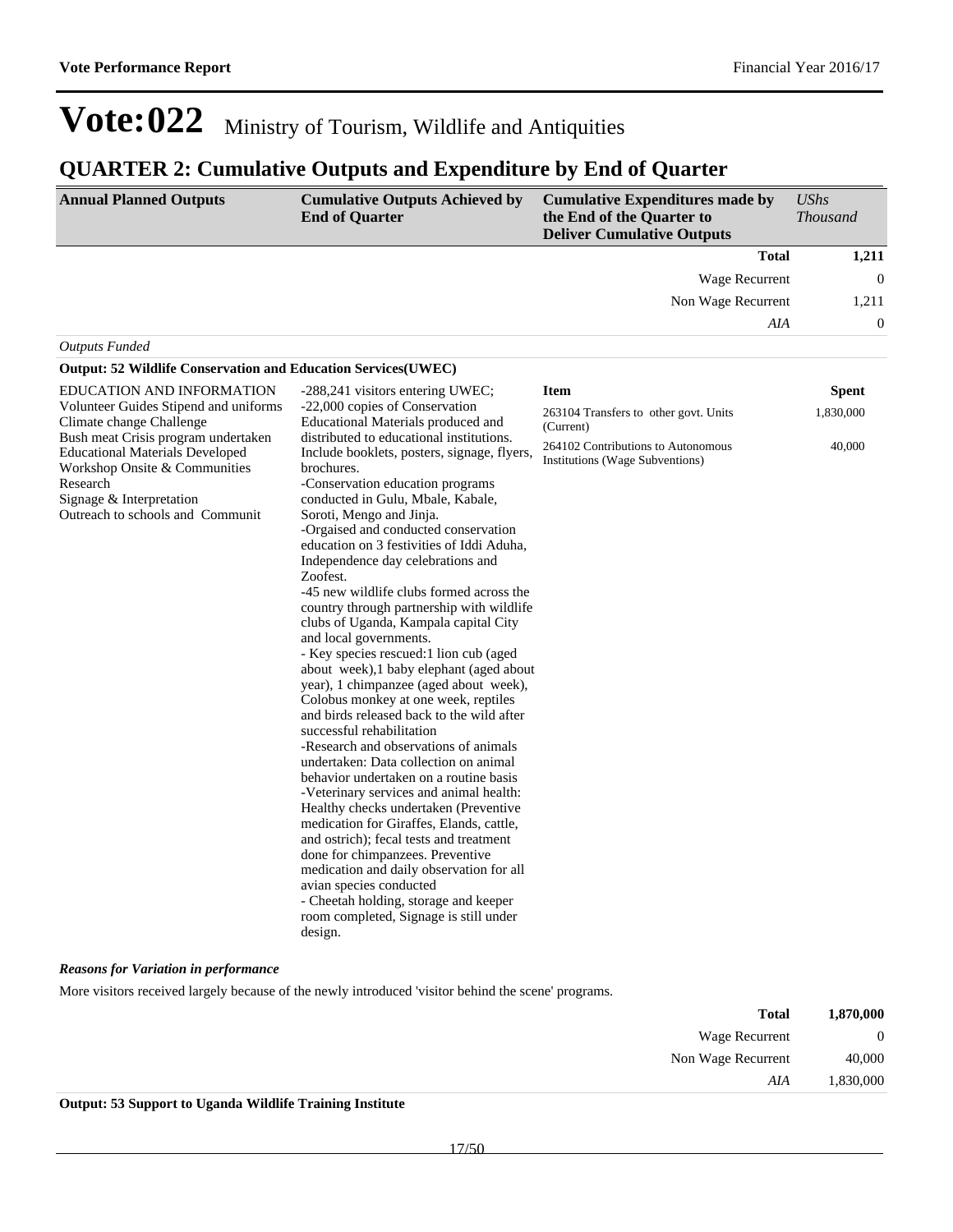**Total 12,190**

## Vote: 022 Ministry of Tourism, Wildlife and Antiquities

### **QUARTER 2: Cumulative Outputs and Expenditure by End of Quarter**

| <b>Annual Planned Outputs</b>                                                                                                                | <b>Cumulative Outputs Achieved by</b><br><b>End of Quarter</b>                                                                                                                                                                                                                                                                                                                                                                                                                                                                                                 | <b>Cumulative Expenditures made by</b><br>the End of the Quarter to<br><b>Deliver Cumulative Outputs</b> | <b>UShs</b><br><i>Thousand</i> |
|----------------------------------------------------------------------------------------------------------------------------------------------|----------------------------------------------------------------------------------------------------------------------------------------------------------------------------------------------------------------------------------------------------------------------------------------------------------------------------------------------------------------------------------------------------------------------------------------------------------------------------------------------------------------------------------------------------------------|----------------------------------------------------------------------------------------------------------|--------------------------------|
| Support UWTI to;                                                                                                                             | 124 students enrolled at UWRTI;                                                                                                                                                                                                                                                                                                                                                                                                                                                                                                                                | <b>Item</b>                                                                                              | <b>Spent</b>                   |
| Pay wages;<br>Undertake Industrial training;<br>Undertake day to day operations;<br>Pay Staff emoluments,<br>Feed Student:                   | 88 students completed;<br>One Practical training exercise conducted<br>in Queen Elizabeth and Kibale National<br>Parks; Industrial Training conducted to<br>equip students with skills;                                                                                                                                                                                                                                                                                                                                                                        | 263104 Transfers to other govt. Units<br>(Current)                                                       | 145,840                        |
|                                                                                                                                              |                                                                                                                                                                                                                                                                                                                                                                                                                                                                                                                                                                | 264101 Contributions to Autonomous<br>Institutions                                                       | 125,000                        |
| Pay administration costs;<br>Provide transport;<br>Arrange and undertake In-service<br>Trainings;<br>Purchase Training materials;<br>Pay lib | 10 Staff attended two short course<br>programmes in Higher education learning<br>and economic valuation of Natural<br>resources;<br>The procurement of A 32 seater bus is at<br>evaluation stage.<br>UWTI Supported to; Pay wages;<br>Undertake Industrial training; Undertake<br>day to day operations; Pay Staff<br>emoluments, Feed Student; Pay<br>administration costs; Provide transport;<br>Arrange and undertake In-service<br>Trainings; Purchase Training materials;<br>Pay library, Property and utility costs;<br>Conduct field Training exercises | 264102 Contributions to Autonomous<br>Institutions (Wage Subventions)                                    | 80,000                         |
| <b>Reasons for Variation in performance</b>                                                                                                  |                                                                                                                                                                                                                                                                                                                                                                                                                                                                                                                                                                |                                                                                                          |                                |

Fewer students admitted because some of the applicants did not meet the requirements; Fewer students completed because some of the students have retakes;

| <b>Total</b>                  | 350,840        |
|-------------------------------|----------------|
| Wage Recurrent                | $\overline{0}$ |
| Non Wage Recurrent            | 205,000        |
| AIA                           | 145,840        |
| <b>Total For SubProgramme</b> | 27,605,315     |
| <b>Wage Recurrent</b>         | $\overline{0}$ |
| Non Wage Recurrent            | 337,150        |
| AIA                           | 27,268,165     |
| Duo o ugumno o c              |                |

*Recurrent Programmes*

### **Subprogram: 14 Directorate of TWCM**

| <b>Outputs Provided</b>                                        |                                                                               |                                  |              |
|----------------------------------------------------------------|-------------------------------------------------------------------------------|----------------------------------|--------------|
| <b>Output: 01 Policies, strategies and monitoring services</b> |                                                                               |                                  |              |
| Sector represented in Regional and                             | Sector represented at the CITES                                               | Item                             | <b>Spent</b> |
| International meetings; Attend EAC                             | Conference of the Parties (CoP), 17;                                          | 221009 Welfare and Entertainment | 2,050        |
| Sectoral Council meetings                                      | Implementation of policies monitored;<br>Ministry strengthened internally.    | 227001 Travel inland             | 10,140       |
| Ministry strengthened internally;                              | Departments and Agencies engaged on<br>performance improvement.               |                                  |              |
| Implementation of policies monitored;                          |                                                                               |                                  |              |
|                                                                | The sector held a meeting with HE the<br>President of the Republic of Uganda. |                                  |              |
| <b>Reasons for Variation in performance</b>                    |                                                                               |                                  |              |
| No variation                                                   |                                                                               |                                  |              |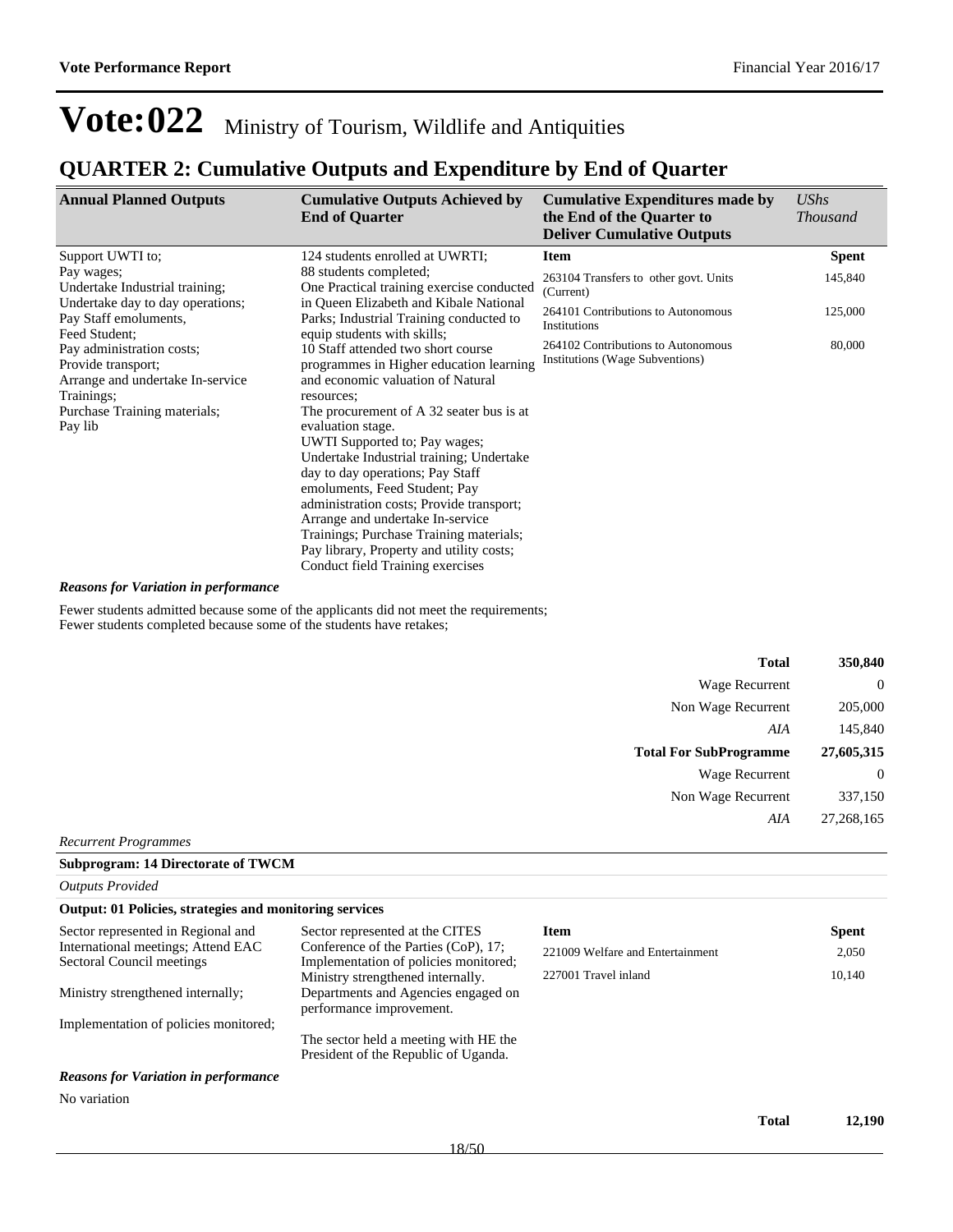*AIA* 0

## Vote: 022 Ministry of Tourism, Wildlife and Antiquities

## **QUARTER 2: Cumulative Outputs and Expenditure by End of Quarter**

| <b>Annual Planned Outputs</b>                                                    | <b>Cumulative Outputs Achieved by</b><br><b>End of Quarter</b>                 | <b>Cumulative Expenditures made by</b><br><b>UShs</b><br>the End of the Quarter to<br><b>Thousand</b><br><b>Deliver Cumulative Outputs</b> |                |
|----------------------------------------------------------------------------------|--------------------------------------------------------------------------------|--------------------------------------------------------------------------------------------------------------------------------------------|----------------|
|                                                                                  |                                                                                | Wage Recurrent                                                                                                                             | $\Omega$       |
|                                                                                  |                                                                                | Non Wage Recurrent                                                                                                                         | 12,190         |
|                                                                                  |                                                                                | AIA                                                                                                                                        | $\overline{0}$ |
| <b>Output: 05 Capacity Building, Research and Coordination</b>                   |                                                                                |                                                                                                                                            |                |
| A report on coordination among Tourism                                           | Three meeting held with stakeholders                                           | <b>Item</b>                                                                                                                                | <b>Spent</b>   |
| Sector stakeholders prepared: Quarterly<br>meeting for five Working groups held; | including UHOA, USAGA, PIRT TWGs<br>to discuss issues affecting the tourism    | 221002 Workshops and Seminars                                                                                                              | 4,576          |
| Quarterly meeting of the HoDs to review                                          | sector.                                                                        | 221005 Hire of Venue (chairs, projector, etc)                                                                                              | 3,000          |
| implementation of the TSDP;                                                      | Field visits to two Tourism Development Four (4) Top Management meetings held; | 221011 Printing, Stationery, Photocopying and<br>Binding                                                                                   | 1,800          |
| Area (TDAs);<br>A report on coor                                                 | Conducted a Heads of Departments<br>training in writing Cabinet papers;        | 227001 Travel inland                                                                                                                       | 6,568          |
| <b>Reasons for Variation in performance</b>                                      |                                                                                |                                                                                                                                            |                |
| No variation                                                                     |                                                                                |                                                                                                                                            |                |
|                                                                                  |                                                                                | <b>Total</b>                                                                                                                               | 15,943         |
|                                                                                  |                                                                                | Wage Recurrent                                                                                                                             | $\Omega$       |
|                                                                                  |                                                                                | Non Wage Recurrent                                                                                                                         | 15,943         |
|                                                                                  |                                                                                | AIA                                                                                                                                        | $\Omega$       |
|                                                                                  |                                                                                | <b>Total For SubProgramme</b>                                                                                                              | 28,133         |
|                                                                                  |                                                                                | <b>Wage Recurrent</b>                                                                                                                      | $\Omega$       |
|                                                                                  |                                                                                | Non Wage Recurrent                                                                                                                         | 28,133         |

*Development Projects*

|  |  | Project: 1333 Mt. Rwenzori Tourism Infrastructure Development Project (MRTIDP) |  |  |
|--|--|--------------------------------------------------------------------------------|--|--|
|  |  |                                                                                |  |  |

*Outputs Provided*

|  |  | <b>Output: 01 Policies, strategies and monitoring services</b> |  |
|--|--|----------------------------------------------------------------|--|
|  |  |                                                                |  |

| Sector supported in compilation of<br>tourism statistics;  | Tourism sector statistics compiled and the Item<br>draft Statistical Abstract 2016 produced;                                                  | 225002 Consultancy Services-Long-term | <b>Spent</b><br>24,120 |
|------------------------------------------------------------|-----------------------------------------------------------------------------------------------------------------------------------------------|---------------------------------------|------------------------|
| Project monitoring and supervision<br>conducted;           | Project monitoring and supervision<br>conducted; A study report on<br>Accommodation industry produced; A<br>study report on Tourism Data user |                                       |                        |
| Research on sector issues conducted as<br>and when needed; | satisfaction produced;                                                                                                                        |                                       |                        |
| <b>Reasons for Variation in performance</b>                |                                                                                                                                               |                                       |                        |
| None                                                       |                                                                                                                                               |                                       |                        |
|                                                            |                                                                                                                                               | <b>Total</b>                          | 24,120                 |
|                                                            |                                                                                                                                               | <b>GoU</b> Development                | 24,120                 |
|                                                            |                                                                                                                                               | <b>External Financing</b>             | $\overline{0}$         |
|                                                            |                                                                                                                                               | AIA                                   | $\theta$               |

*Capital Purchases*

**Output: 82 Tourism Infrastructure and Construction**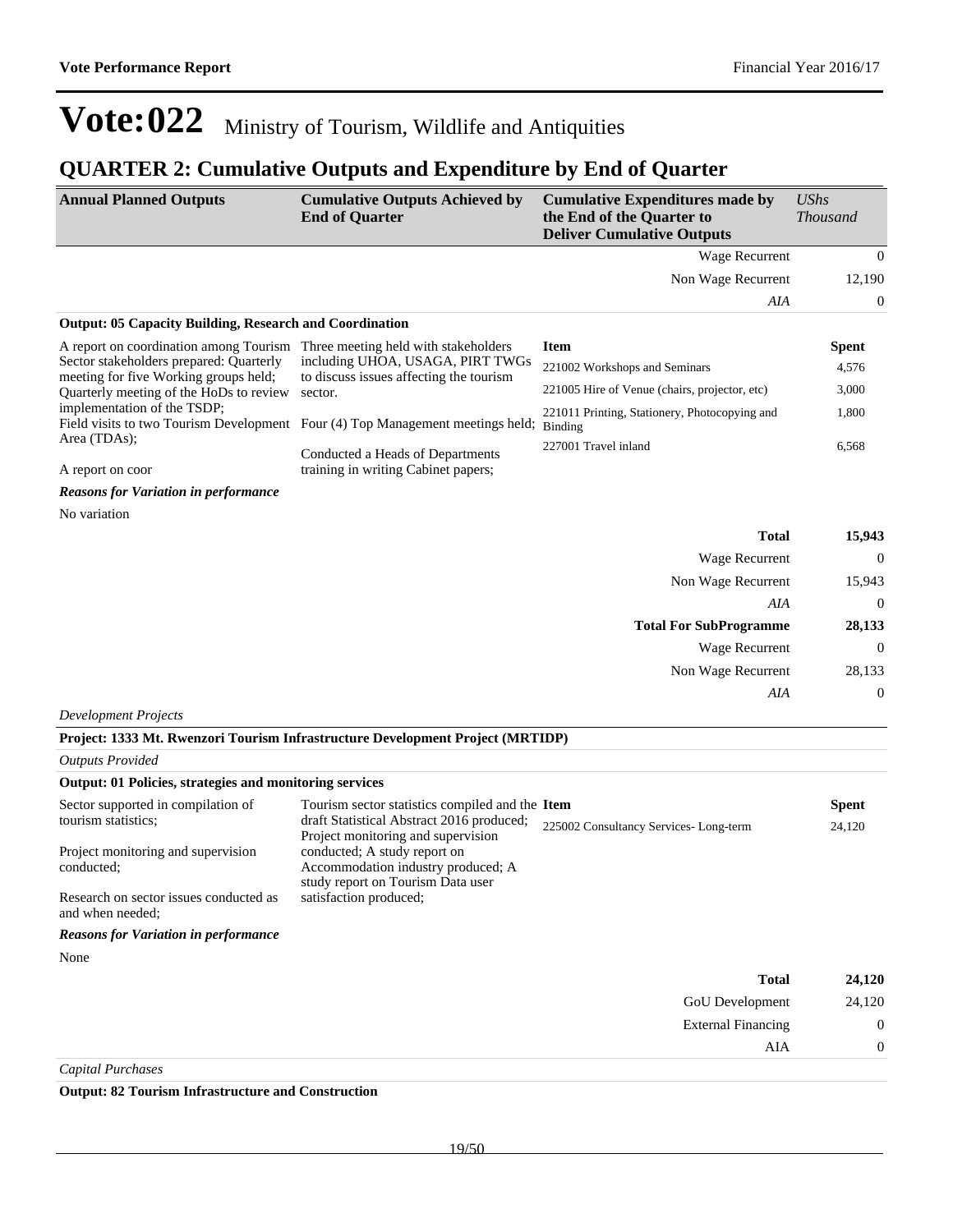### **QUARTER 2: Cumulative Outputs and Expenditure by End of Quarter**

| <b>Annual Planned Outputs</b>                                                        | <b>Cumulative Outputs Achieved by</b><br><b>End of Quarter</b>                          | <b>Cumulative Expenditures made by</b><br>the End of the Quarter to<br><b>Deliver Cumulative Outputs</b> | $\mathit{UShs}$<br><i>Thousand</i> |
|--------------------------------------------------------------------------------------|-----------------------------------------------------------------------------------------|----------------------------------------------------------------------------------------------------------|------------------------------------|
| 100% of the work on the 700m Climbing                                                | -A contract signed with the consulting                                                  | <b>Item</b>                                                                                              | <b>Spent</b>                       |
| ladders installed at Karyarupiha - Mt<br>Rwenzori complete;                          | firm to undertake a pre-feasibility study.<br>-100m of the climbing ladder installed at | 281502 Feasibility Studies for Capital Works                                                             | 81,769                             |
| Service provider procured for Feasibility<br>study for the Cable car on Mt. Rwenzori | Karyarupiha.                                                                            | 281504 Monitoring, Supervision & Appraisal<br>of capital works                                           | 59,822                             |

50% of the work on the construction of 5 resting points complete;

#### 50% of

#### *Reasons for Variation in performance*

-The feasibility will inform further detailed feasibility studies.

-Resting and bridges not yet constructed. Awaiting release of funds in subsequent quarters.

| 141,591        | <b>Total</b>                  |
|----------------|-------------------------------|
| 141,591        | <b>GoU</b> Development        |
| $\overline{0}$ | <b>External Financing</b>     |
| $\mathbf{0}$   | AIA                           |
| 3,878,984      | <b>Total For SubProgramme</b> |
| 165,711        | GoU Development               |
| $\overline{0}$ | <b>External Financing</b>     |
| 3,713,273      | AIA                           |

*Development Projects*

**Project: 1334 Development of Museums and Heritage Sites for Cultural Promotion**

*Capital Purchases*

#### **Output: 82 Tourism Infrastructure and Construction**

| Kabale Museum face lifted;                                                  | Soroti Museum fenced and compound                                      | Item                                                           | <b>Spent</b> |
|-----------------------------------------------------------------------------|------------------------------------------------------------------------|----------------------------------------------------------------|--------------|
| Soroti museum fenced and compound                                           | landscaped:<br>Construction of Uganda museum                           | 281504 Monitoring, Supervision & Appraisal<br>of capital works | 61,602       |
| landscaped:                                                                 | Transport gallery is in progress;<br>Contract agreement signed for the | 312101 Non-Residential Buildings                               | 27,371       |
| Land for the heritage centre in Fortpotal                                   | contractor to prepare designs and BOQs                                 | 312104 Other Structures                                        | 169,648      |
| town council surveyed and border mark                                       | and to establish the structural integrity of                           |                                                                |              |
| trees planted:                                                              | the Mugaba palace building. Consultant                                 |                                                                |              |
|                                                                             | to complete assignment by 10th March                                   |                                                                |              |
| 6 Rock arts sites, Nyero, Kakoro,                                           | 2017:                                                                  |                                                                |              |
| Mkongoro, Kapir, Komuge and Dolwe in 3 Rock arts sites of Mukongoro, Kakoro |                                                                        |                                                                |              |
| eastern pro                                                                 | and Nyero protected with buffer zones;                                 |                                                                |              |

#### *Reasons for Variation in performance*

Consultant for Mugaba Palace delayed to begin due to stake holder issues which were sorted in December.

| <b>Total</b>                  | 258,621      |
|-------------------------------|--------------|
| <b>GoU</b> Development        | 258,621      |
| <b>External Financing</b>     | $\mathbf{0}$ |
| AIA                           | $\mathbf{0}$ |
| <b>Total For SubProgramme</b> | 258,621      |
| <b>GoU</b> Development        | 258,621      |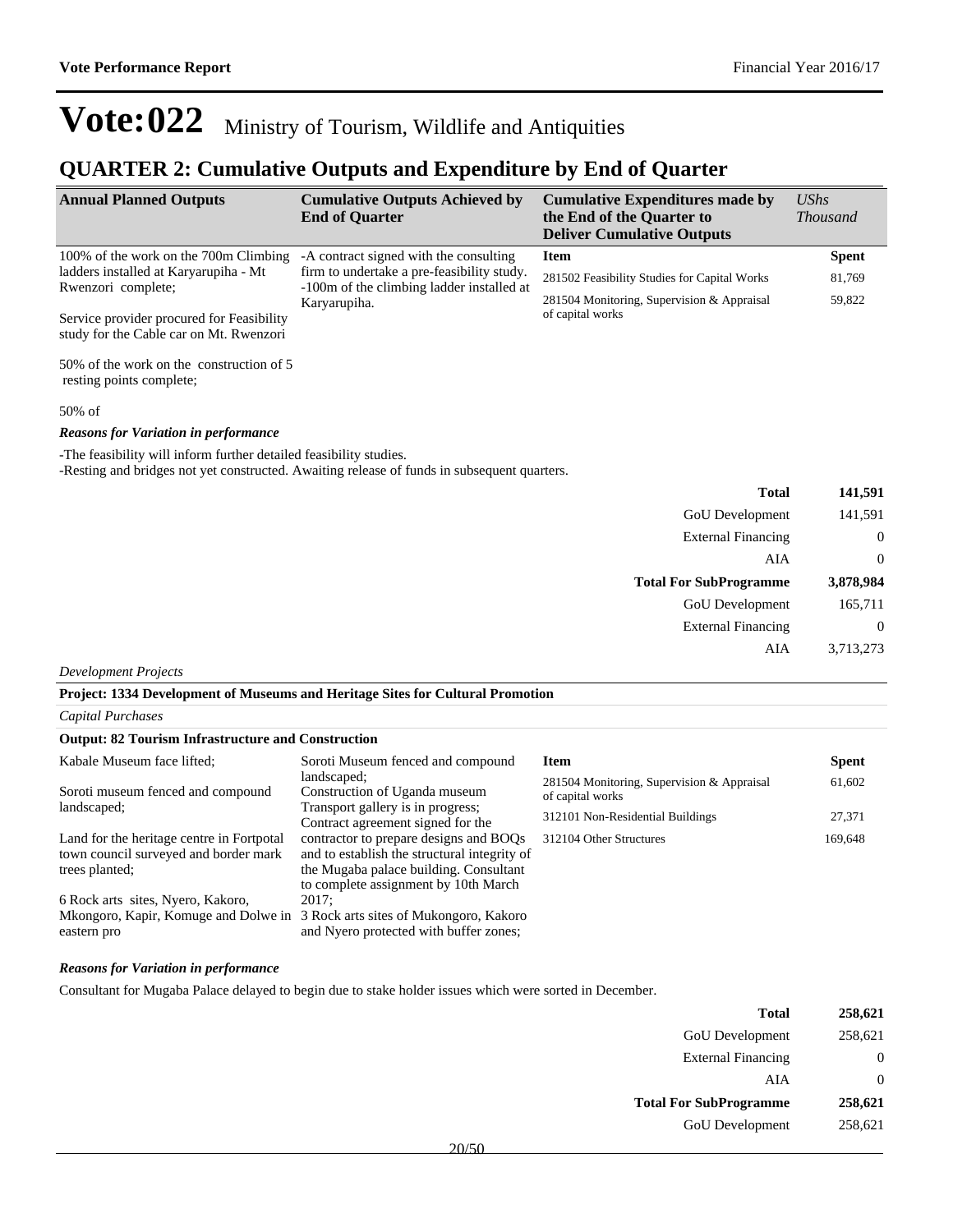## **QUARTER 2: Cumulative Outputs and Expenditure by End of Quarter**

| <b>Annual Planned Outputs</b>                                                                                                      | <b>Cumulative Outputs Achieved by</b><br><b>End of Quarter</b>                                                             | <b>Cumulative Expenditures made by</b><br>the End of the Quarter to<br><b>Deliver Cumulative Outputs</b> | <b>UShs</b><br><b>Thousand</b> |
|------------------------------------------------------------------------------------------------------------------------------------|----------------------------------------------------------------------------------------------------------------------------|----------------------------------------------------------------------------------------------------------|--------------------------------|
|                                                                                                                                    |                                                                                                                            | <b>External Financing</b>                                                                                | 0                              |
|                                                                                                                                    |                                                                                                                            | <b>AIA</b>                                                                                               | $\mathbf{0}$                   |
| <b>Development Projects</b>                                                                                                        |                                                                                                                            |                                                                                                          |                                |
| Project: 1335 Establishment of Lake Victoria Tourism Circuit                                                                       |                                                                                                                            |                                                                                                          |                                |
| <b>Outputs Provided</b>                                                                                                            |                                                                                                                            |                                                                                                          |                                |
| Output: 01 Policies, strategies and monitoring services                                                                            |                                                                                                                            |                                                                                                          |                                |
|                                                                                                                                    | None                                                                                                                       | <b>Item</b>                                                                                              | <b>Spent</b>                   |
|                                                                                                                                    |                                                                                                                            | 225002 Consultancy Services-Long-term                                                                    | 200,000                        |
| <b>Reasons for Variation in performance</b>                                                                                        |                                                                                                                            |                                                                                                          |                                |
| No funds                                                                                                                           |                                                                                                                            |                                                                                                          |                                |
|                                                                                                                                    |                                                                                                                            | <b>Total</b>                                                                                             | 200,000                        |
|                                                                                                                                    |                                                                                                                            | GoU Development                                                                                          | 200,000                        |
|                                                                                                                                    |                                                                                                                            | <b>External Financing</b>                                                                                | $\boldsymbol{0}$               |
|                                                                                                                                    |                                                                                                                            | <b>AIA</b>                                                                                               | $\boldsymbol{0}$               |
| <b>Outputs Funded</b>                                                                                                              |                                                                                                                            |                                                                                                          |                                |
| Output: 52 Wildlife Conservation and Education Services(UWEC)                                                                      |                                                                                                                            |                                                                                                          |                                |
|                                                                                                                                    | Contract awarded to the contractor to<br>complete the first floor of pier restaurant                                       | <b>Item</b>                                                                                              | <b>Spent</b>                   |
|                                                                                                                                    |                                                                                                                            | 263204 Transfers to other govt. Units (Capital)                                                          | 200,000                        |
| <b>Reasons for Variation in performance</b>                                                                                        |                                                                                                                            |                                                                                                          |                                |
| No variation                                                                                                                       |                                                                                                                            |                                                                                                          |                                |
|                                                                                                                                    |                                                                                                                            | <b>Total</b>                                                                                             | 200,000                        |
|                                                                                                                                    |                                                                                                                            | GoU Development                                                                                          | 200,000                        |
|                                                                                                                                    |                                                                                                                            | <b>External Financing</b>                                                                                | $\boldsymbol{0}$               |
|                                                                                                                                    |                                                                                                                            | AIA                                                                                                      | $\boldsymbol{0}$               |
| <b>Capital Purchases</b>                                                                                                           |                                                                                                                            |                                                                                                          |                                |
|                                                                                                                                    |                                                                                                                            | <b>Total For SubProgramme</b>                                                                            | 400,000                        |
|                                                                                                                                    |                                                                                                                            | GoU Development                                                                                          | 400,000                        |
|                                                                                                                                    |                                                                                                                            | <b>External Financing</b>                                                                                | $\boldsymbol{0}$               |
|                                                                                                                                    |                                                                                                                            | AIA                                                                                                      | 0                              |
| <b>Development Projects</b>                                                                                                        |                                                                                                                            |                                                                                                          |                                |
| Project: 1336 Development of Source of the Nile                                                                                    |                                                                                                                            |                                                                                                          |                                |
| <b>Outputs Funded</b>                                                                                                              |                                                                                                                            |                                                                                                          |                                |
| <b>Capital Purchases</b>                                                                                                           |                                                                                                                            |                                                                                                          |                                |
| <b>Output: 82 Tourism Infrastructure and Construction</b>                                                                          |                                                                                                                            |                                                                                                          |                                |
| Consultant to carry out feasibility studies Final TORs for the consultancy to<br>for the source of the Nile project<br>contracted; | develop Master plan and SEA analysis<br>completed. Cost estimates for both the<br>consultancies done. The EOI are expected | <b>Item</b><br>281502 Feasibility Studies for Capital Works                                              | <b>Spent</b><br>44,438         |
| 10% of the feasibility study complete;                                                                                             | in Q3.                                                                                                                     |                                                                                                          |                                |
| A toilet constructed at Kagulu Hill;                                                                                               |                                                                                                                            |                                                                                                          |                                |
| <b>Reasons for Variation in performance</b>                                                                                        |                                                                                                                            |                                                                                                          |                                |
|                                                                                                                                    | 21/50                                                                                                                      |                                                                                                          |                                |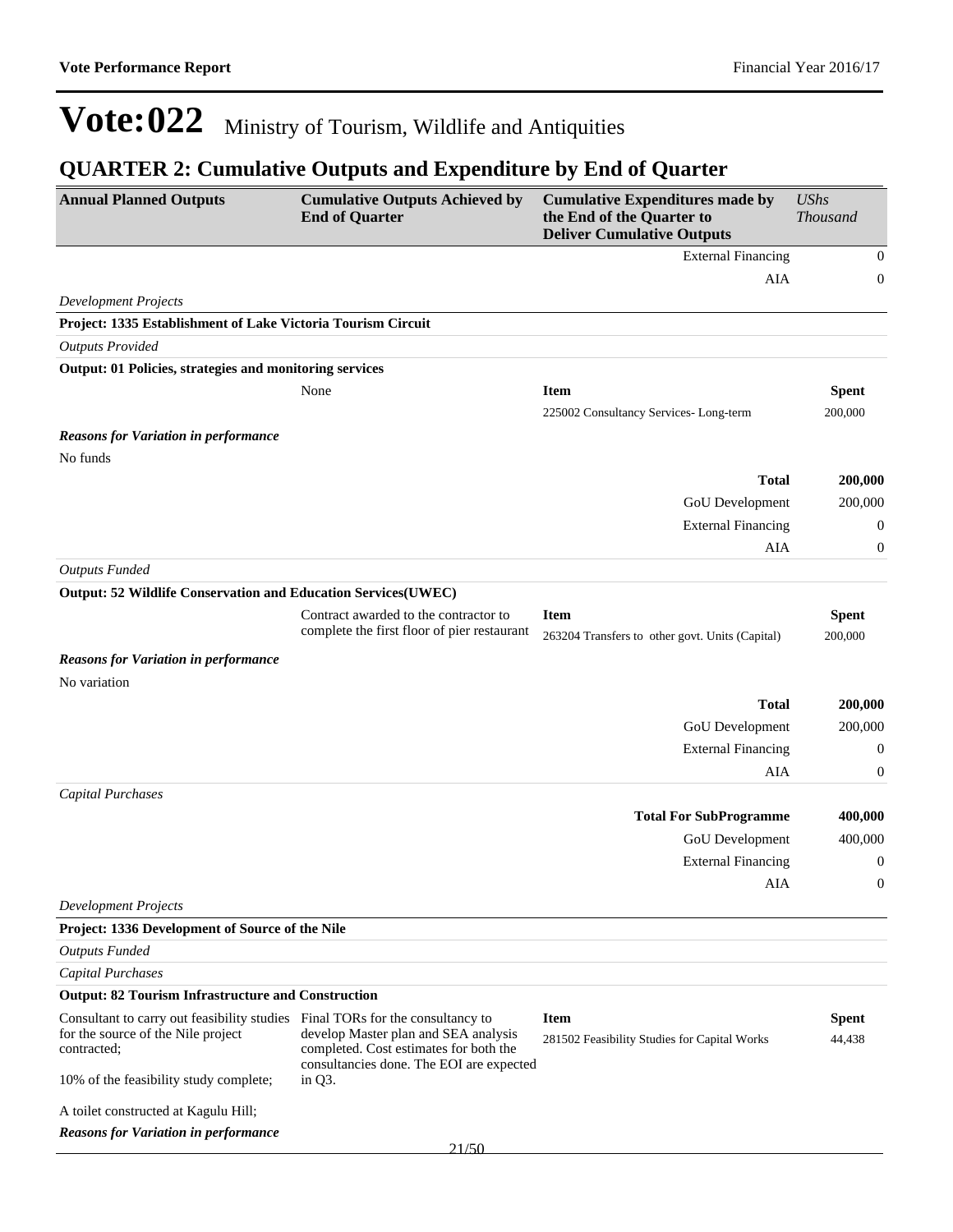## **QUARTER 2: Cumulative Outputs and Expenditure by End of Quarter**

| <b>Annual Planned Outputs</b>                                                                                                                                                                                                                                                                                                                                                   | <b>Cumulative Outputs Achieved by</b><br><b>End of Quarter</b> | <b>Cumulative Expenditures made by</b><br>the End of the Quarter to<br><b>Deliver Cumulative Outputs</b> | UShs<br><i>Thousand</i> |
|---------------------------------------------------------------------------------------------------------------------------------------------------------------------------------------------------------------------------------------------------------------------------------------------------------------------------------------------------------------------------------|----------------------------------------------------------------|----------------------------------------------------------------------------------------------------------|-------------------------|
| Shortlisting of bidders was done but gaps were identified in all the bidders. The whole process had to be restarted and TORs restructured.<br>The scope was expanded from a mere feasibility study to having a Master plan (including BOQs and architectural designs for public infrastructure)<br>and a strategic environment and social impact analysis (SEA) which is wider. |                                                                |                                                                                                          |                         |
|                                                                                                                                                                                                                                                                                                                                                                                 |                                                                | <b>Total</b>                                                                                             | 44,438                  |
|                                                                                                                                                                                                                                                                                                                                                                                 |                                                                | <b>GoU</b> Development                                                                                   | 44,438                  |
|                                                                                                                                                                                                                                                                                                                                                                                 |                                                                | <b>External Financing</b>                                                                                | $\overline{0}$          |
|                                                                                                                                                                                                                                                                                                                                                                                 |                                                                | AIA                                                                                                      | $\overline{0}$          |
|                                                                                                                                                                                                                                                                                                                                                                                 |                                                                | <b>Total For SubProgramme</b>                                                                            | 44,438                  |
|                                                                                                                                                                                                                                                                                                                                                                                 |                                                                | <b>GoU</b> Development                                                                                   | 44,438                  |
|                                                                                                                                                                                                                                                                                                                                                                                 |                                                                | <b>External Financing</b>                                                                                | $\overline{0}$          |
|                                                                                                                                                                                                                                                                                                                                                                                 |                                                                | AIA                                                                                                      | $\Omega$                |
|                                                                                                                                                                                                                                                                                                                                                                                 |                                                                |                                                                                                          |                         |

*Development Projects*

**Project: 1337 Establishment of Regional Satelite Wildlife Conservation Education Centres in Uganda**

*Outputs Funded*

| Output: 53 Support to Uganda Wildlife Training Institute |                                              |                                       |       |              |
|----------------------------------------------------------|----------------------------------------------|---------------------------------------|-------|--------------|
|                                                          | Funds transferred to UWRTI to procure a Item |                                       |       | <b>Spent</b> |
|                                                          | 24 seater bus.                               | 263104 Transfers to other govt. Units |       | 175,000      |
|                                                          | Bids evaluated:                              | (Current)                             |       |              |
| <b>Reasons for Variation in performance</b>              |                                              |                                       |       |              |
| No variation                                             |                                              |                                       |       |              |
|                                                          |                                              |                                       | Total | 175,000      |

|                                                         | <b>GoU</b> Development        | 175,000        |
|---------------------------------------------------------|-------------------------------|----------------|
|                                                         | <b>External Financing</b>     | $\overline{0}$ |
|                                                         | AIA                           | $\overline{0}$ |
| Capital Purchases                                       |                               |                |
|                                                         | <b>Total For SubProgramme</b> | 175,000        |
|                                                         | <b>GoU</b> Development        | 175,000        |
|                                                         | <b>External Financing</b>     | $\overline{0}$ |
|                                                         | AIA                           | $\overline{0}$ |
| Program: 49 General Administration, Policy and Planning |                               |                |

*Recurrent Programmes*

### **Subprogram: 01 HQs and Administration**

*Outputs Provided*

**Output: 04 Policy, consultation, planning and monitoring services**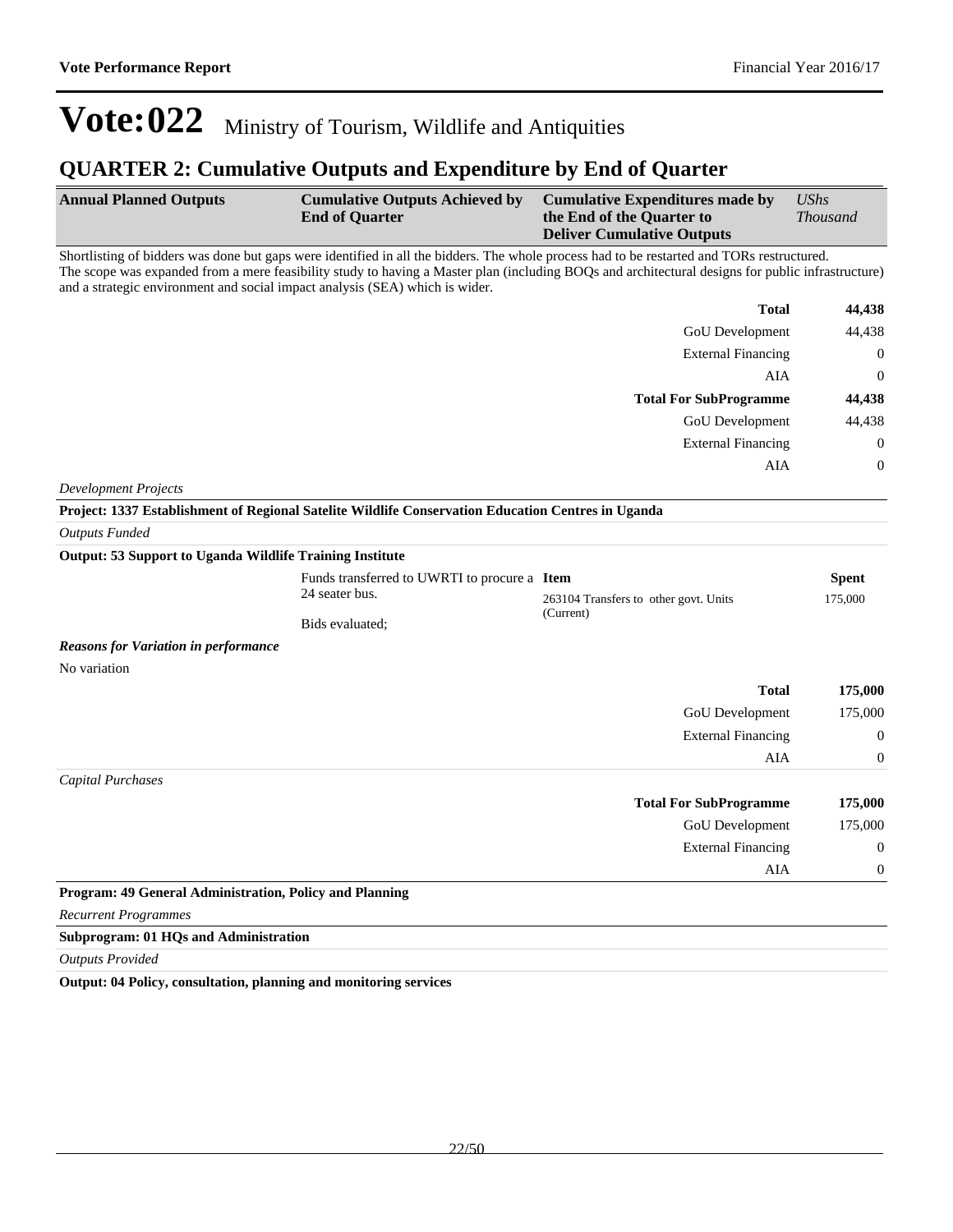## **QUARTER 2: Cumulative Outputs and Expenditure by End of Quarter**

| <b>Annual Planned Outputs</b>               | <b>Cumulative Outputs Achieved by</b><br><b>End of Quarter</b>                       | <b>Cumulative Expenditures made by</b><br>the End of the Quarter to<br><b>Deliver Cumulative Outputs</b> | UShs<br><b>Thousand</b> |  |  |
|---------------------------------------------|--------------------------------------------------------------------------------------|----------------------------------------------------------------------------------------------------------|-------------------------|--|--|
| Budget framework paper (BFP) for FY         | 2 studies [-Accommodation (Bed &                                                     | <b>Item</b>                                                                                              | <b>Spent</b>            |  |  |
| 2017/18 prepared;                           | Room occupancy) study conducted on<br>accommodation facilities-Tourism               | 211101 General Staff Salaries                                                                            | 83,960                  |  |  |
| One (1) Research Study report on sector     | statistics user satisfaction study]                                                  | 221001 Advertising and Public Relations                                                                  | 2,754                   |  |  |
| issues prepared;                            | Budget framework paper (BFP) for FY<br>$2017/18$ prepared;                           | 221002 Workshops and Seminars                                                                            | 56,497                  |  |  |
| One Activity monitoring report prepared;    | An annual Tourism Wildlife and Heritage                                              | 221005 Hire of Venue (chairs, projector, etc)                                                            | 10,000                  |  |  |
| Sector data collected and compiled;         | sector review held and report prepared;<br>Two activity monitoring reports prepared; | 221011 Printing, Stationery, Photocopying and<br>Binding                                                 | 17,310                  |  |  |
|                                             | Six sector project concepts developed;                                               | 222001 Telecommunications                                                                                | 6,160                   |  |  |
|                                             |                                                                                      | 225002 Consultancy Services-Long-term                                                                    | 3,000                   |  |  |
|                                             |                                                                                      | 227001 Travel inland                                                                                     | 89,028                  |  |  |
|                                             |                                                                                      | 227002 Travel abroad                                                                                     | 52,344                  |  |  |
|                                             | 227004 Fuel, Lubricants and Oils                                                     |                                                                                                          |                         |  |  |
| <b>Reasons for Variation in performance</b> |                                                                                      |                                                                                                          |                         |  |  |
| No variation                                |                                                                                      |                                                                                                          |                         |  |  |
|                                             |                                                                                      | <b>Total</b>                                                                                             | 323,686                 |  |  |
|                                             |                                                                                      | Wage Recurrent                                                                                           | 83,960                  |  |  |
|                                             |                                                                                      | Non Wage Recurrent                                                                                       | 239,726                 |  |  |
|                                             |                                                                                      | AIA                                                                                                      | 0                       |  |  |

**Output: 05 Ministry Support Services (Finance and Administration)**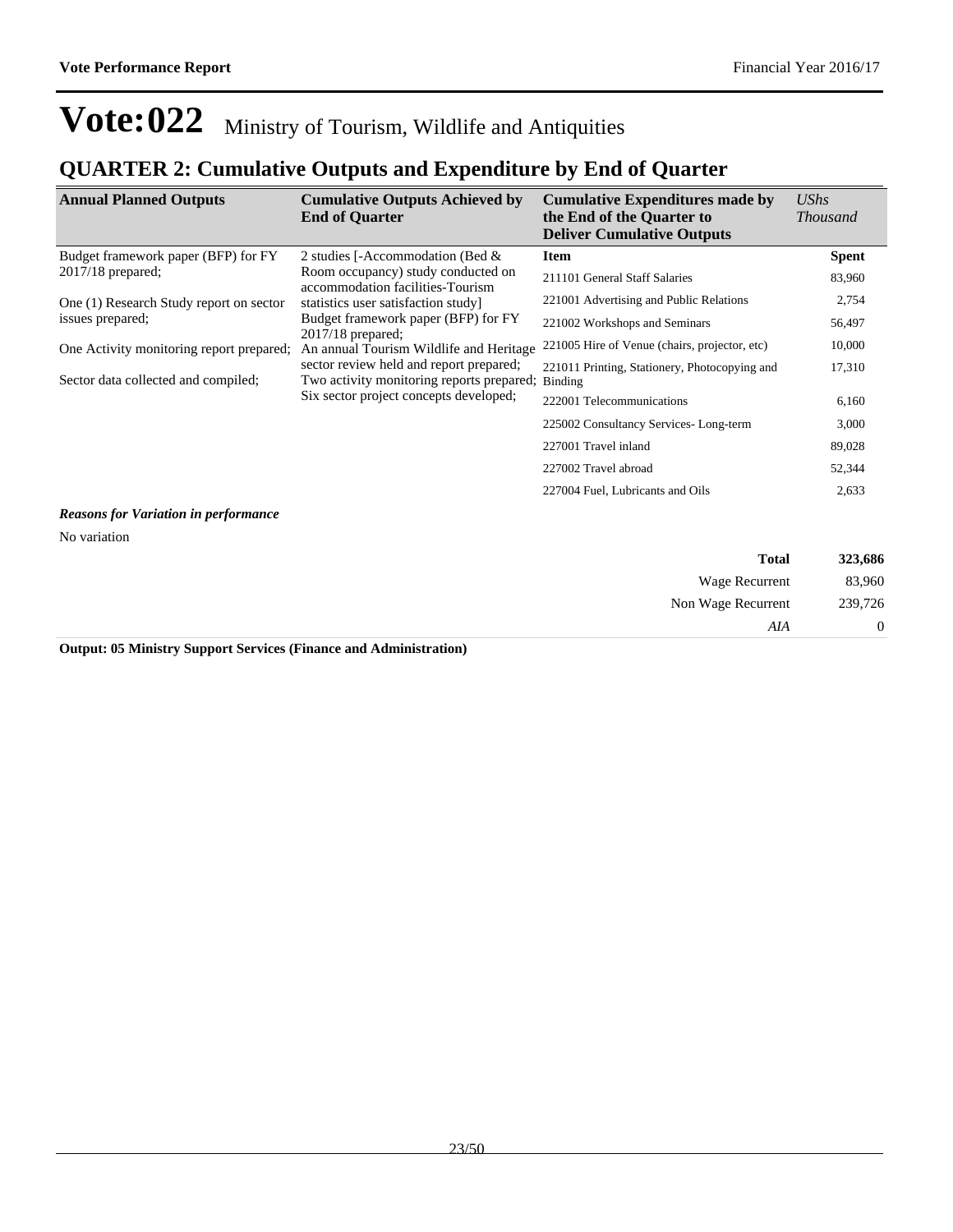### **QUARTER 2: Cumulative Outputs and Expenditure by End of Quarter**

| <b>Annual Planned Outputs</b>                                 | <b>Cumulative Outputs Achieved by</b><br><b>End of Quarter</b>                                                                              | <b>Cumulative Expenditures made by</b><br>the End of the Quarter to<br><b>Deliver Cumulative Outputs</b> | <b>UShs</b><br><b>Thousand</b> |
|---------------------------------------------------------------|---------------------------------------------------------------------------------------------------------------------------------------------|----------------------------------------------------------------------------------------------------------|--------------------------------|
| Salary and pension paid by the 28th day                       | Salary and pension paid by 28th day of                                                                                                      | <b>Item</b>                                                                                              | <b>Spent</b>                   |
| of every month;<br>More staff recruited and new staff         | every month Allowances and welfare<br>provided Media issues and advertising<br>Utilities: water, electricity and<br>telecommunications paid | 211101 General Staff Salaries                                                                            | 415,428                        |
| facilitated to settle in:                                     |                                                                                                                                             | 211103 Allowances                                                                                        | 396,806                        |
| Allowances and Welfare provided;                              |                                                                                                                                             | 212102 Pension for General Civil Service                                                                 | 247,343                        |
| Media issues and advertising;<br>HIV/AIDS policy implemented; |                                                                                                                                             | 221001 Advertising and Public Relations                                                                  | 46,420                         |
| Utilities: Electricity; Water;                                |                                                                                                                                             | 221007 Books, Periodicals & Newspapers                                                                   | 22,090                         |
| telecommunic                                                  |                                                                                                                                             | 221008 Computer supplies and Information<br>Technology (IT)                                              | 13,398                         |
|                                                               |                                                                                                                                             | 221009 Welfare and Entertainment                                                                         | 52,610                         |
|                                                               |                                                                                                                                             | 221011 Printing, Stationery, Photocopying and<br><b>Binding</b>                                          | 18,127                         |
|                                                               |                                                                                                                                             | 222001 Telecommunications                                                                                | 34,288                         |
|                                                               |                                                                                                                                             | $223003$ Rent – (Produced Assets) to private<br>entities                                                 | 884,020                        |
|                                                               |                                                                                                                                             | 223004 Guard and Security services                                                                       | 22,649                         |
|                                                               |                                                                                                                                             | 223005 Electricity                                                                                       | 30,000                         |
|                                                               |                                                                                                                                             | 224004 Cleaning and Sanitation                                                                           | 6,834                          |
|                                                               |                                                                                                                                             | 224005 Uniforms, Beddings and Protective<br>Gear                                                         | 984                            |
|                                                               |                                                                                                                                             | 225002 Consultancy Services-Long-term                                                                    | 2,000                          |
|                                                               |                                                                                                                                             | 227001 Travel inland                                                                                     | 11,080                         |
|                                                               |                                                                                                                                             | 227004 Fuel, Lubricants and Oils                                                                         | 105,044                        |
|                                                               |                                                                                                                                             | 228001 Maintenance - Civil                                                                               | 4,145                          |
|                                                               |                                                                                                                                             | 228002 Maintenance - Vehicles                                                                            | 83,157                         |
| <b>Reasons for Variation in performance</b>                   |                                                                                                                                             |                                                                                                          |                                |
| No variation                                                  |                                                                                                                                             |                                                                                                          |                                |

| 2,396,422 | <b>Total</b>       |
|-----------|--------------------|
| 415,428   | Wage Recurrent     |
| 1,980,995 | Non Wage Recurrent |
|           | AIA                |

### **Output: 06 Ministerial and Top Management Services**

| Strategic policy guidance<br>provided; Inland and<br>international meetings attended;<br>Ministry events hosted;<br>Emolmuments provided for<br>Ministers; | Draft Client charter developed; Ministry<br>events hosted Inland and international<br>meetings attended Emoluments provided<br>for Ministers 4 Top management<br>meetings held. | Item<br>211103 Allowances<br>213001 Medical expenses (To employees)<br>221005 Hire of Venue (chairs, projector, etc)<br>221007 Books, Periodicals & Newspapers  | <b>Spent</b><br>45,037<br>2,080<br>1,500<br>1,600 |
|------------------------------------------------------------------------------------------------------------------------------------------------------------|---------------------------------------------------------------------------------------------------------------------------------------------------------------------------------|-----------------------------------------------------------------------------------------------------------------------------------------------------------------|---------------------------------------------------|
| Change Management (CM) and Client<br>Charter implemented                                                                                                   |                                                                                                                                                                                 | 221009 Welfare and Entertainment<br>221011 Printing, Stationery, Photocopying and<br>Binding<br>225001 Consultancy Services- Short term<br>227001 Travel inland | 4,500<br>4,470<br>2,000<br>40,000                 |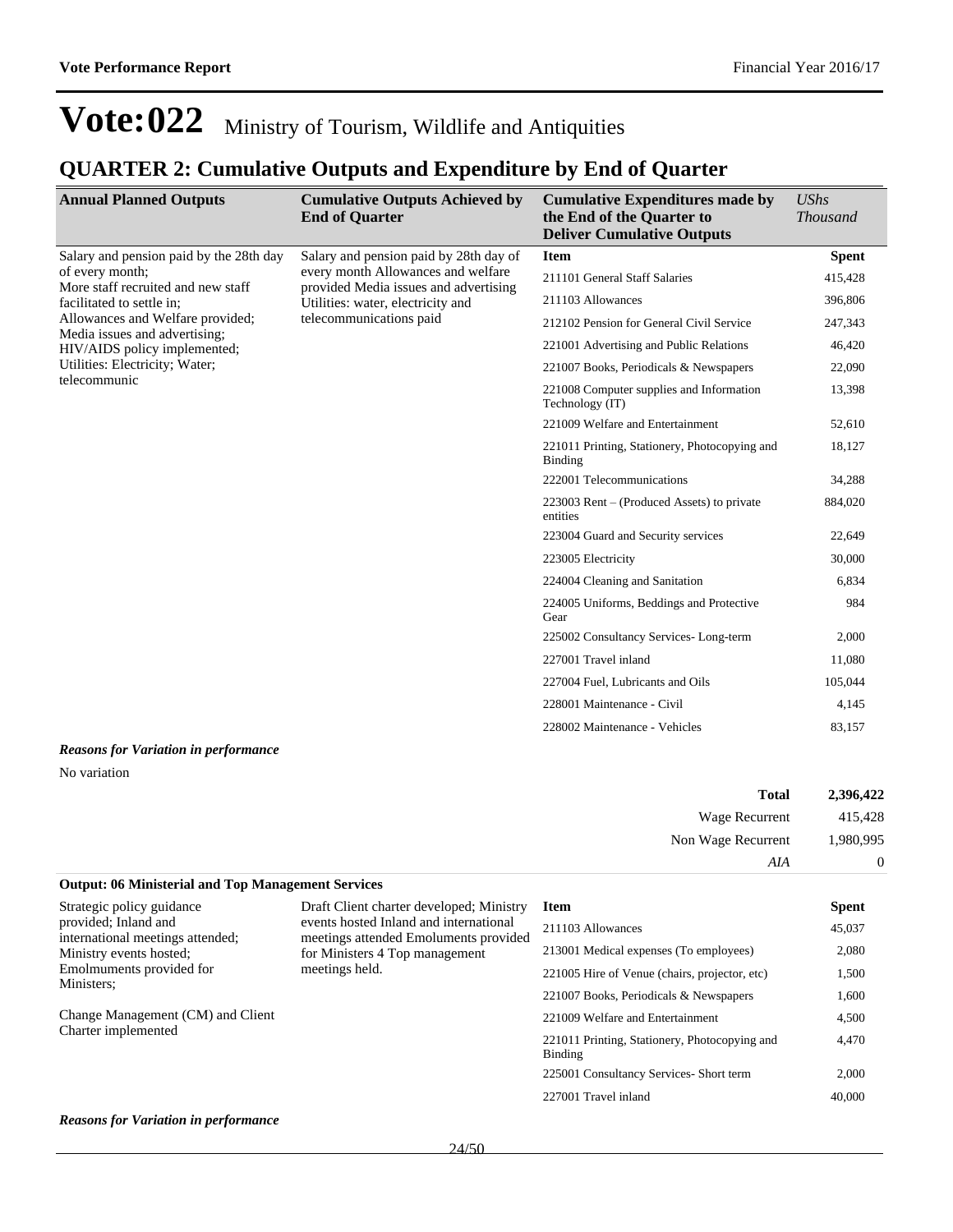### **QUARTER 2: Cumulative Outputs and Expenditure by End of Quarter**

| <b>Annual Planned Outputs</b>                        | <b>Cumulative Outputs Achieved by</b><br><b>End of Quarter</b>                                                                                                    | <b>Cumulative Expenditures made by</b><br>the End of the Quarter to<br><b>Deliver Cumulative Outputs</b> | <b>UShs</b><br><b>Thousand</b> |
|------------------------------------------------------|-------------------------------------------------------------------------------------------------------------------------------------------------------------------|----------------------------------------------------------------------------------------------------------|--------------------------------|
| No variation                                         |                                                                                                                                                                   |                                                                                                          |                                |
|                                                      |                                                                                                                                                                   | <b>Total</b>                                                                                             | 101,187                        |
|                                                      |                                                                                                                                                                   | Wage Recurrent                                                                                           | $\theta$                       |
|                                                      |                                                                                                                                                                   | Non Wage Recurrent                                                                                       | 101,187                        |
|                                                      |                                                                                                                                                                   | AIA                                                                                                      | $\overline{0}$                 |
| <b>Output: 19 Human Resource Management Services</b> |                                                                                                                                                                   |                                                                                                          |                                |
| HR related workshops held;                           | IPPS training Payroll monitoring and<br>verification done Pension verification<br>held Death benefits and funeral expenses<br>settled; Staff Appraisals conducted | <b>Item</b>                                                                                              | <b>Spent</b>                   |
| HIV/AIDS interventions carried out;                  |                                                                                                                                                                   | 213001 Medical expenses (To employees)                                                                   | 400                            |
| Incapacity, Death benefits and funeral               |                                                                                                                                                                   | 213002 Incapacity, death benefits and funeral<br>expenses                                                | 13,100                         |
| expenses settled;                                    |                                                                                                                                                                   | 221002 Workshops and Seminars                                                                            | 3,102                          |
| Salaries, Pensions and Gratuities paid;              |                                                                                                                                                                   | 221003 Staff Training                                                                                    | 26,487                         |
|                                                      |                                                                                                                                                                   | 221004 Recruitment Expenses                                                                              | 10,000                         |
|                                                      |                                                                                                                                                                   | 221011 Printing, Stationery, Photocopying and<br>Binding                                                 | 6,200                          |
|                                                      |                                                                                                                                                                   | 221012 Small Office Equipment                                                                            | 1,000                          |
|                                                      |                                                                                                                                                                   | 221016 IFMS Recurrent costs                                                                              | 32,450                         |
|                                                      |                                                                                                                                                                   | 221020 IPPS Recurrent Costs                                                                              | 12,500                         |

### *Reasons for Variation in performance*

No variation

|                             | <b>Total</b>                  | 105,238        |
|-----------------------------|-------------------------------|----------------|
|                             | Wage Recurrent                | $\theta$       |
|                             | Non Wage Recurrent            | 105,238        |
|                             | AIA                           | $\overline{0}$ |
|                             | <b>Total For SubProgramme</b> | 2,926,534      |
|                             | Wage Recurrent                | 499,388        |
|                             | Non Wage Recurrent            | 2,427,146      |
|                             | AIA                           | $\theta$       |
| <b>Recurrent Programmes</b> |                               |                |

### **Subprogram: 15 Internal Audit**

|  | Subprogram: 15 Internal Au |  |
|--|----------------------------|--|
|  |                            |  |

| Output: 04 Policy, consultation, planning and monitoring services          |                                                                                                                                                                                         |                               |              |
|----------------------------------------------------------------------------|-----------------------------------------------------------------------------------------------------------------------------------------------------------------------------------------|-------------------------------|--------------|
| Payroll and Human resource management Salary & Pensions Payroll Reviewed & |                                                                                                                                                                                         | <b>Item</b>                   | <b>Spent</b> |
| reviewed:                                                                  | draft report submitted to management;<br>Fleet Management reviewed & final                                                                                                              | 211101 General Staff Salaries | 10,317       |
| Advances and accountabilities reviewed:                                    | report issued;<br>Financial Reports & Statements                                                                                                                                        | 227001 Travel inland          | 20,405       |
| Uganda Wildlife Training Institute<br>Audited:                             | Reviewed:<br>Cash management, Advances and<br>Accountability ongoing & continuous;<br><b>Fixed Assets Management review</b><br>ongoing;<br>MTWA Development projects Review<br>ongoing; |                               |              |
|                                                                            | 25/50                                                                                                                                                                                   |                               |              |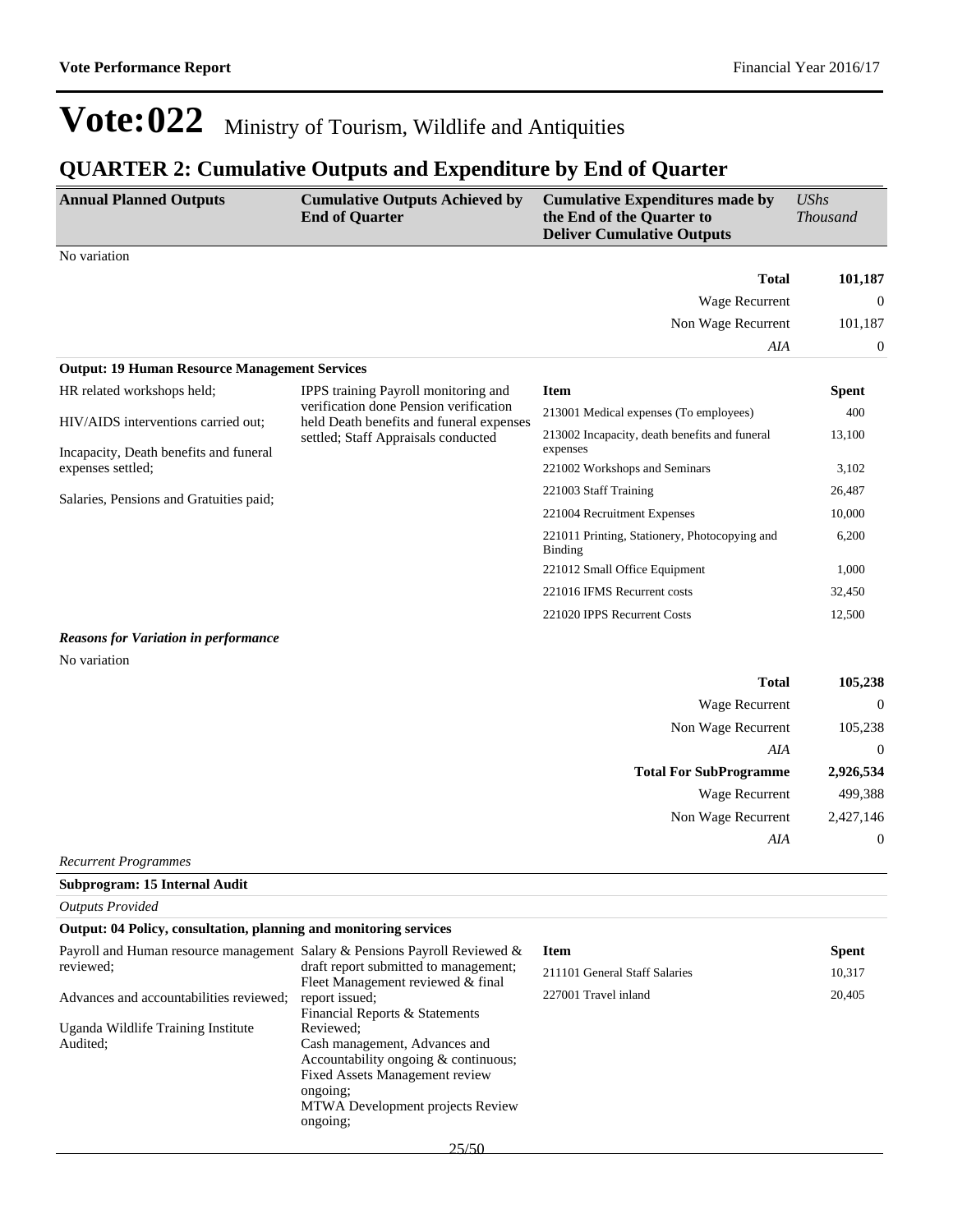## **QUARTER 2: Cumulative Outputs and Expenditure by End of Quarter**

| <b>Annual Planned Outputs</b>                                                                                                              | <b>Cumulative Outputs Achieved by</b><br><b>End of Quarter</b>                                                 | <b>Cumulative Expenditures made by</b><br>the End of the Quarter to<br><b>Deliver Cumulative Outputs</b> | <b>UShs</b><br><b>Thousand</b> |
|--------------------------------------------------------------------------------------------------------------------------------------------|----------------------------------------------------------------------------------------------------------------|----------------------------------------------------------------------------------------------------------|--------------------------------|
| <b>Reasons for Variation in performance</b>                                                                                                |                                                                                                                |                                                                                                          |                                |
| No variation                                                                                                                               |                                                                                                                |                                                                                                          |                                |
|                                                                                                                                            |                                                                                                                | <b>Total</b>                                                                                             | 30,722                         |
|                                                                                                                                            |                                                                                                                | Wage Recurrent                                                                                           | 10,317                         |
|                                                                                                                                            |                                                                                                                | Non Wage Recurrent                                                                                       | 20,405                         |
|                                                                                                                                            |                                                                                                                | AIA                                                                                                      | $\boldsymbol{0}$               |
|                                                                                                                                            |                                                                                                                | <b>Total For SubProgramme</b>                                                                            | 30,722                         |
|                                                                                                                                            |                                                                                                                | Wage Recurrent                                                                                           | 10,317                         |
|                                                                                                                                            |                                                                                                                | Non Wage Recurrent                                                                                       | 20,405                         |
|                                                                                                                                            |                                                                                                                | AIA                                                                                                      | $\mathbf{0}$                   |
| <b>Development Projects</b>                                                                                                                |                                                                                                                |                                                                                                          |                                |
| Project: 0248 Government Purchases and Taxes                                                                                               |                                                                                                                |                                                                                                          |                                |
| <b>Outputs Provided</b>                                                                                                                    |                                                                                                                |                                                                                                          |                                |
| Output: 04 Policy, consultation, planning and monitoring services                                                                          |                                                                                                                |                                                                                                          |                                |
| Monitoring and Inspection reports<br>produced; Undertake monitoring and<br>inspection of the operations of agencies<br>under the ministry; | Sector Monitoring and Inspection report<br>produced;                                                           | <b>Item</b><br>227001 Travel inland                                                                      | <b>Spent</b><br>75,000         |
| <b>Reasons for Variation in performance</b>                                                                                                |                                                                                                                |                                                                                                          |                                |
| No variation                                                                                                                               |                                                                                                                |                                                                                                          |                                |
|                                                                                                                                            |                                                                                                                | <b>Total</b>                                                                                             | 75,000                         |
|                                                                                                                                            |                                                                                                                | GoU Development                                                                                          | 75,000                         |
|                                                                                                                                            |                                                                                                                | <b>External Financing</b>                                                                                | $\boldsymbol{0}$               |
|                                                                                                                                            |                                                                                                                | AIA                                                                                                      | $\boldsymbol{0}$               |
| <b>Capital Purchases</b>                                                                                                                   |                                                                                                                |                                                                                                          |                                |
| <b>Output: 72 Government Buildings and Administrative Infrastructure</b>                                                                   |                                                                                                                |                                                                                                          |                                |
|                                                                                                                                            | Preliminary designs completed<br>(Engineering and Architectural designs<br>for Office Building).               | <b>Item</b><br>281503 Engineering and Design Studies &<br>Plans for capital works                        | <b>Spent</b><br>120,744        |
| <b>Reasons for Variation in performance</b>                                                                                                |                                                                                                                |                                                                                                          |                                |
| No variation                                                                                                                               |                                                                                                                |                                                                                                          |                                |
|                                                                                                                                            |                                                                                                                | <b>Total</b>                                                                                             | 120,744                        |
|                                                                                                                                            |                                                                                                                | GoU Development                                                                                          | 120,744                        |
|                                                                                                                                            |                                                                                                                | <b>External Financing</b>                                                                                | $\boldsymbol{0}$               |
|                                                                                                                                            |                                                                                                                | AIA                                                                                                      | $\boldsymbol{0}$               |
| Output: 76 Purchase of Office and ICT Equipment, including Software                                                                        |                                                                                                                |                                                                                                          |                                |
| Website redesigned;                                                                                                                        | -10 Printers;                                                                                                  | <b>Item</b>                                                                                              | <b>Spent</b>                   |
| 5 Computers;<br>20 Printer cartridges procured;                                                                                            | -13 Computer sets;<br>- Operating system (Payment to NITA-U<br>made);<br>-Air conditioner for the server room; | 312202 Machinery and Equipment                                                                           | 41,982                         |

*Reasons for Variation in performance*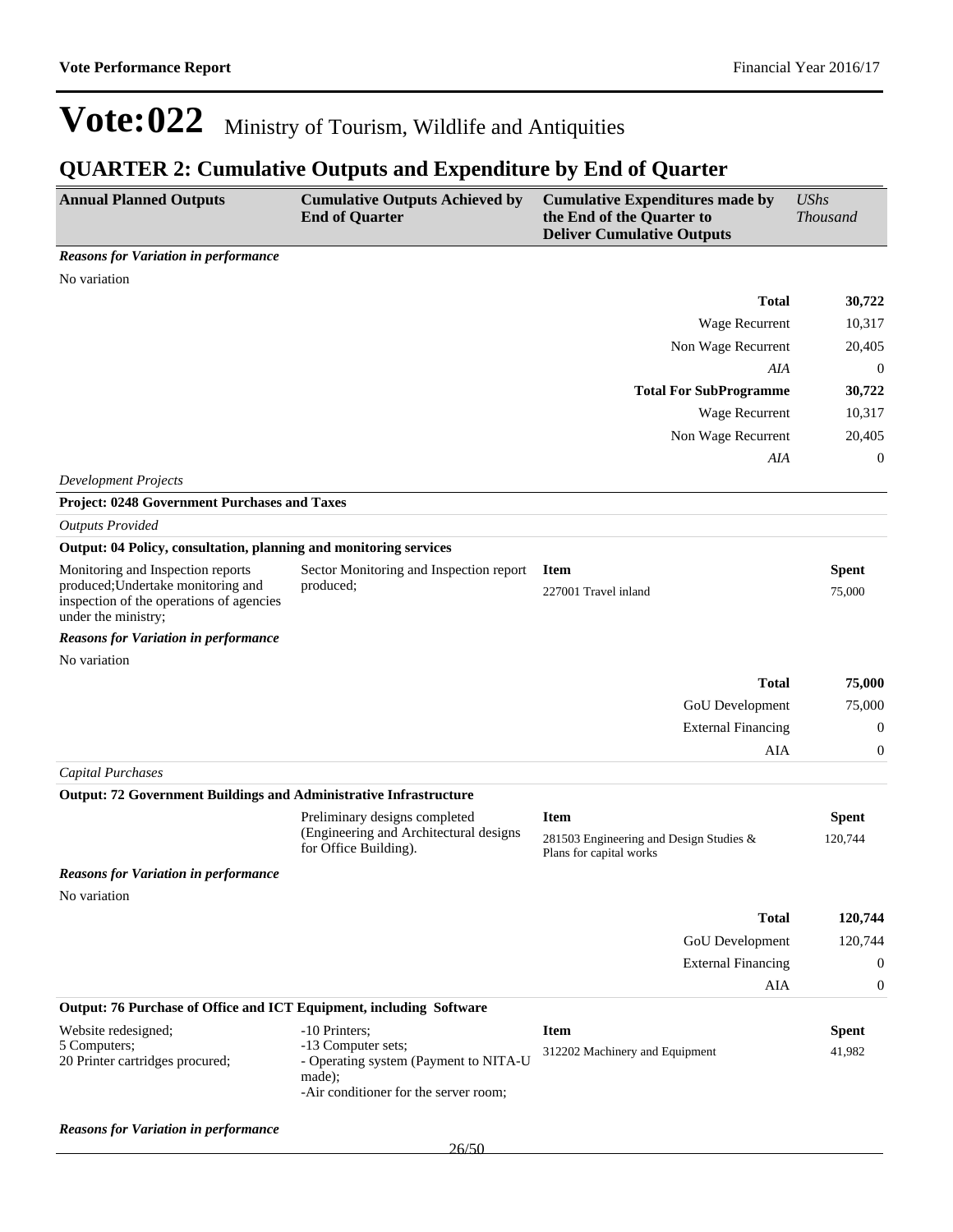## **QUARTER 2: Cumulative Outputs and Expenditure by End of Quarter**

| <b>Annual Planned Outputs</b>                                        | <b>Cumulative Outputs Achieved by</b><br><b>End of Quarter</b> | <b>Cumulative Expenditures made by</b><br>the End of the Quarter to<br><b>Deliver Cumulative Outputs</b> | <b>UShs</b><br><b>Thousand</b> |
|----------------------------------------------------------------------|----------------------------------------------------------------|----------------------------------------------------------------------------------------------------------|--------------------------------|
| No variation.                                                        |                                                                |                                                                                                          |                                |
|                                                                      |                                                                | <b>Total</b>                                                                                             | 41,982                         |
|                                                                      |                                                                | GoU Development                                                                                          | 41,982                         |
|                                                                      |                                                                | <b>External Financing</b>                                                                                | $\mathbf{0}$                   |
|                                                                      |                                                                | AIA                                                                                                      | $\boldsymbol{0}$               |
| Output: 78 Purchase of Office and Residential Furniture and Fittings |                                                                |                                                                                                          |                                |
|                                                                      | -3 Office Chairs                                               | <b>Item</b>                                                                                              | <b>Spent</b>                   |
|                                                                      | -2 adjustable ladders<br>-Bulk filer                           | 312203 Furniture & Fixtures                                                                              | 20,000                         |
| <b>Reasons for Variation in performance</b>                          |                                                                |                                                                                                          |                                |
| No variation                                                         |                                                                |                                                                                                          |                                |
|                                                                      |                                                                | <b>Total</b>                                                                                             | 20,000                         |
|                                                                      |                                                                | GoU Development                                                                                          | 20,000                         |
|                                                                      |                                                                | <b>External Financing</b>                                                                                | $\mathbf{0}$                   |
|                                                                      |                                                                | AIA                                                                                                      | $\boldsymbol{0}$               |
|                                                                      |                                                                | <b>Total For SubProgramme</b>                                                                            | 257,726                        |
|                                                                      |                                                                | GoU Development                                                                                          | 257,726                        |
|                                                                      |                                                                | <b>External Financing</b>                                                                                | $\mathbf{0}$                   |
|                                                                      |                                                                | <b>AIA</b>                                                                                               | 0                              |
|                                                                      |                                                                | <b>GRAND TOTAL</b>                                                                                       | 37,793,309                     |
|                                                                      |                                                                | <b>Wage Recurrent</b>                                                                                    | 976,510                        |
|                                                                      |                                                                | Non Wage Recurrent                                                                                       | 3,732,708                      |
|                                                                      |                                                                | GoU Development                                                                                          | 1,301,496                      |
|                                                                      |                                                                | <b>External Financing</b>                                                                                | $\theta$                       |
|                                                                      |                                                                | <b>AIA</b>                                                                                               | 31,782,594                     |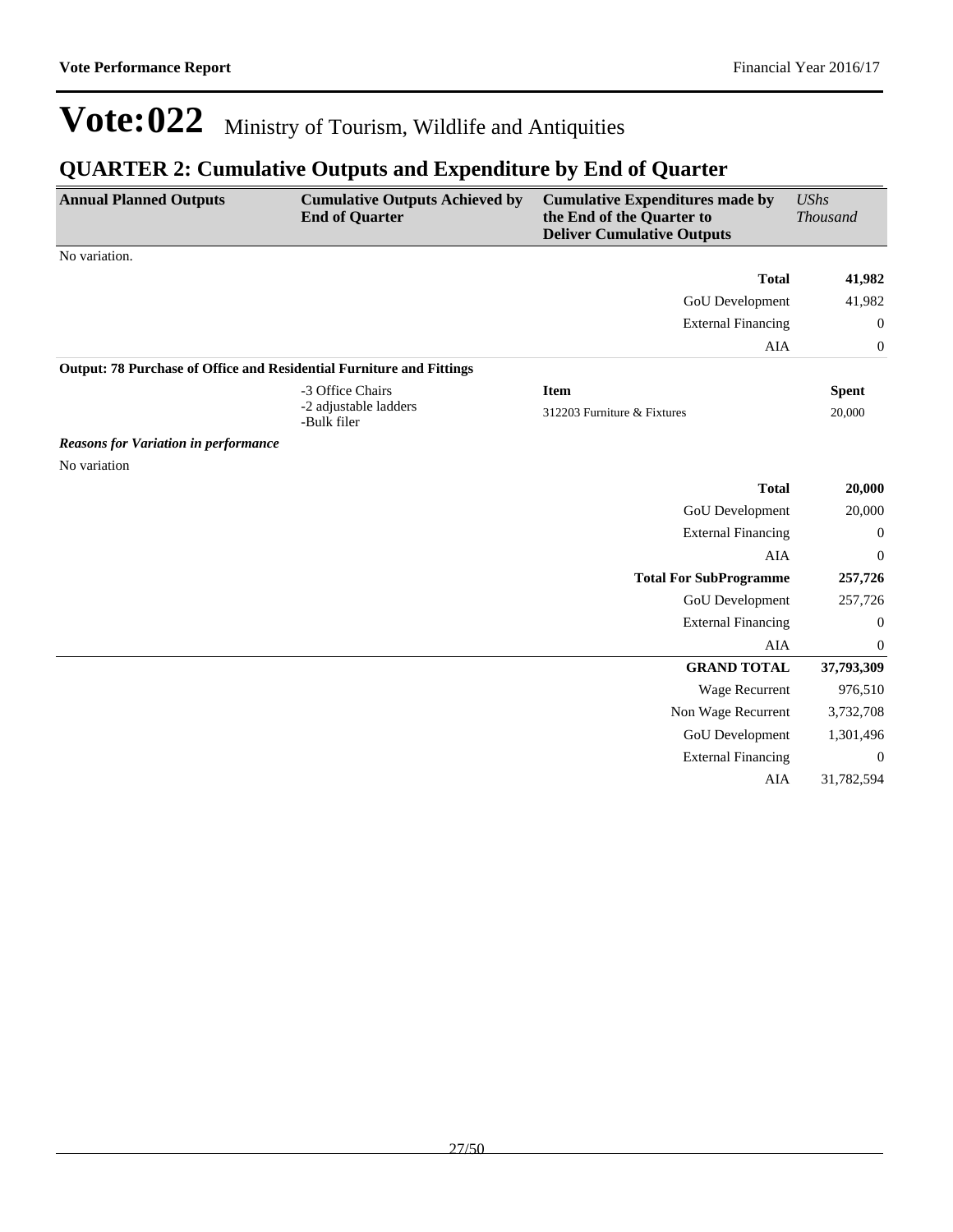Non Wage Recurrent 108,290

*AIA* 0

## Vote: 022 Ministry of Tourism, Wildlife and Antiquities

## **QUARTER 2: Outputs and Expenditure in Quarter**

| <b>Outputs Planned in Quarter</b>                                                                                           | <b>Actual Outputs Achieved in</b><br><b>Quarter</b>                                                                                                | <b>Expenditures incurred in the</b><br><b>Quarter to deliver outputs</b> | <b>UShs</b><br>Thousand |
|-----------------------------------------------------------------------------------------------------------------------------|----------------------------------------------------------------------------------------------------------------------------------------------------|--------------------------------------------------------------------------|-------------------------|
| Program: 03 Tourism, Wildlife conservation and Museums                                                                      |                                                                                                                                                    |                                                                          |                         |
| <b>Recurrent Programmes</b>                                                                                                 |                                                                                                                                                    |                                                                          |                         |
| <b>Subprogram: 09 Tourism</b>                                                                                               |                                                                                                                                                    |                                                                          |                         |
| <b>Outputs Provided</b>                                                                                                     |                                                                                                                                                    |                                                                          |                         |
| Output: 01 Policies, strategies and monitoring services                                                                     |                                                                                                                                                    |                                                                          |                         |
| Two ongoing and one potential tourism                                                                                       | Two potential tourism projects monitored<br><b>Item</b><br>(the Muremure vent development in<br>211101 General Staff Salaries<br>Kisoro and Hoima. |                                                                          | <b>Spent</b>            |
| projects monitored                                                                                                          |                                                                                                                                                    |                                                                          | 159,982                 |
|                                                                                                                             |                                                                                                                                                    | 227001 Travel inland                                                     | 9,492                   |
| <b>Reasons for Variation in performance</b>                                                                                 |                                                                                                                                                    |                                                                          |                         |
| No variation                                                                                                                |                                                                                                                                                    |                                                                          |                         |
|                                                                                                                             |                                                                                                                                                    | <b>Total</b>                                                             | 169,474                 |
|                                                                                                                             |                                                                                                                                                    | Wage Recurrent                                                           | 159,982                 |
|                                                                                                                             |                                                                                                                                                    | Non Wage Recurrent                                                       | 9,492                   |
|                                                                                                                             |                                                                                                                                                    | AIA                                                                      | $\theta$                |
| <b>Output: 05 Capacity Building, Research and Coordination</b>                                                              |                                                                                                                                                    |                                                                          |                         |
| A report on documentation of tourism                                                                                        | Over 100 Tourism training institutions                                                                                                             | <b>Item</b>                                                              | <b>Spent</b>            |
| training institutions. Document institutions documented in the central, northern and<br>in Northern, North West and Eastern | eastern regions.                                                                                                                                   | 211103 Allowances                                                        | 27,378                  |
| regions.                                                                                                                    |                                                                                                                                                    | 221001 Advertising and Public Relations                                  | 10,800                  |
|                                                                                                                             |                                                                                                                                                    | 221002 Workshops and Seminars                                            | 3,661                   |
|                                                                                                                             |                                                                                                                                                    | 221003 Staff Training                                                    | 46,125                  |
|                                                                                                                             |                                                                                                                                                    | 221011 Printing, Stationery, Photocopying and<br>Binding                 | 7,796                   |
|                                                                                                                             |                                                                                                                                                    | 227001 Travel inland                                                     | 8,710                   |
|                                                                                                                             |                                                                                                                                                    | 227004 Fuel, Lubricants and Oils                                         | 3,820                   |
| <b>Reasons for Variation in performance</b>                                                                                 |                                                                                                                                                    |                                                                          |                         |
| No variation                                                                                                                |                                                                                                                                                    |                                                                          |                         |
|                                                                                                                             |                                                                                                                                                    | <b>Total</b>                                                             | 108,290                 |
|                                                                                                                             |                                                                                                                                                    | <b>Wage Recurrent</b>                                                    | $\overline{0}$          |

**Output: 06 Tourism Investment, Promotion and Marketing**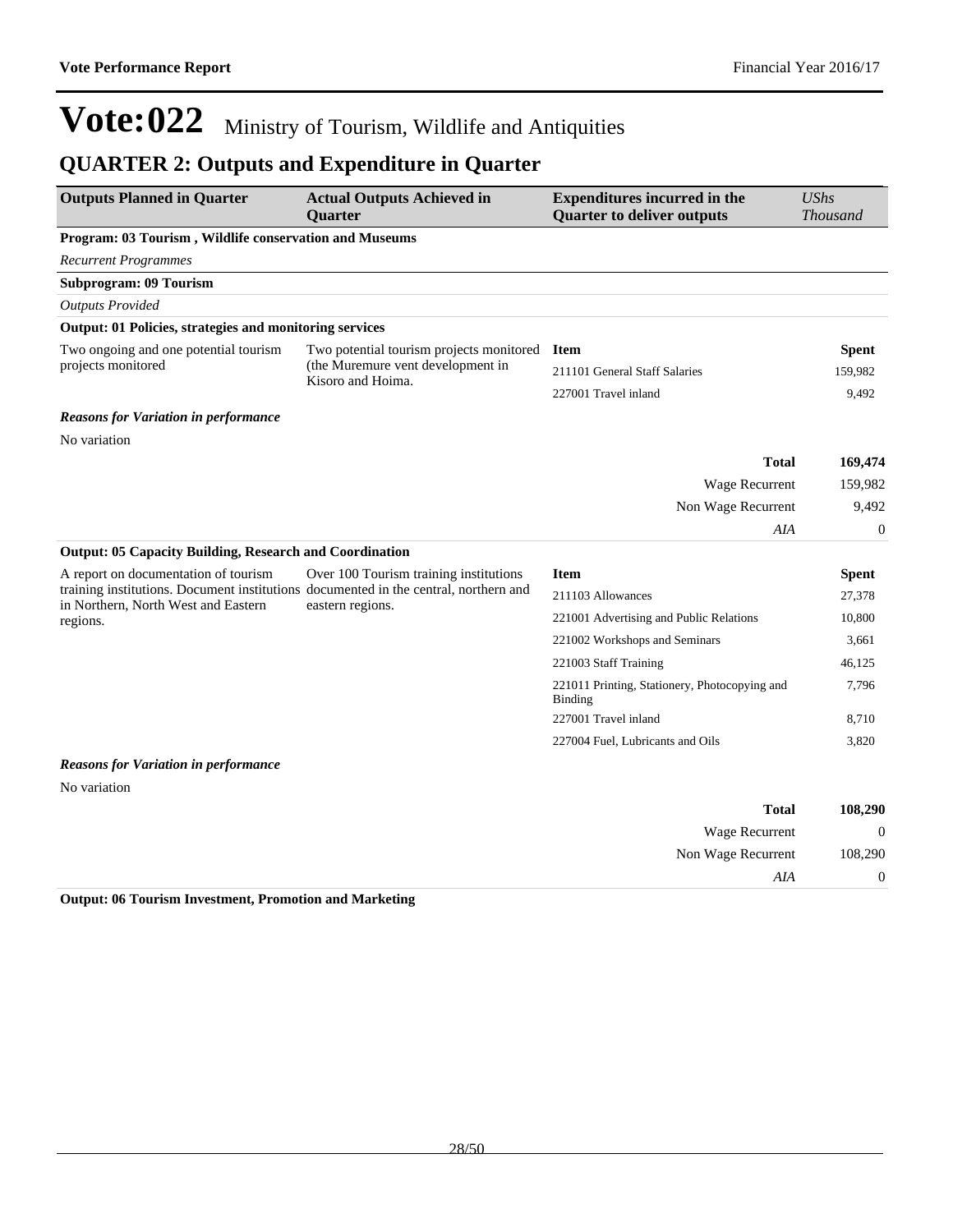### **QUARTER 2: Outputs and Expenditure in Quarter**

| <b>Outputs Planned in Quarter</b>                                                  | <b>Actual Outputs Achieved in</b><br><b>Ouarter</b>                               | <b>Expenditures incurred in the</b><br><b>Quarter to deliver outputs</b> | $\mathit{UShs}$<br><b>Thousand</b> |
|------------------------------------------------------------------------------------|-----------------------------------------------------------------------------------|--------------------------------------------------------------------------|------------------------------------|
| Two tourism clusters of Busoga and                                                 | Two tourism clusters of Busoga and                                                | Item                                                                     | <b>Spent</b>                       |
| Kinkizi given technical support to develop<br>and promote their tourism products.  | Kinkizi given technical support to develop<br>and promote their tourism products. | 211101 General Staff Salaries                                            | 306,824                            |
|                                                                                    |                                                                                   | 211103 Allowances                                                        | 4,840                              |
| Uganda's interests represented in the 1st                                          | A Joint Tourism Marketing Commitee                                                | 221001 Advertising and Public Relations                                  | 3,695                              |
| meeting of African Union Specialist<br><b>Technical Committee Sector (Tourism)</b> | meeting in Nairobi; A Northern Corridor<br>meeting attended in Nairobi.           | 221003 Staff Training                                                    | 6,000                              |
| Uganda represented at ATA meetings                                                 |                                                                                   | 221005 Hire of Venue (chairs, projector, etc)                            | 1,080                              |
| Bilateral meetings attended in Egypt,                                              |                                                                                   | 227001 Travel inland                                                     | 18,000                             |
| Morocco, Ethiopia, Turkey and South<br>Africa                                      |                                                                                   | 227002 Travel abroad                                                     | 260,000                            |

A Public Private Partnership (PPP) framework for the management of tourism, wildlife and cultural heritage attractions developed.

#### *Reasons for Variation in performance*

No variation

| <b>Total</b>       | 600,439        |
|--------------------|----------------|
|                    |                |
| Wage Recurrent     | 306,824        |
| Non Wage Recurrent | 293,615        |
| AIA                | $\overline{0}$ |
| Outputs Funded     |                |

### **Output: 54 Tourism and Hotel Training(HTTI)**

| Operations of HTTI supported; Wage<br>subvention to HTTI paid; Skills training of ongoing for Hospitality and tourism<br>HTTI students enhanced through industrial students;<br>training, placements of students to<br>industrial players, undertaking research in | 44 students enrolled at HTTI; Training<br>97% of students still progressing with<br>studies and are likely to complete;<br>Ushs $118,109,065/$ generate from Hotel<br>Services:<br>60% members of staff supplied with staff | <b>Item</b><br>262101 Contributions to International<br>Organisations (Current)<br>263104 Transfers to other govt. Units | <b>Spent</b><br>140.286<br>801,156 |
|--------------------------------------------------------------------------------------------------------------------------------------------------------------------------------------------------------------------------------------------------------------------|-----------------------------------------------------------------------------------------------------------------------------------------------------------------------------------------------------------------------------|--------------------------------------------------------------------------------------------------------------------------|------------------------------------|
| the hospitality field. Sector effective<br>represented                                                                                                                                                                                                             |                                                                                                                                                                                                                             | (Current)<br>264101 Contributions to Autonomous<br><b>Institutions</b>                                                   | 75,000                             |
| Payment of obligations to UNWTO and<br>ATA made; Payment of contribution to<br>ATA for the year 2016                                                                                                                                                               | uniform;<br>Capacity building of staff conducted;                                                                                                                                                                           | 264102 Contributions to Autonomous<br>Institutions (Wage Subventions)                                                    | 240,000                            |

#### *Reasons for Variation in performance*

Payment of obligations to UNWTO and ATA not made due to inadequate resources

| 1,256,443        | <b>Total</b>                  |        |        |
|------------------|-------------------------------|--------|--------|
| $\boldsymbol{0}$ | Wage Recurrent                |        |        |
| 455,286          | Non Wage Recurrent            |        |        |
| 801,156          | AIA                           |        |        |
| 2,134,645        | <b>Total For SubProgramme</b> |        |        |
| 466,806          | Wage Recurrent                |        |        |
| 866,683          | Non Wage Recurrent            |        |        |
| 801,156          | AIA                           |        |        |
|                  |                               | $\sim$ | $\sim$ |

*Recurrent Programmes*

#### **Subprogram: 10 Museums and Monuments**

*Outputs Provided*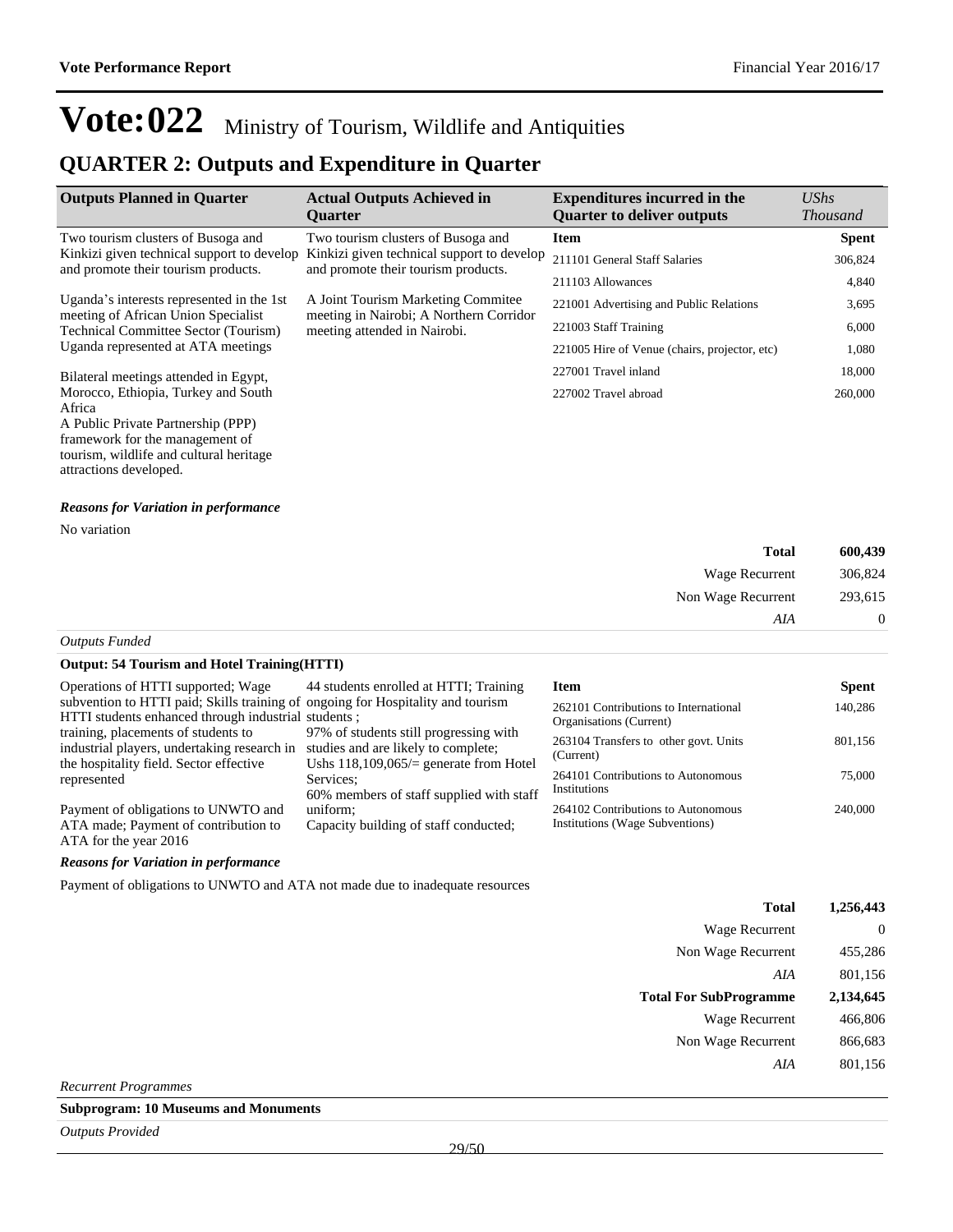## **QUARTER 2: Outputs and Expenditure in Quarter**

| <b>Outputs Planned in Quarter</b>                                                             | <b>Actual Outputs Achieved in</b><br>Quarter                       | <b>Expenditures incurred in the</b><br><b>Quarter to deliver outputs</b> | <b>UShs</b><br><b>Thousand</b> |
|-----------------------------------------------------------------------------------------------|--------------------------------------------------------------------|--------------------------------------------------------------------------|--------------------------------|
| <b>Output: 01 Policies, strategies and monitoring services</b>                                |                                                                    |                                                                          |                                |
| Technical meetings held; one committee                                                        | -Principles of the Heritage Resources Bill                         | <b>Item</b>                                                              | <b>Spent</b>                   |
| meetings to review reconstructions of                                                         | submitted to Cabinet;                                              | 211103 Allowances                                                        | 2,700                          |
| kasubi Tombs<br>Principles Heritage Resource bill<br>completed; Final principles submitted to |                                                                    | 221011 Printing, Stationery, Photocopying and<br>Binding                 | 3,710                          |
| cabinet                                                                                       |                                                                    | 225001 Consultancy Services- Short term                                  | 2,000                          |
|                                                                                               |                                                                    | 227001 Travel inland                                                     | 10,193                         |
| <b>Reasons for Variation in performance</b>                                                   |                                                                    |                                                                          |                                |
| No variation                                                                                  |                                                                    |                                                                          |                                |
|                                                                                               |                                                                    | <b>Total</b>                                                             | 18,603                         |
|                                                                                               |                                                                    | Wage Recurrent                                                           | $\mathbf 0$                    |
|                                                                                               |                                                                    | Non Wage Recurrent                                                       | 18,603                         |
|                                                                                               |                                                                    | AIA                                                                      | $\mathbf 0$                    |
| <b>Output: 03 Support to Tourism and Wildlife Associations</b>                                |                                                                    |                                                                          |                                |
|                                                                                               |                                                                    | <b>Item</b>                                                              | <b>Spent</b>                   |
| <b>Reasons for Variation in performance</b>                                                   |                                                                    |                                                                          |                                |
|                                                                                               |                                                                    |                                                                          |                                |
|                                                                                               |                                                                    | Total                                                                    | $\bf{0}$                       |
|                                                                                               |                                                                    | Wage Recurrent                                                           | 0                              |
|                                                                                               |                                                                    | Non Wage Recurrent                                                       | $\mathbf{0}$                   |
|                                                                                               |                                                                    | AIA                                                                      | $\boldsymbol{0}$               |
| <b>Output: 04 Museums Services</b>                                                            |                                                                    |                                                                          |                                |
| Five museums of Kabale, Moroto, Wedlai, -Regional museums and sites of Patiko,                |                                                                    | <b>Item</b>                                                              | <b>Spent</b>                   |
| Barlonyo Kumi maintained<br>upgrading/maintenance of regional                                 | Wedelai, Nyero maintained;<br>-Exhibition outlines carried out for | 211103 Allowances                                                        | 5,562                          |
| museums                                                                                       | planned galleries at the new Soroti                                | 223004 Guard and Security services                                       | 5,102                          |
| Museum secured; ensuring security of<br>museum                                                | Museum.                                                            | 224005 Uniforms, Beddings and Protective<br>Gear                         | 1,140                          |
| Preservation, Kanungu Community<br>sensitized and district engagement                         |                                                                    | 227001 Travel inland                                                     | 13,607                         |
| Meeting held at the district on                                                               |                                                                    | 228001 Maintenance - Civil                                               | 5,576                          |
| constructing of a memorial monument at<br>Kibwete massacre                                    |                                                                    | 228004 Maintenance - Other                                               | 3,600                          |
| Collection of stories for exhibition of                                                       |                                                                    |                                                                          |                                |
| Soroti Museum: Exhibition outlines for                                                        |                                                                    |                                                                          |                                |
| planned galleries<br>Titles for three sites under UNESCO                                      |                                                                    |                                                                          |                                |
| prepared; Bigo Byamugenyi and Ntuusi                                                          |                                                                    |                                                                          |                                |
| Land tiles acquired                                                                           |                                                                    |                                                                          |                                |
| Cultural heritage sites promoted and<br>packaged; Documentation and packaging                 |                                                                    |                                                                          |                                |
| sites in Busoga Region for Tourism                                                            |                                                                    |                                                                          |                                |
| Museums and historical sites monitored;                                                       |                                                                    |                                                                          |                                |
| Monitor sites in East and northern Uganda                                                     |                                                                    |                                                                          |                                |

### *Reasons for Variation in performance*

### No variation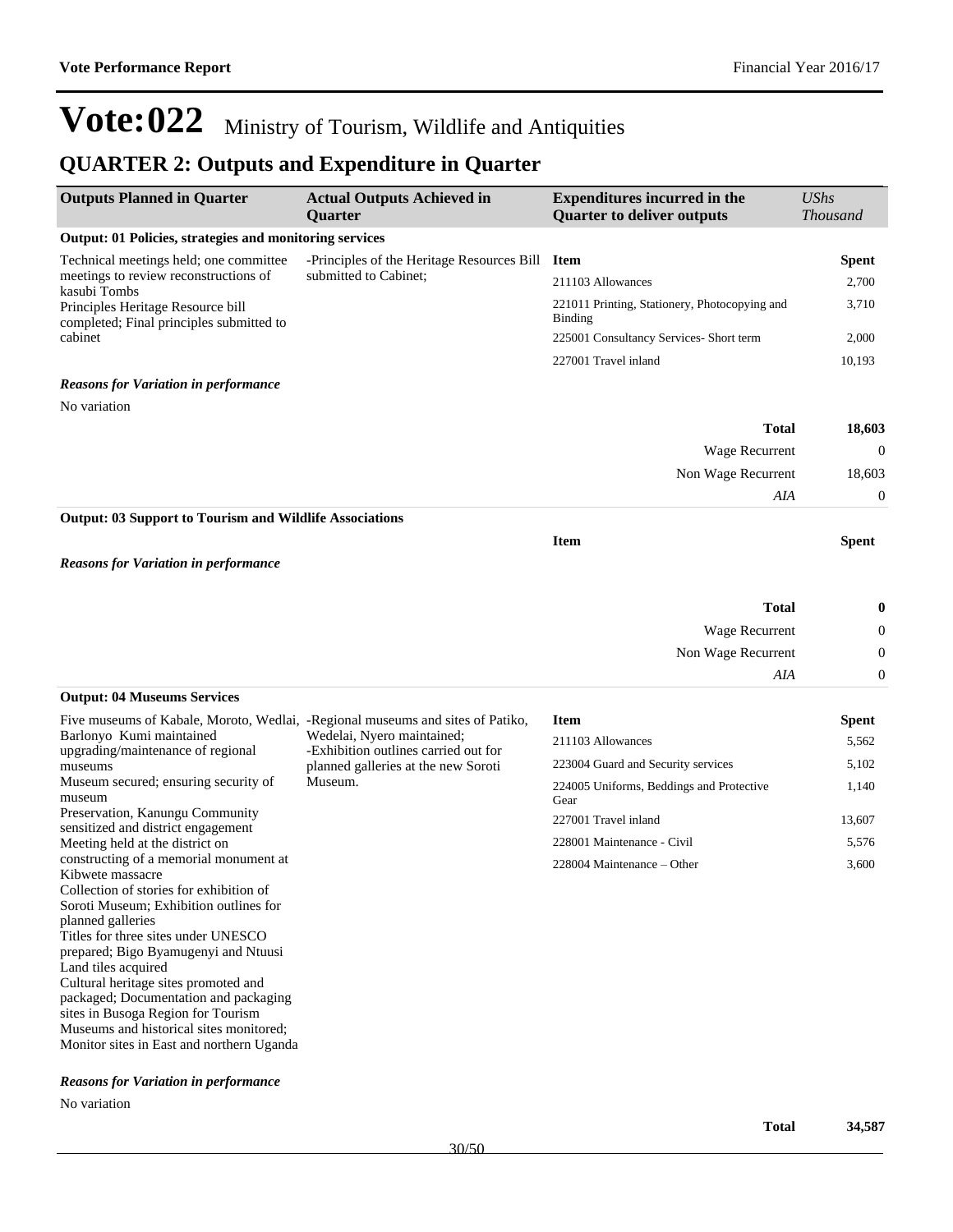### **QUARTER 2: Outputs and Expenditure in Quarter**

| <b>Outputs Planned in Quarter</b> | <b>Actual Outputs Achieved in</b><br><b>Ouarter</b> | <b>Expenditures incurred in the</b><br><b>Quarter to deliver outputs</b> | UShs<br><b>Thousand</b> |
|-----------------------------------|-----------------------------------------------------|--------------------------------------------------------------------------|-------------------------|
|                                   |                                                     |                                                                          |                         |
|                                   |                                                     | Wage Recurrent                                                           | $\overline{0}$          |
|                                   |                                                     | Non Wage Recurrent                                                       | 34,587                  |
|                                   |                                                     | AIA                                                                      | $\overline{0}$          |
|                                   |                                                     | <b>Total For SubProgramme</b>                                            | 53,190                  |
|                                   |                                                     | Wage Recurrent                                                           | $\overline{0}$          |
|                                   |                                                     | Non Wage Recurrent                                                       | 53,190                  |
|                                   |                                                     | AIA                                                                      | $\overline{0}$          |
| <b>Recurrent Programmes</b>       |                                                     |                                                                          |                         |

### **Subprogram: 11 Wildlife Conservation**

| <b>Outputs Provided</b>                                                                                                                                                                              |                                                                                                                                                                 |                                                          |              |
|------------------------------------------------------------------------------------------------------------------------------------------------------------------------------------------------------|-----------------------------------------------------------------------------------------------------------------------------------------------------------------|----------------------------------------------------------|--------------|
| <b>Output: 01 Policies, strategies and monitoring services</b>                                                                                                                                       |                                                                                                                                                                 |                                                          |              |
| Inspection report of Queen Elizabeth and Two (02) inspections carried out (Queen<br>Mt. Rwenzori National Parks; Wildlife Use Elizabeth NP, Mt. Rwenzori NP and<br>rights holders inspection report. | Kigezi Game Reserve);                                                                                                                                           | Item                                                     | <b>Spent</b> |
|                                                                                                                                                                                                      |                                                                                                                                                                 | 221001 Advertising and Public Relations                  | 10,800       |
|                                                                                                                                                                                                      |                                                                                                                                                                 | 221002 Workshops and Seminars                            | 40,341       |
|                                                                                                                                                                                                      | Six (06) Wildlife Use Right holders<br>(Uganda Crocs, Ssese Island Resort)<br>Beach, Lake Albert Safaris, S.S Breeding<br>Farm, Hasena Breeding Farm inspected. | 221011 Printing, Stationery, Photocopying and<br>Binding | 3,650        |
|                                                                                                                                                                                                      |                                                                                                                                                                 | 221017 Subscriptions                                     | 11,031       |
|                                                                                                                                                                                                      |                                                                                                                                                                 | 225001 Consultancy Services- Short term                  | 2,500        |
|                                                                                                                                                                                                      | Uganda represented at CITES Standing<br>Committee, 17th Conference of Parties<br>and CMS Standing Committee Meeting:                                            | 227001 Travel inland                                     | 22,617       |
|                                                                                                                                                                                                      | $\lambda = 1 \cap \ldots 1$ $\ldots$ $\lambda$ $\text{FWHA} = 11 \cap \ldots$                                                                                   |                                                          |              |

Annual Contributions to AEWA paid for the triennium

#### *Reasons for Variation in performance*

National Action Plan for the Shoe Bill not drawn due to lack of funds. Annual wildlife conservation stakeholder forum not held due to resource constrain.

|                                                                                     |                 | <b>Total</b>                          | 90,939       |
|-------------------------------------------------------------------------------------|-----------------|---------------------------------------|--------------|
|                                                                                     |                 | Wage Recurrent                        | $\mathbf 0$  |
|                                                                                     |                 | Non Wage Recurrent                    | 90,939       |
|                                                                                     |                 | AIA                                   | $\theta$     |
| <b>Output: 03 Support to Tourism and Wildlife Associations</b>                      |                 |                                       |              |
| Report of activation of four Wildlife clubs Funds transferred to UWEC to activate 4 |                 | <b>Item</b>                           | <b>Spent</b> |
| in schools.                                                                         | Wildlife Clubs. | 282103 Scholarships and related costs | 1,211        |
| <b>Reasons for Variation in performance</b>                                         |                 |                                       |              |
| None                                                                                |                 |                                       |              |
|                                                                                     |                 | <b>Total</b>                          | 1,211        |
|                                                                                     |                 | Wage Recurrent                        | $\mathbf 0$  |
|                                                                                     |                 | Non Wage Recurrent                    | 1,211        |
|                                                                                     |                 | AIA                                   | $\theta$     |
| <b>Outputs Funded</b>                                                               |                 |                                       |              |

**Output: 52 Wildlife Conservation and Education Services(UWEC)**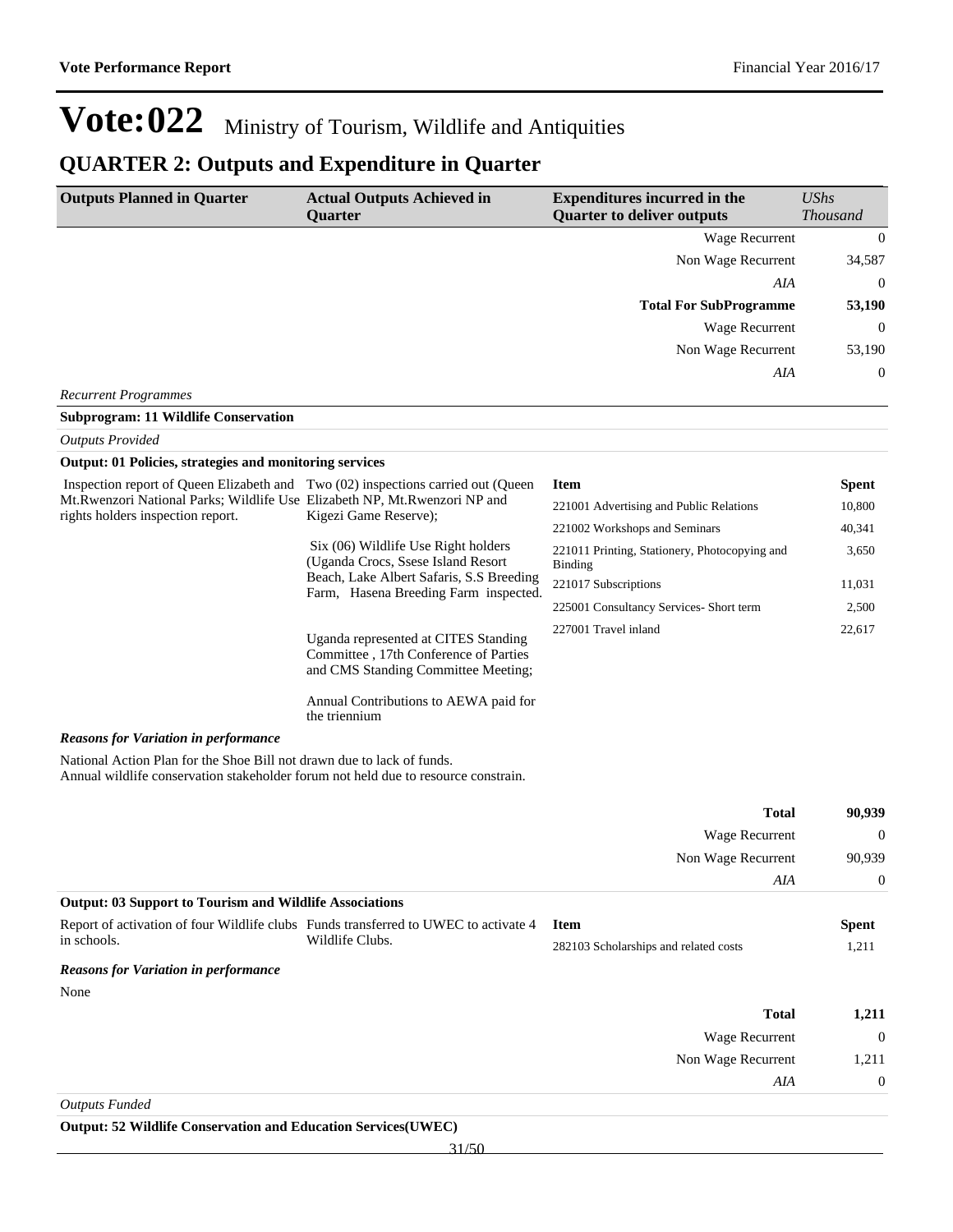## **QUARTER 2: Outputs and Expenditure in Quarter**

| <b>Outputs Planned in Quarter</b>                                                                                                                                                                                                                                                                                                                                                                          | <b>Actual Outputs Achieved in</b><br><b>Ouarter</b>                                                                                                                                                                                                                                                                                                                                                                                                                                                                                                                                                                                                                                                                                                                                                                                                                                                                                                                                                                                                                                                                                                                                                                                | <b>Expenditures incurred in the</b><br><b>Quarter to deliver outputs</b>     | <b>UShs</b><br><b>Thousand</b> |
|------------------------------------------------------------------------------------------------------------------------------------------------------------------------------------------------------------------------------------------------------------------------------------------------------------------------------------------------------------------------------------------------------------|------------------------------------------------------------------------------------------------------------------------------------------------------------------------------------------------------------------------------------------------------------------------------------------------------------------------------------------------------------------------------------------------------------------------------------------------------------------------------------------------------------------------------------------------------------------------------------------------------------------------------------------------------------------------------------------------------------------------------------------------------------------------------------------------------------------------------------------------------------------------------------------------------------------------------------------------------------------------------------------------------------------------------------------------------------------------------------------------------------------------------------------------------------------------------------------------------------------------------------|------------------------------------------------------------------------------|--------------------------------|
| Animal rescue, rehabilitation & Release                                                                                                                                                                                                                                                                                                                                                                    | -288,241 visitors entering UWEC;                                                                                                                                                                                                                                                                                                                                                                                                                                                                                                                                                                                                                                                                                                                                                                                                                                                                                                                                                                                                                                                                                                                                                                                                   | <b>Item</b>                                                                  | <b>Spent</b>                   |
| done<br>Conservation Education Outreach to<br>schools and Communities conducted;                                                                                                                                                                                                                                                                                                                           | -22,000 copies of Conservation<br>Educational Materials produced and<br>distributed to educational institutions.                                                                                                                                                                                                                                                                                                                                                                                                                                                                                                                                                                                                                                                                                                                                                                                                                                                                                                                                                                                                                                                                                                                   | 263104 Transfers to other govt. Units<br>(Current)                           | 1,830,000                      |
| Participation in Conservation Education<br>Special Events done<br><b>Animal Conservation Educational</b><br>Programs developed and conducted;<br>Promotional materials (Posters, Annual<br>Reports, Website Dep't, Videos, fliers,<br>banners, etc.) developed and distributed;<br>Medicinal plants garden for Conservation<br>education maintained;<br>Animal Staff health care and vaccinations<br>done; | Include booklets, posters, signage, flyers,<br>brochures.<br>-Conservation education programs<br>conducted in Gulu, Mbale, Kabale, Soroti,<br>Mengo and Jinja.<br>-Orgaised and conducted conservation<br>education on 3 festivities of Iddi Aduha,<br>Independence day celebrations and<br>Zoofest.<br>-45 new wildlife clubs formed across the<br>country through partnership with wildlife<br>clubs of Uganda, Kampala capital City<br>and local governments.<br>- Key species rescued:1 lion cub (aged<br>about week), 1 baby elephant (aged about<br>year), 1 chimpanzee (aged about week),<br>Colobus monkey at one week, reptiles and<br>birds released back to the wild after<br>successful rehabilitation<br>-Research and observations of animals<br>undertaken: Data collection on animal<br>behavior undertaken on a routine basis<br>-Veterinary services and animal health:<br>Healthy checks undertaken (Preventive<br>medication for Giraffes, Elands, cattle,<br>and ostrich); fecal tests and treatment done<br>for chimpanzees. Preventive medication<br>and daily observation for all avian species<br>conducted<br>- Cheetah holding, storage and keeper<br>room completed, Signage is still under<br>design. | 264102 Contributions to Autonomous<br><b>Institutions (Wage Subventions)</b> | 40,000                         |

### *Reasons for Variation in performance*

More visitors received largely because of the newly introduced 'visitor behind the scene' programs.

| 1,870,000      | <b>Total</b>       |
|----------------|--------------------|
| $\overline{0}$ | Wage Recurrent     |
| 40,000         | Non Wage Recurrent |
| 1,830,000      | AIA                |
|                |                    |

**Output: 53 Support to Uganda Wildlife Training Institute**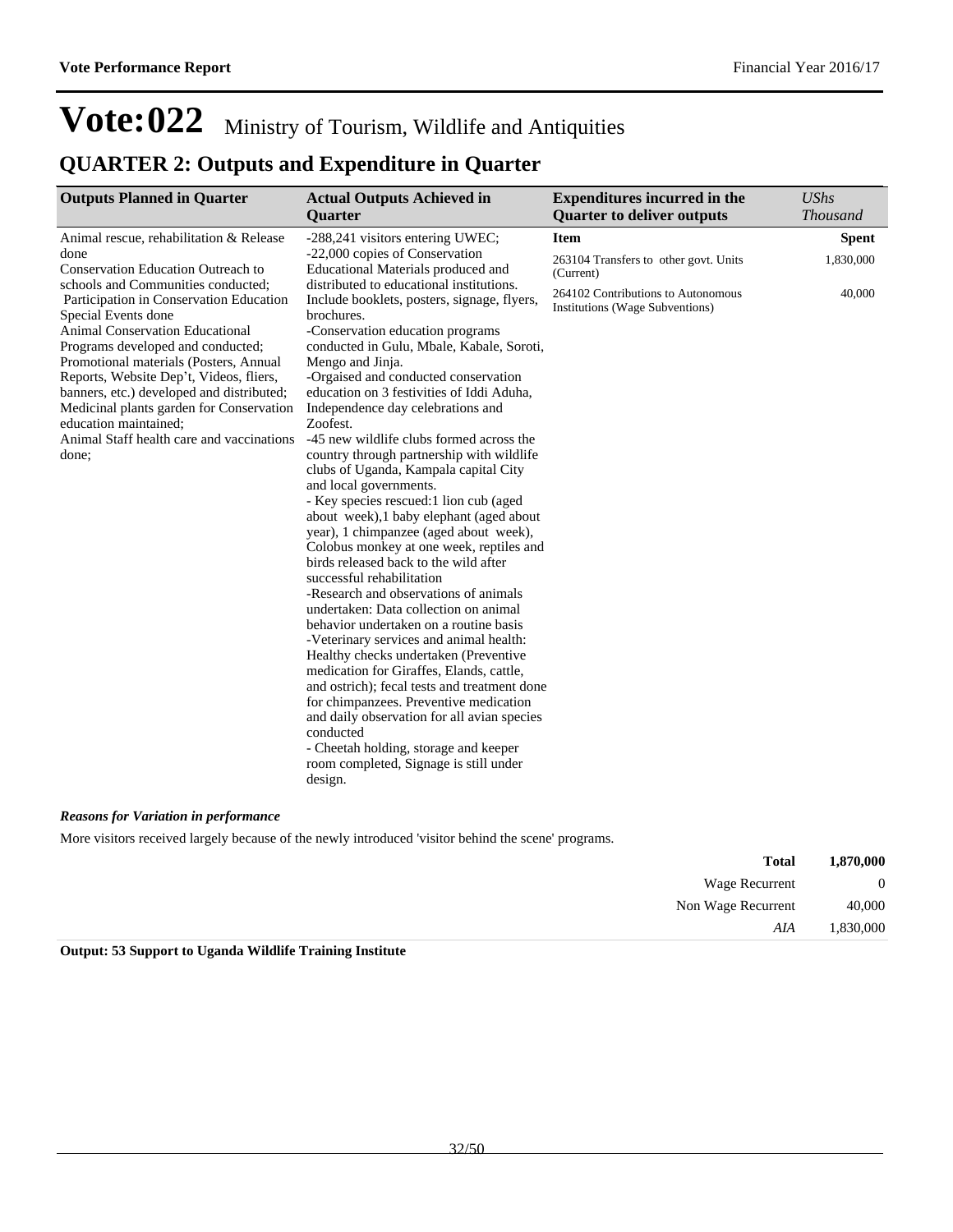## **QUARTER 2: Outputs and Expenditure in Quarter**

| <b>Outputs Planned in Quarter</b>                                                                                                                                                                                                                                     | <b>Actual Outputs Achieved in</b>                                                                                                                                                                                                                                                                                                                                                                                                                                                                                                                                                             | <b>Expenditures incurred in the</b>                                   | UShs            |
|-----------------------------------------------------------------------------------------------------------------------------------------------------------------------------------------------------------------------------------------------------------------------|-----------------------------------------------------------------------------------------------------------------------------------------------------------------------------------------------------------------------------------------------------------------------------------------------------------------------------------------------------------------------------------------------------------------------------------------------------------------------------------------------------------------------------------------------------------------------------------------------|-----------------------------------------------------------------------|-----------------|
|                                                                                                                                                                                                                                                                       | <b>Ouarter</b>                                                                                                                                                                                                                                                                                                                                                                                                                                                                                                                                                                                | <b>Ouarter to deliver outputs</b>                                     | <b>Thousand</b> |
| UWTI Support to:                                                                                                                                                                                                                                                      | 124 students enrolled at UWRTI;                                                                                                                                                                                                                                                                                                                                                                                                                                                                                                                                                               | <b>Item</b>                                                           | <b>Spent</b>    |
| Pay wages;                                                                                                                                                                                                                                                            | 88 students completed;                                                                                                                                                                                                                                                                                                                                                                                                                                                                                                                                                                        | 263104 Transfers to other govt. Units                                 | 145,840         |
| Undertake Industrial training;                                                                                                                                                                                                                                        | One Practical training exercise conducted                                                                                                                                                                                                                                                                                                                                                                                                                                                                                                                                                     | (Current)                                                             |                 |
| Undertake day to day operations;                                                                                                                                                                                                                                      | in Queen Elizabeth and Kibale National                                                                                                                                                                                                                                                                                                                                                                                                                                                                                                                                                        | 264101 Contributions to Autonomous                                    | 125,000         |
| Pay Staff emoluments,                                                                                                                                                                                                                                                 | Parks; Industrial Training conducted to                                                                                                                                                                                                                                                                                                                                                                                                                                                                                                                                                       | Institutions                                                          |                 |
| Feed Student:<br>Pay administration costs;<br>Provide transport;<br>Arrange and undertake In-service<br>Trainings;<br>Purchase Training materials;<br>Pay library, Property and utility costs;<br>Conduct field Training exercises;<br>Provide Paramilitary training; | equip students with skills;<br>10 Staff attended two short course<br>programmes in Higher education learning<br>and economic valuation of Natural<br>resources:<br>The procurement of A 32 seater bus is at<br>evaluation stage.<br>UWTI Supported to; Pay wages;<br>Undertake Industrial training; Undertake<br>day to day operations; Pay Staff<br>emoluments, Feed Student; Pay<br>administration costs; Provide transport;<br>Arrange and undertake In-service<br>Trainings; Purchase Training materials;<br>Pay library, Property and utility costs;<br>Conduct field Training exercises | 264102 Contributions to Autonomous<br>Institutions (Wage Subventions) | 80,000          |

#### *Reasons for Variation in performance*

Fewer students admitted because some of the applicants did not meet the requirements; Fewer students completed because some of the students have retakes;

| <b>Total</b>                  | 350,840    |
|-------------------------------|------------|
| Wage Recurrent                | 0          |
| Non Wage Recurrent            | 205,000    |
| AIA                           | 145,840    |
|                               |            |
| <b>Total For SubProgramme</b> | 27,605,315 |
| Wage Recurrent                | $\Omega$   |
| Non Wage Recurrent            | 337,150    |
| AIA                           | 27,268,165 |

*Recurrent Programmes*

| <b>Subprogram: 14 Directorate of TWCM</b>                      |  |
|----------------------------------------------------------------|--|
| <b>Outputs Provided</b>                                        |  |
| <b>Output: 01 Policies, strategies and monitoring services</b> |  |

| Coordinate a meeting with HE the                                         | Sector represented at the CITES                                                                      | <b>Item</b>                      |                       | <b>Spent</b> |
|--------------------------------------------------------------------------|------------------------------------------------------------------------------------------------------|----------------------------------|-----------------------|--------------|
| President of the Republic of Uganda<br>Ministry strengthened internally; | Conference of the Parties (CoP), 17;                                                                 | 221009 Welfare and Entertainment |                       | 2,050        |
| Meetings with stakeholders held.<br>Two Top Management Meetings          | The sector held a meeting with HE the<br>President of the Republic of Uganda.                        | 227001 Travel inland             |                       | 10,140       |
|                                                                          | Ministry strengthened internally:<br>Departments and Agencies engaged on<br>performance improvement. |                                  |                       |              |
| <b>Reasons for Variation in performance</b>                              |                                                                                                      |                                  |                       |              |
| No variation                                                             |                                                                                                      |                                  |                       |              |
|                                                                          |                                                                                                      |                                  | <b>Total</b>          | 12.190       |
|                                                                          |                                                                                                      |                                  | <b>Wage Recurrent</b> | $\theta$     |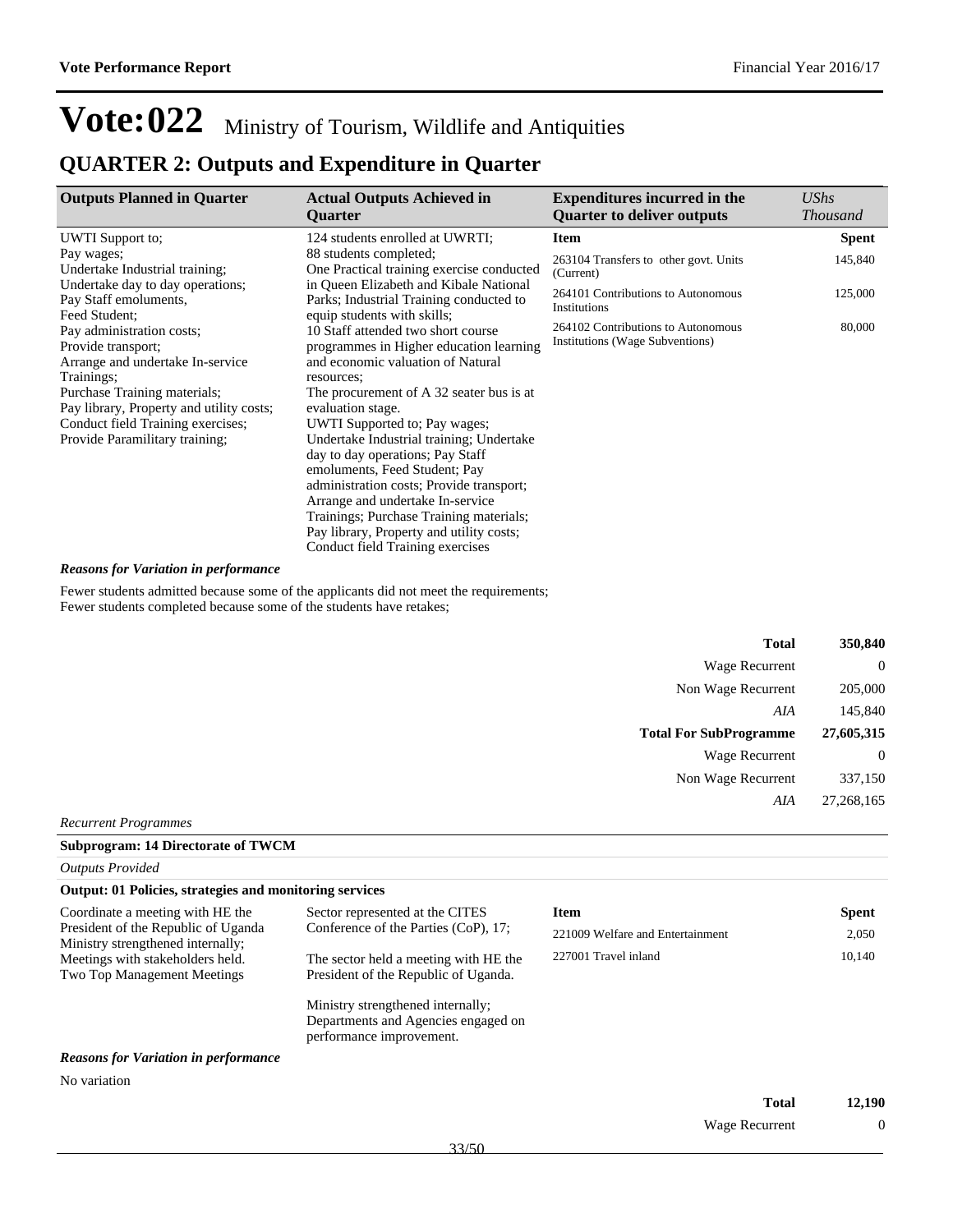## **QUARTER 2: Outputs and Expenditure in Quarter**

| <b>Outputs Planned in Quarter</b>                                                                               | <b>Actual Outputs Achieved in</b><br><b>Ouarter</b>                                                                                                                                                                                              | <b>Expenditures incurred in the</b><br><b>Quarter to deliver outputs</b> | <b>UShs</b><br><b>Thousand</b> |
|-----------------------------------------------------------------------------------------------------------------|--------------------------------------------------------------------------------------------------------------------------------------------------------------------------------------------------------------------------------------------------|--------------------------------------------------------------------------|--------------------------------|
|                                                                                                                 |                                                                                                                                                                                                                                                  | Non Wage Recurrent                                                       | 12,190                         |
|                                                                                                                 |                                                                                                                                                                                                                                                  | AIA                                                                      | 0                              |
| <b>Output: 05 Capacity Building, Research and Coordination</b>                                                  |                                                                                                                                                                                                                                                  |                                                                          |                                |
| Quarterly engagement meeting held with                                                                          | Three meeting held with stakeholders                                                                                                                                                                                                             | <b>Item</b>                                                              | <b>Spent</b>                   |
| sector stakeholders to discuss issues<br>affecting the tourism sector.                                          | including UHOA, USAGA, PIRT TWGs<br>to discuss issues affecting the tourism                                                                                                                                                                      | 221002 Workshops and Seminars                                            | 4,576                          |
|                                                                                                                 | sector.                                                                                                                                                                                                                                          | 221005 Hire of Venue (chairs, projector, etc)                            | 3,000                          |
|                                                                                                                 |                                                                                                                                                                                                                                                  | 221011 Printing, Stationery, Photocopying and<br><b>Binding</b>          | 1,800                          |
|                                                                                                                 |                                                                                                                                                                                                                                                  | 227001 Travel inland                                                     | 6,568                          |
| <b>Reasons for Variation in performance</b>                                                                     |                                                                                                                                                                                                                                                  |                                                                          |                                |
| No variation                                                                                                    |                                                                                                                                                                                                                                                  |                                                                          |                                |
|                                                                                                                 |                                                                                                                                                                                                                                                  | <b>Total</b>                                                             | 15,943                         |
|                                                                                                                 |                                                                                                                                                                                                                                                  | Wage Recurrent                                                           | $\boldsymbol{0}$               |
|                                                                                                                 |                                                                                                                                                                                                                                                  | Non Wage Recurrent                                                       | 15,943                         |
|                                                                                                                 |                                                                                                                                                                                                                                                  | AIA                                                                      | $\boldsymbol{0}$               |
|                                                                                                                 |                                                                                                                                                                                                                                                  | <b>Total For SubProgramme</b>                                            | 28,133                         |
|                                                                                                                 |                                                                                                                                                                                                                                                  | Wage Recurrent                                                           | 0                              |
|                                                                                                                 |                                                                                                                                                                                                                                                  | Non Wage Recurrent                                                       | 28,133                         |
|                                                                                                                 |                                                                                                                                                                                                                                                  | AIA                                                                      | 0                              |
| <b>Development Projects</b>                                                                                     |                                                                                                                                                                                                                                                  |                                                                          |                                |
|                                                                                                                 | Project: 1333 Mt. Rwenzori Tourism Infrastructure Development Project (MRTIDP)                                                                                                                                                                   |                                                                          |                                |
| <b>Outputs Provided</b>                                                                                         |                                                                                                                                                                                                                                                  |                                                                          |                                |
| <b>Output: 01 Policies, strategies and monitoring services</b>                                                  |                                                                                                                                                                                                                                                  |                                                                          |                                |
| through statistical committee meetings<br>-Final draft of Tourism sector Statistical<br>Abstract 2016 produced. | -Quality of the tourism statistics improved Tourism sector statistics compiled and the Item<br>draft Statistical Abstract 2016 produced; A 225002 Consultancy Services- Long-term<br>study report on Tourism Data user<br>satisfaction produced; |                                                                          | <b>Spent</b><br>24,120         |
| <b>Reasons for Variation in performance</b>                                                                     |                                                                                                                                                                                                                                                  |                                                                          |                                |
| None                                                                                                            |                                                                                                                                                                                                                                                  | <b>Total</b>                                                             | 24,120                         |
|                                                                                                                 |                                                                                                                                                                                                                                                  | GoU Development                                                          | 24,120                         |
|                                                                                                                 |                                                                                                                                                                                                                                                  | <b>External Financing</b>                                                | $\boldsymbol{0}$               |
|                                                                                                                 |                                                                                                                                                                                                                                                  | AIA                                                                      | 0                              |
| <b>Capital Purchases</b>                                                                                        |                                                                                                                                                                                                                                                  |                                                                          |                                |
| <b>Output: 82 Tourism Infrastructure and Construction</b>                                                       |                                                                                                                                                                                                                                                  |                                                                          |                                |
| Pre-Feasibility study report for the Cable                                                                      | -A contract signed with the consulting                                                                                                                                                                                                           | <b>Item</b>                                                              | <b>Spent</b>                   |
| car on Mt. Rwenzori produced.                                                                                   | firm to undertake a pre-feasibility study.                                                                                                                                                                                                       | 281502 Feasibility Studies for Capital Works                             | 81,769                         |
| Monitoring and supervision conducted.                                                                           |                                                                                                                                                                                                                                                  | 281504 Monitoring, Supervision & Appraisal<br>of capital works           | 59,822                         |
| <b>Reasons for Variation in performance</b>                                                                     |                                                                                                                                                                                                                                                  |                                                                          |                                |
| -The feasibility will inform further detailed feasibility studies.                                              |                                                                                                                                                                                                                                                  |                                                                          |                                |

-Resting and bridges not yet constructed. Awaiting release of funds in subsequent quarters.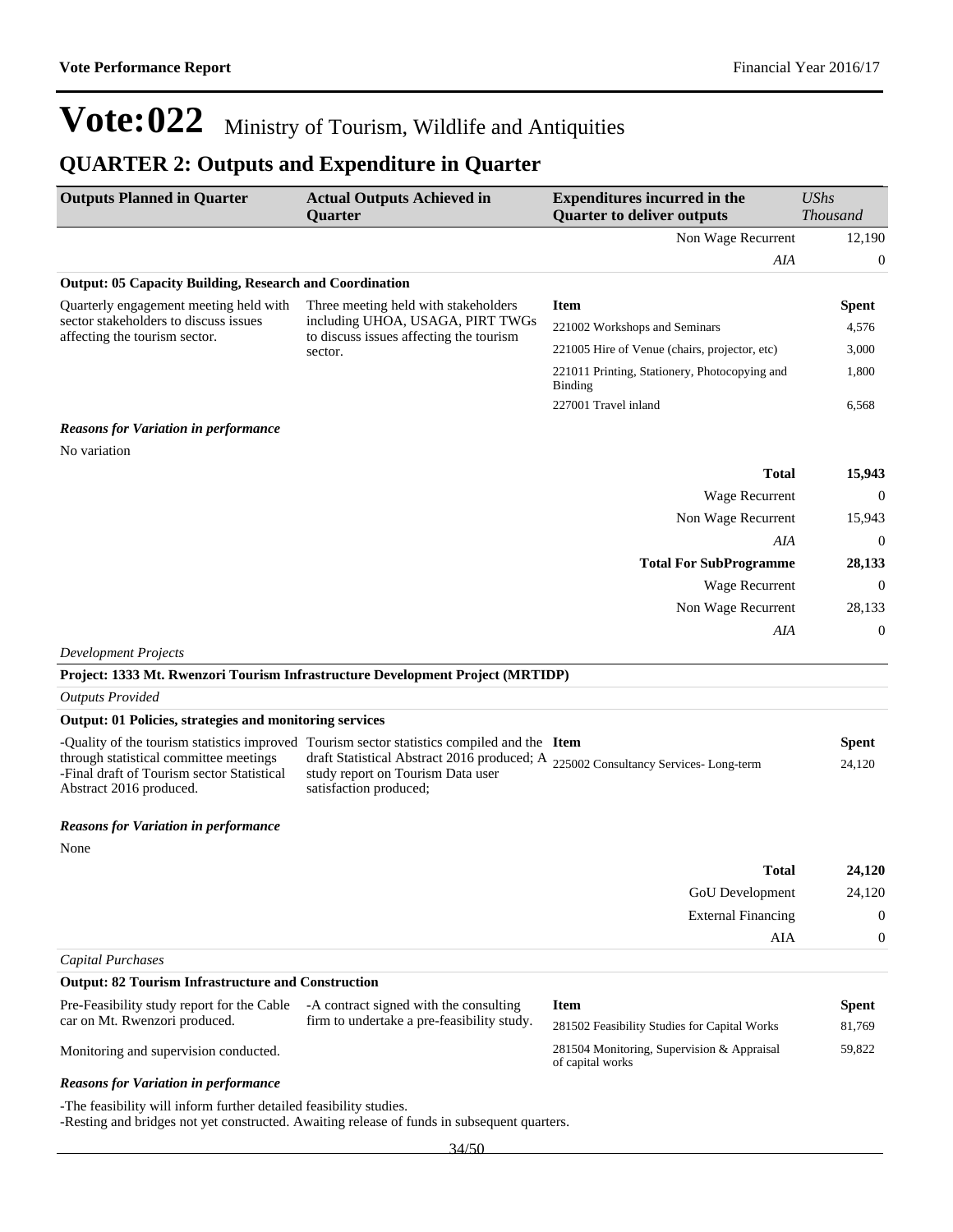### **QUARTER 2: Outputs and Expenditure in Quarter**

| <b>Outputs Planned in Quarter</b>                                                                                                                                                                                                                                                                                       | <b>Actual Outputs Achieved in</b><br><b>Quarter</b>                                                                                                                                                                                                                | <b>Expenditures incurred in the</b><br><b>Quarter to deliver outputs</b> | <b>UShs</b><br><b>Thousand</b> |
|-------------------------------------------------------------------------------------------------------------------------------------------------------------------------------------------------------------------------------------------------------------------------------------------------------------------------|--------------------------------------------------------------------------------------------------------------------------------------------------------------------------------------------------------------------------------------------------------------------|--------------------------------------------------------------------------|--------------------------------|
|                                                                                                                                                                                                                                                                                                                         |                                                                                                                                                                                                                                                                    | <b>Total</b>                                                             | 141,591                        |
|                                                                                                                                                                                                                                                                                                                         |                                                                                                                                                                                                                                                                    | GoU Development                                                          | 141,591                        |
|                                                                                                                                                                                                                                                                                                                         |                                                                                                                                                                                                                                                                    | <b>External Financing</b>                                                | $\overline{0}$                 |
|                                                                                                                                                                                                                                                                                                                         |                                                                                                                                                                                                                                                                    | AIA                                                                      | $\Omega$                       |
|                                                                                                                                                                                                                                                                                                                         |                                                                                                                                                                                                                                                                    | <b>Total For SubProgramme</b>                                            | 3,878,984                      |
|                                                                                                                                                                                                                                                                                                                         |                                                                                                                                                                                                                                                                    | <b>GoU</b> Development                                                   | 165,711                        |
|                                                                                                                                                                                                                                                                                                                         |                                                                                                                                                                                                                                                                    | <b>External Financing</b>                                                | $\Omega$                       |
|                                                                                                                                                                                                                                                                                                                         |                                                                                                                                                                                                                                                                    | AIA                                                                      | 3,713,273                      |
| <b>Development Projects</b>                                                                                                                                                                                                                                                                                             |                                                                                                                                                                                                                                                                    |                                                                          |                                |
|                                                                                                                                                                                                                                                                                                                         | Project: 1334 Development of Museums and Heritage Sites for Cultural Promotion                                                                                                                                                                                     |                                                                          |                                |
| <b>Capital Purchases</b>                                                                                                                                                                                                                                                                                                |                                                                                                                                                                                                                                                                    |                                                                          |                                |
| <b>Output: 82 Tourism Infrastructure and Construction</b>                                                                                                                                                                                                                                                               |                                                                                                                                                                                                                                                                    |                                                                          |                                |
| Construction of soroti museum fence                                                                                                                                                                                                                                                                                     | Soroti Museum fenced and compound                                                                                                                                                                                                                                  | <b>Item</b>                                                              | <b>Spent</b>                   |
| completed<br>Transport gallery constructed up to roof                                                                                                                                                                                                                                                                   | landscaped;<br>Construction of Uganda museum                                                                                                                                                                                                                       | 281504 Monitoring, Supervision & Appraisal<br>of capital works           | 61,602                         |
| top<br>BOQs and designs for Mugaba palace                                                                                                                                                                                                                                                                               | Transport gallery is in progress;<br>Contract agreement signed for the                                                                                                                                                                                             | 312101 Non-Residential Buildings                                         | 27.371                         |
| produced<br>Acquiring land titile for dolwe, pegs<br>installed at komuge and Nyero / printing<br>of the rock art development plan<br>Procurement process for completion of<br>Barlonyo and Repairs begin<br>Stakeholder meetings with the district and<br>surveys<br>Monitoring for compliance and quality<br>assurance | contractor to prepare designs and BOQs<br>and to establish the structural integrity of<br>the Mugaba palace building. Consultant to<br>complete assignment by 10th March 2017;<br>3 Rock arts sites of Mukongoro, Kakoro<br>and Nyero protected with buffer zones; | 312104 Other Structures                                                  | 169,648                        |

#### *Reasons for Variation in performance*

Consultant for Mugaba Palace delayed to begin due to stake holder issues which were sorted in December.

| <b>Total</b>                                                 | 258,621        |
|--------------------------------------------------------------|----------------|
| <b>GoU</b> Development                                       | 258,621        |
| <b>External Financing</b>                                    | $\mathbf{0}$   |
| AIA                                                          | $\overline{0}$ |
| <b>Total For SubProgramme</b>                                | 258,621        |
| <b>GoU</b> Development                                       | 258,621        |
| <b>External Financing</b>                                    | $\mathbf{0}$   |
| AIA                                                          | $\overline{0}$ |
| Development Projects                                         |                |
| Project: 1335 Establishment of Lake Victoria Tourism Circuit |                |

*Outputs Provided*

#### **Output: 01 Policies, strategies and monitoring services**

| oring services |                                       |              |
|----------------|---------------------------------------|--------------|
| None           | Item                                  | <b>Spent</b> |
|                | 225002 Consultancy Services-Long-term | 200,000      |

#### *Reasons for Variation in performance*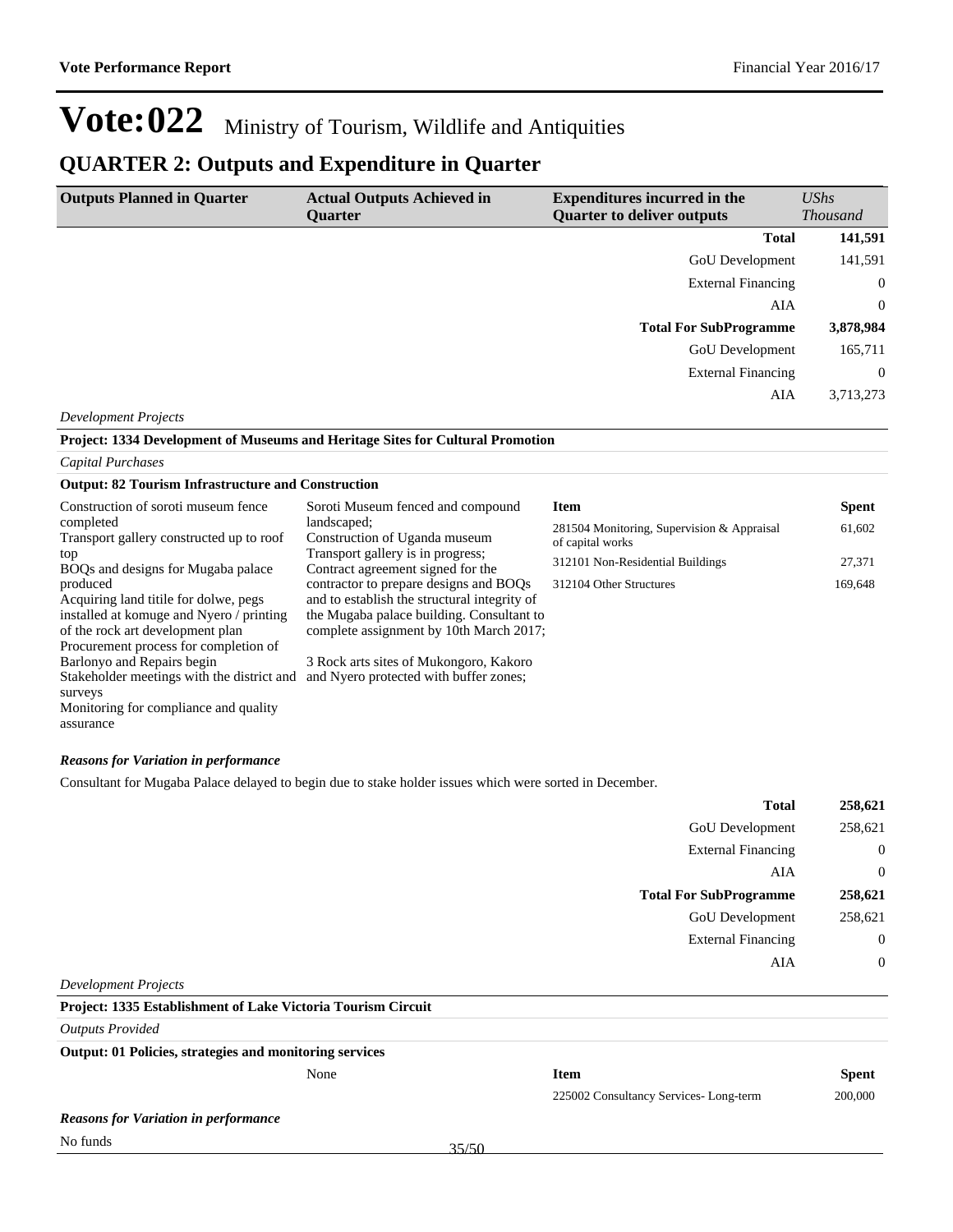## **QUARTER 2: Outputs and Expenditure in Quarter**

| <b>Outputs Planned in Quarter</b>                                                                                                                              | <b>Actual Outputs Achieved in</b><br>Quarter                                                                                                                         | <b>Expenditures incurred in the</b><br><b>Quarter to deliver outputs</b>                                                                 | <b>UShs</b><br><b>Thousand</b> |
|----------------------------------------------------------------------------------------------------------------------------------------------------------------|----------------------------------------------------------------------------------------------------------------------------------------------------------------------|------------------------------------------------------------------------------------------------------------------------------------------|--------------------------------|
|                                                                                                                                                                |                                                                                                                                                                      | <b>Total</b>                                                                                                                             | 200,000                        |
|                                                                                                                                                                |                                                                                                                                                                      | GoU Development                                                                                                                          | 200,000                        |
|                                                                                                                                                                |                                                                                                                                                                      | <b>External Financing</b>                                                                                                                | $\mathbf{0}$                   |
|                                                                                                                                                                |                                                                                                                                                                      | AIA                                                                                                                                      | $\boldsymbol{0}$               |
| <b>Outputs Funded</b>                                                                                                                                          |                                                                                                                                                                      |                                                                                                                                          |                                |
| <b>Output: 52 Wildlife Conservation and Education Services (UWEC)</b>                                                                                          |                                                                                                                                                                      |                                                                                                                                          |                                |
| Contractor procured.                                                                                                                                           | Contract awarded to the contractor.                                                                                                                                  | <b>Item</b>                                                                                                                              | <b>Spent</b>                   |
|                                                                                                                                                                |                                                                                                                                                                      | 263204 Transfers to other govt. Units (Capital)                                                                                          | 200,000                        |
| <b>Reasons for Variation in performance</b>                                                                                                                    |                                                                                                                                                                      |                                                                                                                                          |                                |
| No variation                                                                                                                                                   |                                                                                                                                                                      |                                                                                                                                          |                                |
|                                                                                                                                                                |                                                                                                                                                                      | <b>Total</b>                                                                                                                             | 200,000                        |
|                                                                                                                                                                |                                                                                                                                                                      | GoU Development                                                                                                                          | 200,000                        |
|                                                                                                                                                                |                                                                                                                                                                      | <b>External Financing</b>                                                                                                                | $\boldsymbol{0}$               |
|                                                                                                                                                                |                                                                                                                                                                      | AIA                                                                                                                                      | 0                              |
| <b>Capital Purchases</b>                                                                                                                                       |                                                                                                                                                                      |                                                                                                                                          |                                |
|                                                                                                                                                                |                                                                                                                                                                      | <b>Total For SubProgramme</b>                                                                                                            | 400,000                        |
|                                                                                                                                                                |                                                                                                                                                                      | GoU Development                                                                                                                          | 400,000                        |
|                                                                                                                                                                |                                                                                                                                                                      | <b>External Financing</b>                                                                                                                | $\boldsymbol{0}$               |
|                                                                                                                                                                |                                                                                                                                                                      | AIA                                                                                                                                      | 0                              |
| <b>Development Projects</b>                                                                                                                                    |                                                                                                                                                                      |                                                                                                                                          |                                |
| Project: 1336 Development of Source of the Nile                                                                                                                |                                                                                                                                                                      |                                                                                                                                          |                                |
| <b>Outputs Funded</b>                                                                                                                                          |                                                                                                                                                                      |                                                                                                                                          |                                |
| Capital Purchases                                                                                                                                              |                                                                                                                                                                      |                                                                                                                                          |                                |
| <b>Output: 82 Tourism Infrastructure and Construction</b>                                                                                                      |                                                                                                                                                                      |                                                                                                                                          |                                |
| Consultant to develop Master plan and<br>undertake a Strategic Environment and<br>Social Impact Analysis for Source of the<br>Nile development area contracted | Final TORs for the consultancy to develop Item<br>Master plan (including BOQs and<br>architectural designs for public<br>infrastructure) and a strategic environment | 281502 Feasibility Studies for Capital Works                                                                                             | <b>Spent</b><br>44,438         |
| Two reports on tourism stakeholder<br>engagement in planning and development<br>of tourism at the Source of the Nile<br>prepared                               | and social impact analysis (SEA)<br>completed.<br>Cost estimates for both the consultancies<br>done.                                                                 |                                                                                                                                          |                                |
| Two tourism projects monitored and<br>inspected at Source of the Nile                                                                                          | The EOI are expected in Q3.                                                                                                                                          |                                                                                                                                          |                                |
| <b>Reasons for Variation in performance</b>                                                                                                                    |                                                                                                                                                                      |                                                                                                                                          |                                |
|                                                                                                                                                                |                                                                                                                                                                      | Specificing of hidders was done but gans were identified in all the hidders. The whole process had to be restarted and TODs restructured |                                |

Shortlisting of bidders was done but gaps were identified in all the bidders. The whole process had to be restarted and TORs restructured. The scope was expanded from a mere feasibility study to having a Master plan (including BOQs and architectural designs for public infrastructure) and a strategic environment and social impact analysis (SEA) which is wider.

| 44,438      | <b>Total</b>                  |       |
|-------------|-------------------------------|-------|
| 44,438      | <b>GoU</b> Development        |       |
| $\mathbf 0$ | <b>External Financing</b>     |       |
| $\theta$    | AIA                           |       |
| 44,438      | <b>Total For SubProgramme</b> |       |
|             |                               | 26150 |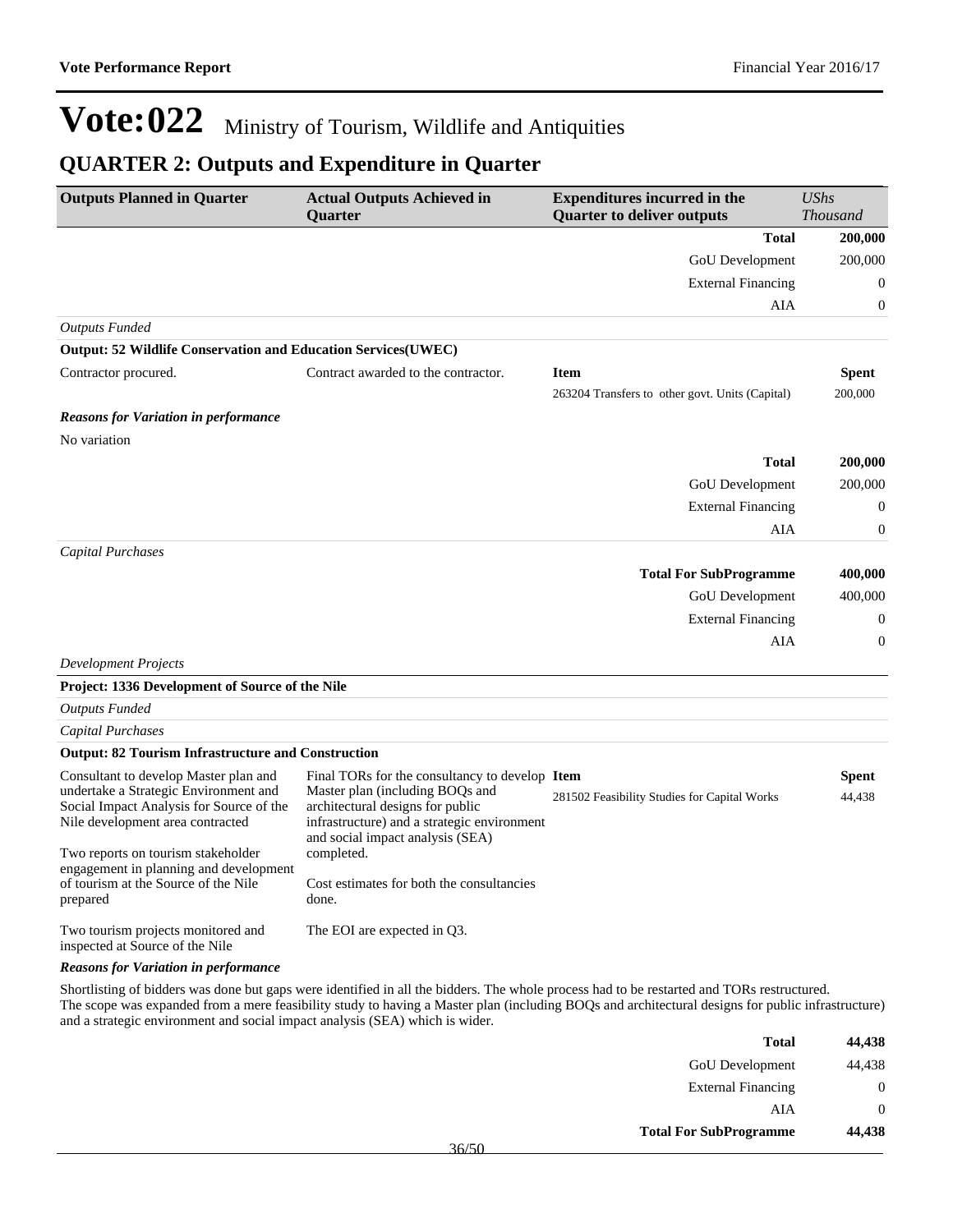## **QUARTER 2: Outputs and Expenditure in Quarter**

| <b>Outputs Planned in Quarter</b>                                     | <b>Actual Outputs Achieved in</b><br>Quarter                                                       | <b>Expenditures incurred in the</b><br><b>Quarter to deliver outputs</b> | <b>UShs</b><br><b>Thousand</b> |
|-----------------------------------------------------------------------|----------------------------------------------------------------------------------------------------|--------------------------------------------------------------------------|--------------------------------|
|                                                                       |                                                                                                    | GoU Development                                                          | 44,438                         |
|                                                                       |                                                                                                    | <b>External Financing</b>                                                | $\boldsymbol{0}$               |
|                                                                       |                                                                                                    | AIA                                                                      | 0                              |
| <b>Development Projects</b>                                           |                                                                                                    |                                                                          |                                |
|                                                                       | Project: 1337 Establishment of Regional Satelite Wildlife Conservation Education Centres in Uganda |                                                                          |                                |
| <b>Outputs Funded</b>                                                 |                                                                                                    |                                                                          |                                |
| Output: 53 Support to Uganda Wildlife Training Institute              |                                                                                                    |                                                                          |                                |
| A 24 seater bus procured                                              | Funds transferred to UWRTI to procure a<br>24 seater bus.                                          | <b>Item</b><br>263104 Transfers to other govt. Units                     | <b>Spent</b><br>175,000        |
|                                                                       | Bids evaluated;                                                                                    | (Current)                                                                |                                |
| <b>Reasons for Variation in performance</b>                           |                                                                                                    |                                                                          |                                |
| No variation                                                          |                                                                                                    |                                                                          |                                |
|                                                                       |                                                                                                    | <b>Total</b>                                                             | 175,000                        |
|                                                                       |                                                                                                    | GoU Development                                                          | 175,000                        |
|                                                                       |                                                                                                    | <b>External Financing</b>                                                | $\boldsymbol{0}$               |
|                                                                       |                                                                                                    | AIA                                                                      | 0                              |
| <b>Capital Purchases</b>                                              |                                                                                                    |                                                                          |                                |
|                                                                       |                                                                                                    | <b>Total For SubProgramme</b>                                            | 175,000                        |
|                                                                       |                                                                                                    | GoU Development                                                          | 175,000                        |
|                                                                       |                                                                                                    | <b>External Financing</b>                                                | $\boldsymbol{0}$               |
|                                                                       |                                                                                                    | AIA                                                                      | 0                              |
| Program: 49 General Administration, Policy and Planning               |                                                                                                    |                                                                          |                                |
| <b>Recurrent Programmes</b>                                           |                                                                                                    |                                                                          |                                |
| <b>Subprogram: 01 HQs and Administration</b>                          |                                                                                                    |                                                                          |                                |
| <b>Outputs Provided</b>                                               |                                                                                                    |                                                                          |                                |
| Output: 04 Policy, consultation, planning and monitoring services     |                                                                                                    |                                                                          |                                |
| 5 project concepts finalized for                                      | One research study on Tourism statistics                                                           | <b>Item</b>                                                              | <b>Spent</b>                   |
| presentation to MOFPED<br>One monitoring activity undertaken          | usage undertaken; One monitoring activity<br>undertaken and report produced, BFP FY                | 211101 General Staff Salaries                                            | 83,960                         |
| One Research study undertaken                                         | $2017/18$ produced                                                                                 | 221001 Advertising and Public Relations                                  | 2,754                          |
| Annual Sector Review undertaken<br>Annual Performance Report produced |                                                                                                    | 221002 Workshops and Seminars                                            | 56,497                         |
| BFP 2017/18 produced and submitted to                                 |                                                                                                    | 221005 Hire of Venue (chairs, projector, etc)                            | 10,000                         |
| <b>MOFPED</b>                                                         |                                                                                                    | 221011 Printing, Stationery, Photocopying and<br><b>Binding</b>          | 17,310                         |
|                                                                       |                                                                                                    | 222001 Telecommunications                                                | 6,160                          |
|                                                                       |                                                                                                    | 225002 Consultancy Services-Long-term                                    | 3,000                          |
|                                                                       |                                                                                                    | 227001 Travel inland                                                     | 89,028                         |
|                                                                       |                                                                                                    | 227002 Travel abroad                                                     | 52,344                         |
|                                                                       |                                                                                                    | 227004 Fuel, Lubricants and Oils                                         | 2,633                          |
| <b>Reasons for Variation in performance</b>                           |                                                                                                    |                                                                          |                                |

No variation

**Total 323,686**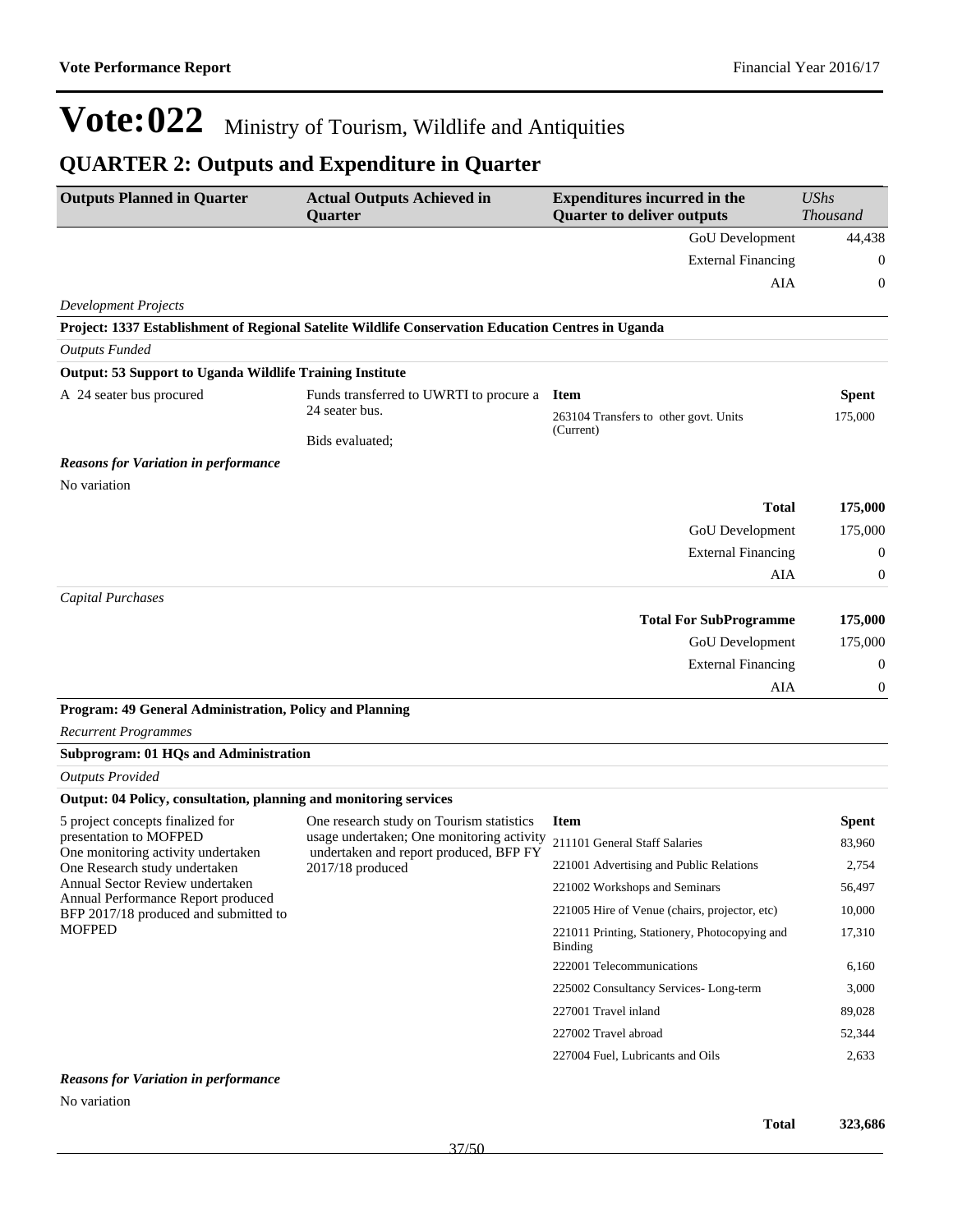## **QUARTER 2: Outputs and Expenditure in Quarter**

| <b>Outputs Planned in Quarter</b>                                                 | <b>Actual Outputs Achieved in</b>                                           | <b>Expenditures incurred in the</b>                             | <b>UShs</b>     |
|-----------------------------------------------------------------------------------|-----------------------------------------------------------------------------|-----------------------------------------------------------------|-----------------|
|                                                                                   | <b>Ouarter</b>                                                              | <b>Quarter to deliver outputs</b>                               | <b>Thousand</b> |
|                                                                                   |                                                                             | Wage Recurrent                                                  | 83,960          |
|                                                                                   |                                                                             | Non Wage Recurrent                                              | 239,726         |
|                                                                                   |                                                                             | AIA                                                             | $\bf{0}$        |
| <b>Output: 05 Ministry Support Services (Finance and Administration)</b>          |                                                                             |                                                                 |                 |
| Salary and Pension paid by the 28th day of Salary and pension paid by 28th day of | every month Allowances and welfare<br>provided Media issues and advertising | <b>Item</b>                                                     | <b>Spent</b>    |
| every month<br>Allowances and Welfare provided                                    |                                                                             | 211101 General Staff Salaries                                   | 415,428         |
| Media issues and advertising                                                      | Utilities: water, electricity and                                           | 211103 Allowances                                               | 396,806         |
| Utilities: Water, Electricity and<br>Telecommunications paid                      | telecommunications paid                                                     | 212102 Pension for General Civil Service                        | 247,343         |
|                                                                                   |                                                                             | 221001 Advertising and Public Relations                         | 46,420          |
|                                                                                   |                                                                             | 221007 Books, Periodicals & Newspapers                          | 22,090          |
|                                                                                   |                                                                             | 221008 Computer supplies and Information<br>Technology (IT)     | 13,398          |
|                                                                                   |                                                                             | 221009 Welfare and Entertainment                                | 52,610          |
|                                                                                   |                                                                             | 221011 Printing, Stationery, Photocopying and<br><b>Binding</b> | 18,127          |
|                                                                                   |                                                                             | 222001 Telecommunications                                       | 34,288          |
|                                                                                   |                                                                             | $223003$ Rent – (Produced Assets) to private<br>entities        | 884,020         |
|                                                                                   |                                                                             | 223004 Guard and Security services                              | 22,649          |
|                                                                                   |                                                                             | 223005 Electricity                                              | 30,000          |
|                                                                                   |                                                                             | 224004 Cleaning and Sanitation                                  | 6.834           |
|                                                                                   |                                                                             | 224005 Uniforms, Beddings and Protective<br>Gear                | 984             |
|                                                                                   |                                                                             | 225002 Consultancy Services-Long-term                           | 2,000           |
|                                                                                   |                                                                             | 227001 Travel inland                                            | 11,080          |
|                                                                                   |                                                                             | 227004 Fuel, Lubricants and Oils                                | 105,044         |
|                                                                                   |                                                                             | 228001 Maintenance - Civil                                      | 4,145           |
|                                                                                   |                                                                             | 228002 Maintenance - Vehicles                                   | 83,157          |

### *Reasons for Variation in performance* No variation

| 2,396,422        | <b>Total</b>       |  |
|------------------|--------------------|--|
| 415,428          | Wage Recurrent     |  |
| 1,980,995        | Non Wage Recurrent |  |
| $\boldsymbol{0}$ | AIA                |  |
|                  |                    |  |

**Output: 06 Ministerial and Top Management Services**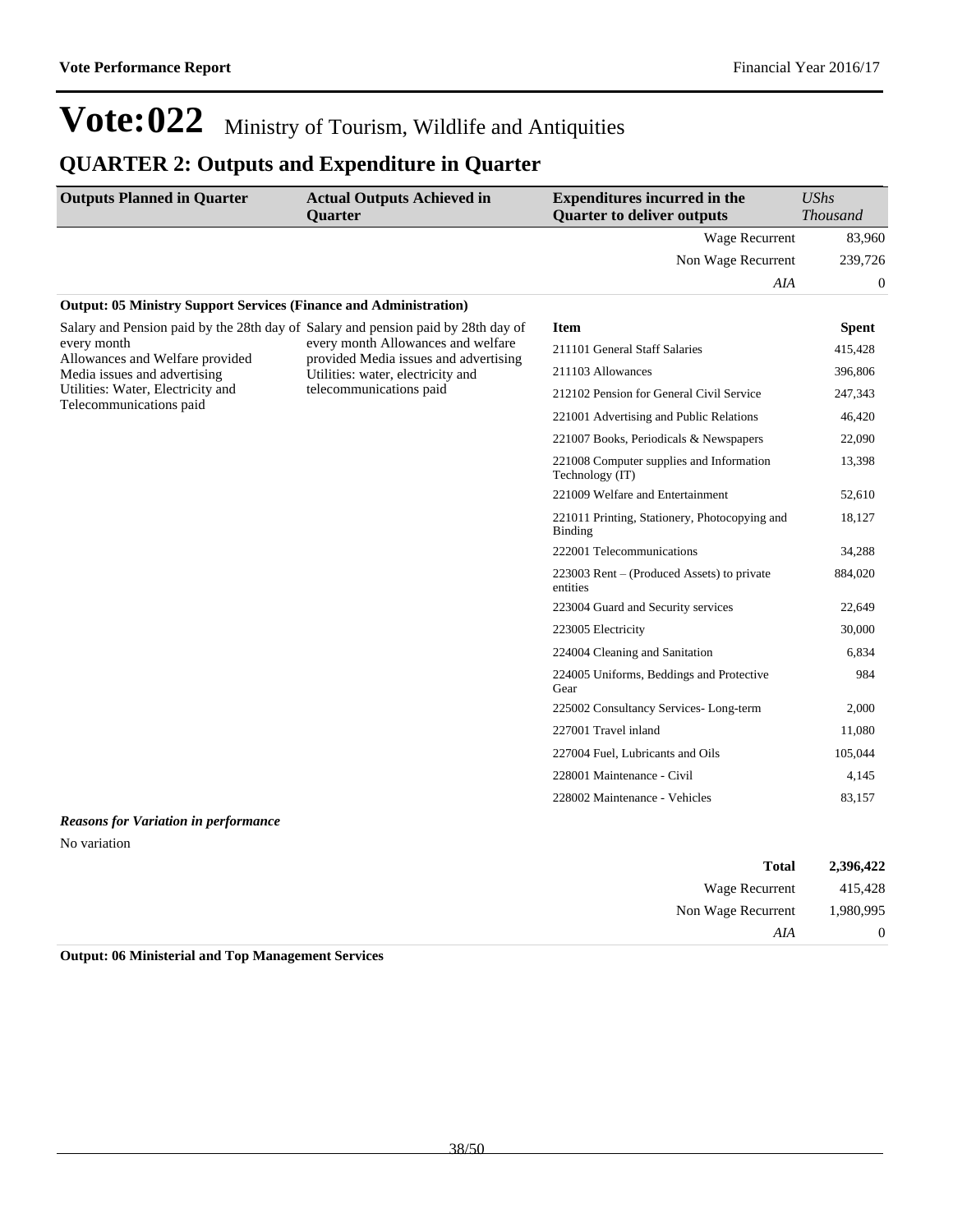221016 IFMS Recurrent costs 32,450 221020 IPPS Recurrent Costs 12,500

## Vote: 022 Ministry of Tourism, Wildlife and Antiquities

## **QUARTER 2: Outputs and Expenditure in Quarter**

| <b>Outputs Planned in Quarter</b>                                    | <b>Actual Outputs Achieved in</b><br><b>Ouarter</b>                        | <b>Expenditures incurred in the</b><br><b>Quarter to deliver outputs</b> | UShs<br><i>Thousand</i> |
|----------------------------------------------------------------------|----------------------------------------------------------------------------|--------------------------------------------------------------------------|-------------------------|
| Strategic policy guidance provided                                   | Ministry events hosted Inland and                                          | <b>Item</b>                                                              | <b>Spent</b>            |
| Inland and International meetings attended<br>Ministry events hosted | international meetings attended<br>Emoluments provided for Ministers 3 Top | 211103 Allowances                                                        | 45,037                  |
| <b>Emoluments provided for Ministers</b>                             | management meetings held.                                                  | 213001 Medical expenses (To employees)                                   | 2,080                   |
| Client charter implemented                                           | 221005 Hire of Venue (chairs, projector, etc)                              | 1,500                                                                    |                         |
|                                                                      |                                                                            | 221007 Books, Periodicals & Newspapers                                   | 1,600                   |
|                                                                      |                                                                            | 221009 Welfare and Entertainment                                         | 4,500                   |
|                                                                      |                                                                            | 221011 Printing, Stationery, Photocopying and<br>Binding                 | 4,470                   |
|                                                                      |                                                                            | 225001 Consultancy Services- Short term                                  | 2,000                   |
|                                                                      |                                                                            | 227001 Travel inland                                                     | 40,000                  |

#### *Reasons for Variation in performance*

No variation

| 101,187      | <b>Total</b>       |
|--------------|--------------------|
| $\mathbf{0}$ | Wage Recurrent     |
| 101,187      | Non Wage Recurrent |
| $\theta$     | AIA                |

### **Output: 19 Human Resource Management Services**

| Support and evaluation of HIV/AIDS                                | IPPS training Payroll monitoring and                                               | <b>Item</b>                                               | <b>Spent</b> |
|-------------------------------------------------------------------|------------------------------------------------------------------------------------|-----------------------------------------------------------|--------------|
| workplace intervention<br>Refresher courses undertaken            | verification done Pension verification held<br>Death benefits and funeral expenses | 213001 Medical expenses (To employees)                    | 400          |
| Team building meetings<br>Recruitment / Implementation of the new | settled:<br><b>Staff Appraisals conducted</b>                                      | 213002 Incapacity, death benefits and funeral<br>expenses | 13,100       |
| structure                                                         |                                                                                    | 221002 Workshops and Seminars                             | 3,102        |
| Training<br>Inland travels                                        |                                                                                    | 221003 Staff Training                                     | 26,487       |
| <b>IPPS</b> recurrent costs (Payroll                              |                                                                                    | 221004 Recruitment Expenses                               | 10,000       |
| management)                                                       |                                                                                    | 221011 Printing, Stationery, Photocopying and<br>Binding  | 6,200        |
|                                                                   |                                                                                    | 221012 Small Office Equipment                             | 1,000        |

#### *Reasons for Variation in performance*

No variation

| 105,238          | <b>Total</b>                  |
|------------------|-------------------------------|
| $\boldsymbol{0}$ | <b>Wage Recurrent</b>         |
| 105,238          | Non Wage Recurrent            |
| $\theta$         | AIA                           |
| 2,926,534        | <b>Total For SubProgramme</b> |
| 499,388          | <b>Wage Recurrent</b>         |
| 2,427,146        | Non Wage Recurrent            |
| $\boldsymbol{0}$ | AIA                           |
|                  |                               |

*Recurrent Programmes*

### **Subprogram: 15 Internal Audit**

*Outputs Provided*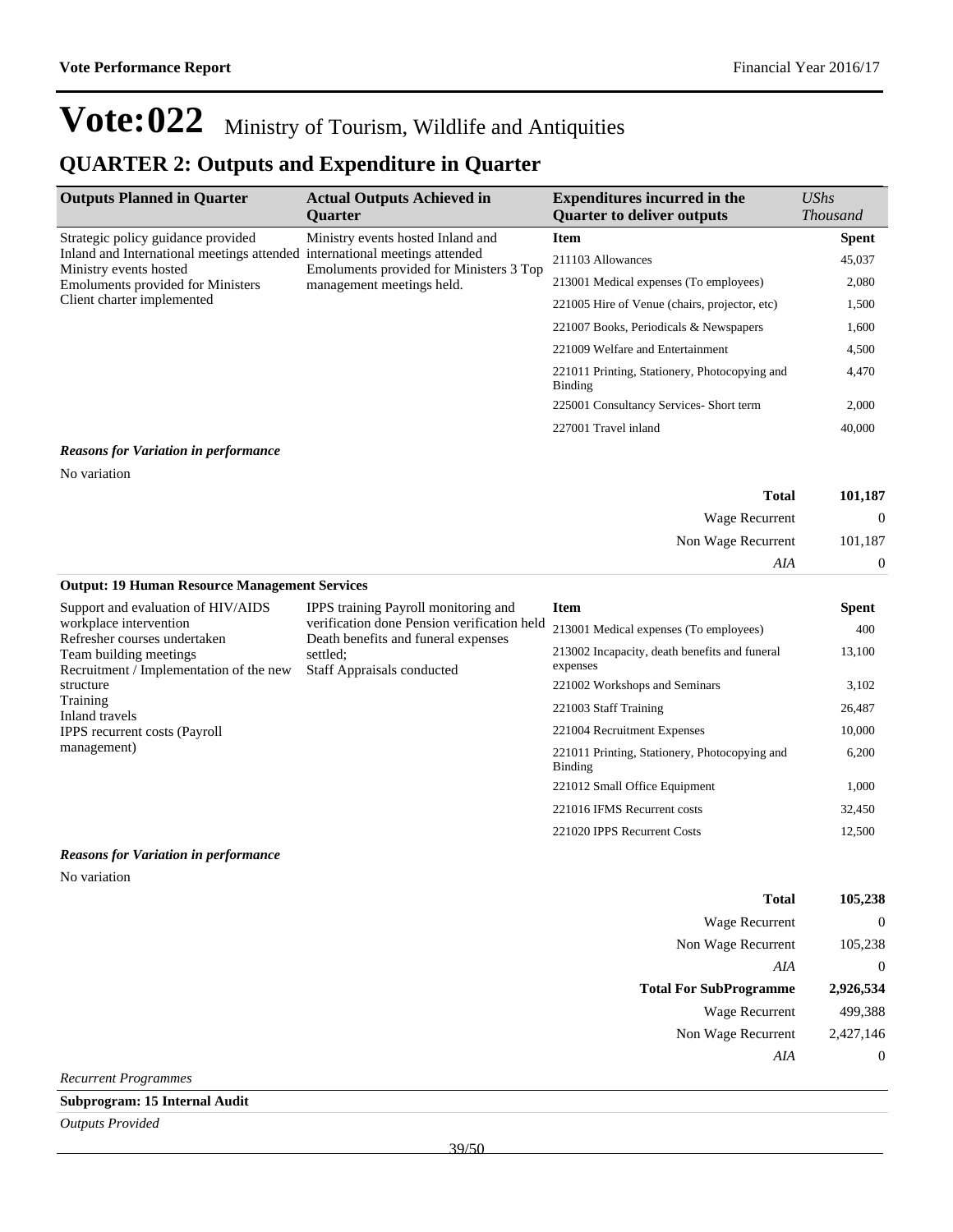## **QUARTER 2: Outputs and Expenditure in Quarter**

| <b>Outputs Planned in Quarter</b>                                                                                                                        | <b>Actual Outputs Achieved in</b><br><b>Ouarter</b>                                                                                                                                                                                                          | <b>Expenditures incurred in the</b><br><b>Quarter to deliver outputs</b> | UShs<br><i>Thousand</i>          |
|----------------------------------------------------------------------------------------------------------------------------------------------------------|--------------------------------------------------------------------------------------------------------------------------------------------------------------------------------------------------------------------------------------------------------------|--------------------------------------------------------------------------|----------------------------------|
| Output: 04 Policy, consultation, planning and monitoring services                                                                                        |                                                                                                                                                                                                                                                              |                                                                          |                                  |
| Audit review and inspection of Tourism<br>infrastructure, tourist sites and fixed<br>assets<br>Payroll, Pensions and Human resource<br>management review | Salary & Pensions Payroll Reviewed &<br>draft report submitted to management;<br>Fleet Management reviewed & final report<br>issued:<br>Financial Reports & Statements<br>Reviewed:<br>Cash management, Advances and<br>Accountability ongoing & continuous; | <b>Item</b><br>211101 General Staff Salaries<br>227001 Travel inland     | <b>Spent</b><br>10,317<br>20,405 |
|                                                                                                                                                          | <b>Fixed Assets Management review</b><br>ongoing:<br>MTWA Development projects Review<br>ongoing;                                                                                                                                                            |                                                                          |                                  |

#### *Reasons for Variation in performance*

**Project: 0248 Government Purchases and Taxes**

No variation

| <b>Total</b>                  | 30,722         |
|-------------------------------|----------------|
| <b>Wage Recurrent</b>         | 10,317         |
| Non Wage Recurrent            | 20,405         |
| AIA                           | $\overline{0}$ |
| <b>Total For SubProgramme</b> | 30,722         |
| <b>Wage Recurrent</b>         | 10,317         |
| Non Wage Recurrent            | 20,405         |
| AIA                           | $\overline{0}$ |
| Dovelopment Projects          |                |

*Development Projects*

| <b>Outputs Provided</b>                                                  |                                                                 |                                                                    |              |
|--------------------------------------------------------------------------|-----------------------------------------------------------------|--------------------------------------------------------------------|--------------|
| Output: 04 Policy, consultation, planning and monitoring services        |                                                                 |                                                                    |              |
| Sector Monitoring and Inspection report                                  | Sector Monitoring and Inspection report                         | <b>Item</b>                                                        | <b>Spent</b> |
| produced;                                                                | produced;                                                       | 227001 Travel inland                                               | 75,000       |
| <b>Reasons for Variation in performance</b>                              |                                                                 |                                                                    |              |
| No variation                                                             |                                                                 |                                                                    |              |
|                                                                          |                                                                 | <b>Total</b>                                                       | 75,000       |
|                                                                          |                                                                 | GoU Development                                                    | 75,000       |
|                                                                          |                                                                 | <b>External Financing</b>                                          | $\theta$     |
|                                                                          |                                                                 | AIA                                                                | $\theta$     |
| <b>Capital Purchases</b>                                                 |                                                                 |                                                                    |              |
| <b>Output: 72 Government Buildings and Administrative Infrastructure</b> |                                                                 |                                                                    |              |
| Designs and BOQs for Ministry HQs                                        | Preliminary designs completed                                   | <b>Item</b>                                                        | <b>Spent</b> |
| completed;                                                               | (Engineering and Architectural designs for<br>Office Building). | 281503 Engineering and Design Studies &<br>Plans for capital works | 120,744      |
| <b>Reasons for Variation in performance</b>                              |                                                                 |                                                                    |              |
| No variation                                                             |                                                                 |                                                                    |              |
|                                                                          |                                                                 | <b>Total</b>                                                       | 120,744      |
|                                                                          |                                                                 | GoU Development                                                    | 120,744      |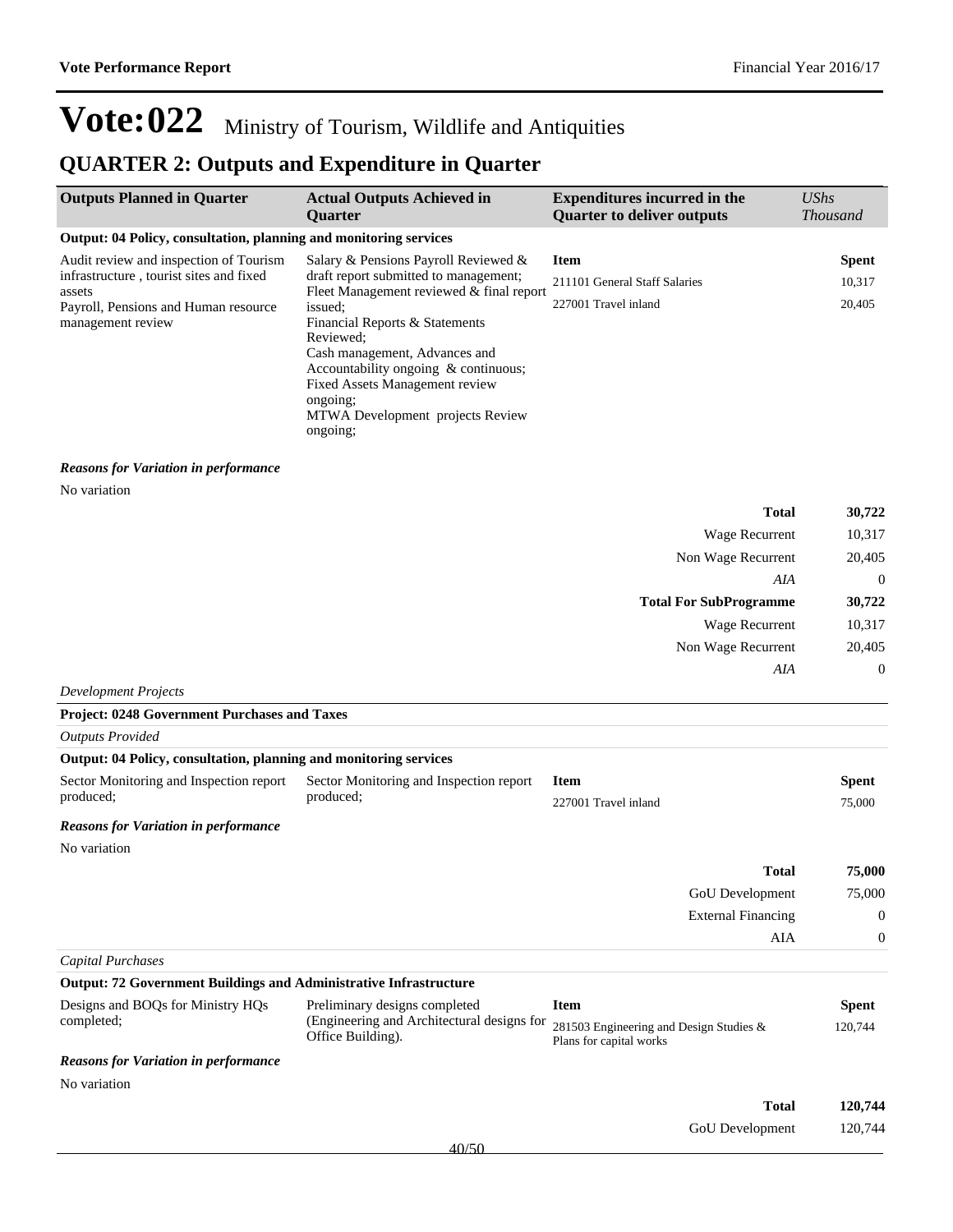## **QUARTER 2: Outputs and Expenditure in Quarter**

| <b>Outputs Planned in Quarter</b>                                    | <b>Actual Outputs Achieved in</b><br>Quarter | <b>Expenditures incurred in the</b><br><b>Quarter to deliver outputs</b> |                  |
|----------------------------------------------------------------------|----------------------------------------------|--------------------------------------------------------------------------|------------------|
|                                                                      |                                              | <b>External Financing</b>                                                | $\mathbf{0}$     |
|                                                                      |                                              | AIA                                                                      | 0                |
| Output: 76 Purchase of Office and ICT Equipment, including Software  |                                              |                                                                          |                  |
| None                                                                 | -5 Printers                                  | <b>Item</b>                                                              | <b>Spent</b>     |
|                                                                      | -5 Computer sets                             | 312202 Machinery and Equipment                                           | 41,982           |
| <b>Reasons for Variation in performance</b>                          |                                              |                                                                          |                  |
| No variation.                                                        |                                              |                                                                          |                  |
|                                                                      |                                              | <b>Total</b>                                                             | 41,982           |
|                                                                      |                                              | GoU Development                                                          | 41,982           |
|                                                                      |                                              | <b>External Financing</b>                                                | $\boldsymbol{0}$ |
|                                                                      |                                              | <b>AIA</b>                                                               | 0                |
| Output: 78 Purchase of Office and Residential Furniture and Fittings |                                              |                                                                          |                  |
| None                                                                 | None                                         | <b>Item</b>                                                              | <b>Spent</b>     |
|                                                                      |                                              | 312203 Furniture & Fixtures                                              | 20,000           |
| <b>Reasons for Variation in performance</b>                          |                                              |                                                                          |                  |
| No variation                                                         |                                              |                                                                          |                  |
|                                                                      |                                              | <b>Total</b>                                                             | 20,000           |
|                                                                      |                                              | GoU Development                                                          | 20,000           |
|                                                                      |                                              | <b>External Financing</b>                                                | $\boldsymbol{0}$ |
|                                                                      |                                              | <b>AIA</b>                                                               | $\boldsymbol{0}$ |
|                                                                      |                                              | <b>Total For SubProgramme</b>                                            | 257,726          |
|                                                                      |                                              | <b>GoU</b> Development                                                   | 257,726          |
|                                                                      |                                              | <b>External Financing</b>                                                | $\mathbf{0}$     |
|                                                                      |                                              | AIA                                                                      | $\mathbf{0}$     |
|                                                                      |                                              | <b>GRAND TOTAL</b>                                                       | 37,793,309       |
|                                                                      |                                              | Wage Recurrent                                                           | 976,510          |
|                                                                      |                                              | Non Wage Recurrent                                                       | 3,732,708        |
|                                                                      |                                              | GoU Development                                                          | 1,301,496        |
|                                                                      |                                              | <b>External Financing</b>                                                | $\mathbf{0}$     |
|                                                                      |                                              | AIA                                                                      | 31,782,594       |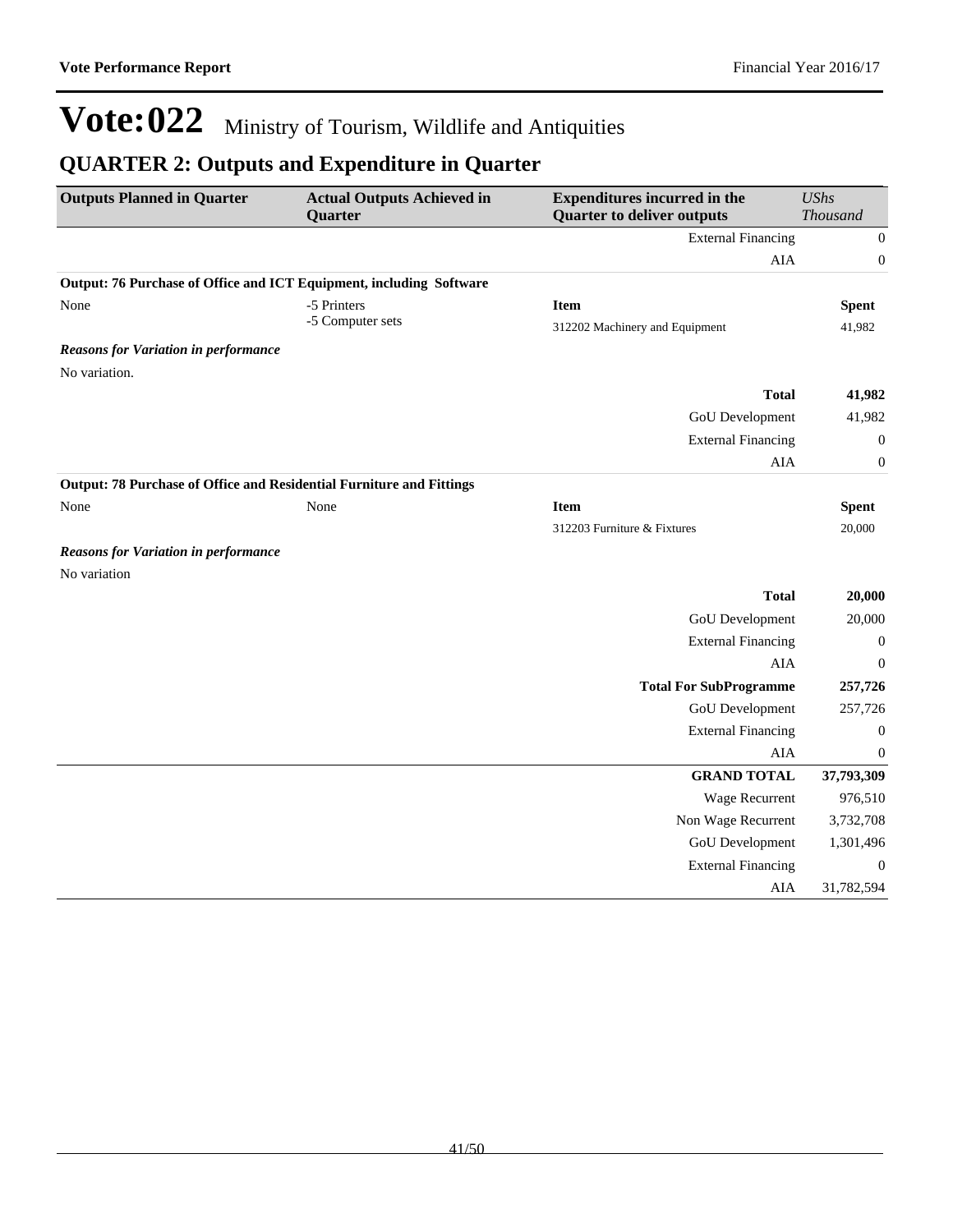| <b>UShs Thousand</b>          | <b>Planned Outputs for the</b><br><b>Ouarter</b>               | <b>Estimated Funds Available in Quarter</b><br>(from balance brought forward and actual/expected releaes) |                           |                       |                  |       |
|-------------------------------|----------------------------------------------------------------|-----------------------------------------------------------------------------------------------------------|---------------------------|-----------------------|------------------|-------|
|                               | Program: 03 Tourism, Wildlife conservation and Museums         |                                                                                                           |                           |                       |                  |       |
| <b>Recurrent Programmes</b>   |                                                                |                                                                                                           |                           |                       |                  |       |
| <b>Subprogram: 09 Tourism</b> |                                                                |                                                                                                           |                           |                       |                  |       |
| <b>Outputs Provided</b>       |                                                                |                                                                                                           |                           |                       |                  |       |
|                               | <b>Output: 01 Policies, strategies and monitoring services</b> |                                                                                                           |                           |                       |                  |       |
|                               | Two ongoing and one potential tourism projects monitored       | Item                                                                                                      |                           | <b>Balance b/f</b>    | <b>New Funds</b> | Total |
|                               |                                                                | 211101 General Staff Salaries                                                                             |                           | 18                    | $\mathbf{0}$     | 18    |
|                               |                                                                |                                                                                                           | <b>Total</b>              | 18                    | $\mathbf{0}$     | 18    |
|                               |                                                                |                                                                                                           | <b>Wage Recurrent</b>     | 18                    | 0                | 18    |
|                               |                                                                |                                                                                                           | <b>Non Wage Recurrent</b> | 0                     | 0                | 0     |
|                               |                                                                |                                                                                                           | AIA                       | $\boldsymbol{\theta}$ | 0                | 0     |

### **Output: 05 Capacity Building, Research and Coordination**

| A report on documentation of tourism training institutions.<br>Document institutions in Northern, North West and Eastern<br>regions. | <b>Item</b>                                           | <b>Balance b/f</b> | <b>New Funds</b> | <b>Total</b> |
|--------------------------------------------------------------------------------------------------------------------------------------|-------------------------------------------------------|--------------------|------------------|--------------|
|                                                                                                                                      | 211103 Allowances                                     | 533                | $\mathbf{0}$     | 533          |
|                                                                                                                                      | 221002 Workshops and Seminars                         | 5,339              | $\mathbf{0}$     | 5,339        |
|                                                                                                                                      | 221011 Printing, Stationery, Photocopying and Binding | 1,205              | $\mathbf{0}$     | 1,205        |
|                                                                                                                                      | 227001 Travel inland                                  | 1,230              | $\mathbf{0}$     | 1,230        |
|                                                                                                                                      | 227004 Fuel, Lubricants and Oils                      | 3,820              | $\mathbf{0}$     | 3,820        |
|                                                                                                                                      | <b>Total</b>                                          | 12,126             | $\mathbf{0}$     | 12,126       |
|                                                                                                                                      | <b>Wage Recurrent</b>                                 | 0                  | 0                | 0            |
|                                                                                                                                      | <b>Non Wage Recurrent</b>                             | 12,126             | 0                | 12,126       |
|                                                                                                                                      | AIA                                                   | 0                  | 0                | 0            |

#### **Output: 06 Tourism Investment, Promotion and Marketing**

| Two tourism clusters of Busoga and Kinkizi given technical                                                                                                                                                                     | Item                                          | <b>Balance b/f</b> | <b>New Funds</b> | Total    |
|--------------------------------------------------------------------------------------------------------------------------------------------------------------------------------------------------------------------------------|-----------------------------------------------|--------------------|------------------|----------|
| support to develop and promote their tourism products.                                                                                                                                                                         | 211101 General Staff Salaries                 | 152.937            | $\theta$         | 152,937  |
| Uganda's interests represented in the 1st meeting of African                                                                                                                                                                   | 211103 Allowances                             | 1,040              | $\theta$         | 1.040    |
| Union Specialist Technical Committee Sector (Tourism)<br>Uganda represented at ATA meetings                                                                                                                                    | 221001 Advertising and Public Relations       | 1.788              | $\theta$         | 1.788    |
| Bilateral meetings attended in Egypt, Morocco, Ethiopia,<br>Turkey and South Africa<br>A Public Private Partnership (PPP) framework for the<br>management of tourism, wildlife and cultural heritage<br>attractions developed. | 221005 Hire of Venue (chairs, projector, etc) | 20                 | $\mathbf{0}$     | 20       |
|                                                                                                                                                                                                                                | <b>Total</b>                                  | 155,784            | $\theta$         | 155,784  |
|                                                                                                                                                                                                                                | <b>Wage Recurrent</b>                         | 152,937            | 0                | 152,937  |
|                                                                                                                                                                                                                                | <b>Non Wage Recurrent</b>                     | 2,848              | 0                | 2.848    |
|                                                                                                                                                                                                                                | AIA                                           | 0                  | 0                | $\theta$ |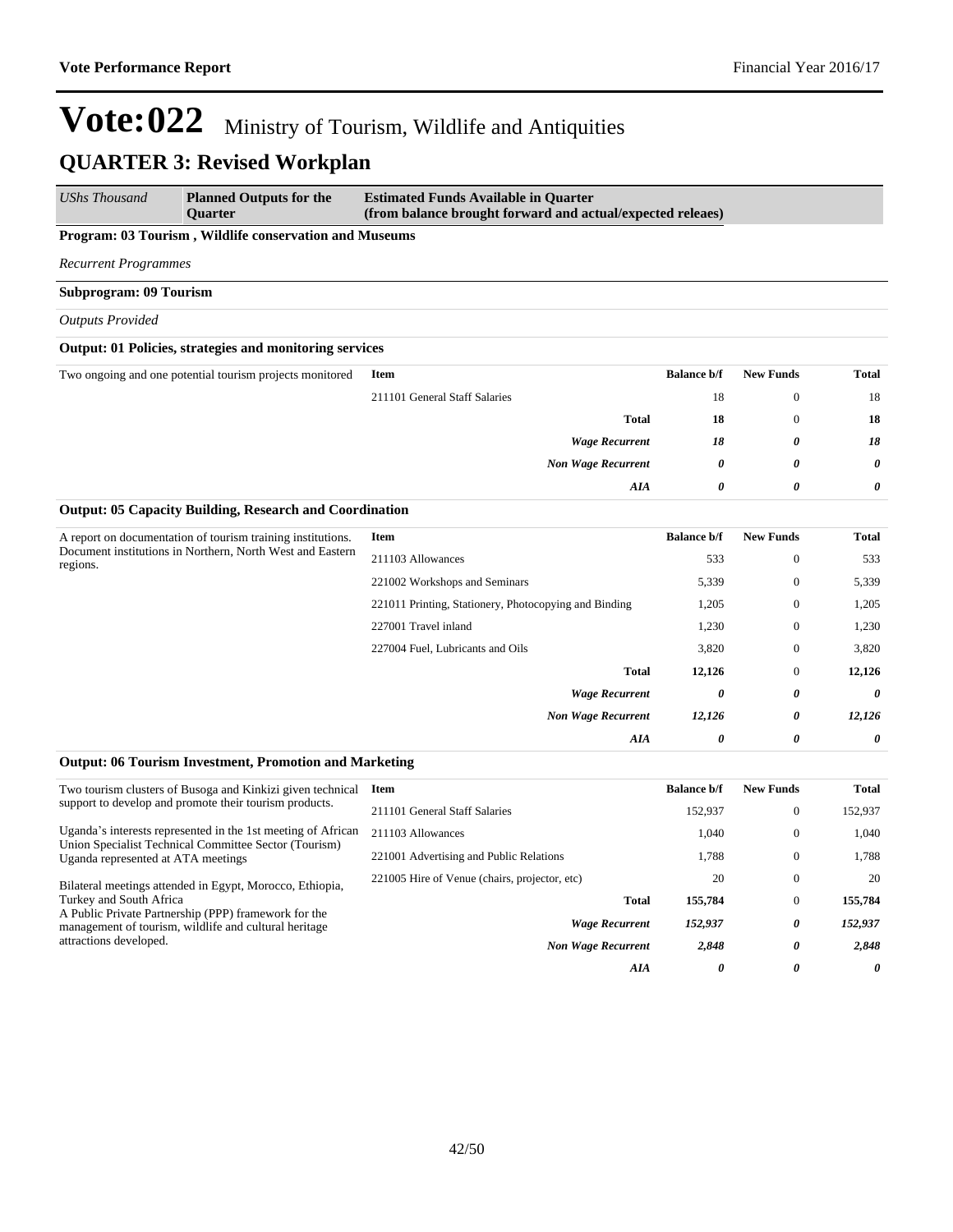## **QUARTER 3: Revised Workplan**

| UShs Thousand  | <b>Planned Outputs for the</b><br>Ouarter | <b>Estimated Funds Available in Ouarter</b><br>(from balance brought forward and actual/expected releaes) |
|----------------|-------------------------------------------|-----------------------------------------------------------------------------------------------------------|
| Outputs Funded |                                           |                                                                                                           |

#### **Output: 54 Tourism and Hotel Training(HTTI)**

| Item                                            | <b>Balance b/f</b> | <b>New Funds</b> | <b>Total</b> |
|-------------------------------------------------|--------------------|------------------|--------------|
| 263104 Transfers to other govt. Units (Current) | (200, 287)         |                  | (200, 287)   |
| <b>Total</b>                                    | (200.287)          |                  | (200, 287)   |
| <b>Wage Recurrent</b>                           | 0                  | 0                | 0            |
| <b>Non Wage Recurrent</b>                       | 0                  | 0                | 0            |
| AIA                                             | (200.287)          | 0                | (200.287)    |
|                                                 |                    |                  |              |

### **Subprogram: 10 Museums and Monuments**

*Outputs Provided*

**Output: 04 Museums Services**

| <b>Output: 01 Policies, strategies and monitoring services</b>                                                           |                                                       |                    |                  |        |
|--------------------------------------------------------------------------------------------------------------------------|-------------------------------------------------------|--------------------|------------------|--------|
| Technical meetings held; one committee meetings to review                                                                | Item                                                  | <b>Balance b/f</b> | <b>New Funds</b> | Total  |
| reconstructions of kasubi Tombs<br>Principles Heritage Resource bill completed; Final principles<br>submitted to cabinet | 221011 Printing, Stationery, Photocopying and Binding | 2,590              | $\theta$         | 2,590  |
|                                                                                                                          | 227001 Travel inland                                  |                    | $\mathbf{0}$     | $\tau$ |
|                                                                                                                          | <b>Total</b>                                          | 2,597              | $\theta$         | 2,597  |
|                                                                                                                          | <b>Wage Recurrent</b>                                 | 0                  | 0                | 0      |
|                                                                                                                          | <b>Non Wage Recurrent</b>                             | 2,597              | 0                | 2,597  |
|                                                                                                                          | AIA                                                   | 0                  | 0                | 0      |

| Five museums of Kabale, Moroto, Wedlai, Barlonyo Kumi                                                 | Item                               |                           | <b>Balance b/f</b> | <b>New Funds</b> | <b>Total</b> |
|-------------------------------------------------------------------------------------------------------|------------------------------------|---------------------------|--------------------|------------------|--------------|
| maintained upgrading/maintenance of regional museums<br>Museum secured; ensuring security of museum   | 211103 Allowances                  |                           | 63                 | $\Omega$         | 63           |
| Preservation, Kanungu Community sensitized and district                                               | 223004 Guard and Security services |                           | 2.773              | $\Omega$         | 2,773        |
| engagement Meeting held at the district on constructing of a<br>memorial monument at Kibwete massacre | 227001 Travel inland               |                           | 59                 | $\Omega$         | .59          |
| Collection of stories for exhibition of Soroti Museum:<br>Exhibition outlines for planned galleries   | 228001 Maintenance - Civil         |                           | 2,134              | $\Omega$         | 2,134        |
| Titles for three sites under UNESCO prepared; Bigo                                                    |                                    | Total                     | 5,028              | $\Omega$         | 5,028        |
| Byamugenyi and Ntuusi Land tiles acquired<br>Cultural heritage sites promoted and packaged;           |                                    | <b>Wage Recurrent</b>     | 0                  | 0                | 0            |
| Documentation and packaging sites in Busoga Region for<br>Tourism                                     |                                    | <b>Non Wage Recurrent</b> | 5,028              | 0                | 5,028        |
| Museums and historical sites monitored; Monitor sites in<br>East and northern Uganda                  |                                    | AIA                       | 0                  | 0                | $\theta$     |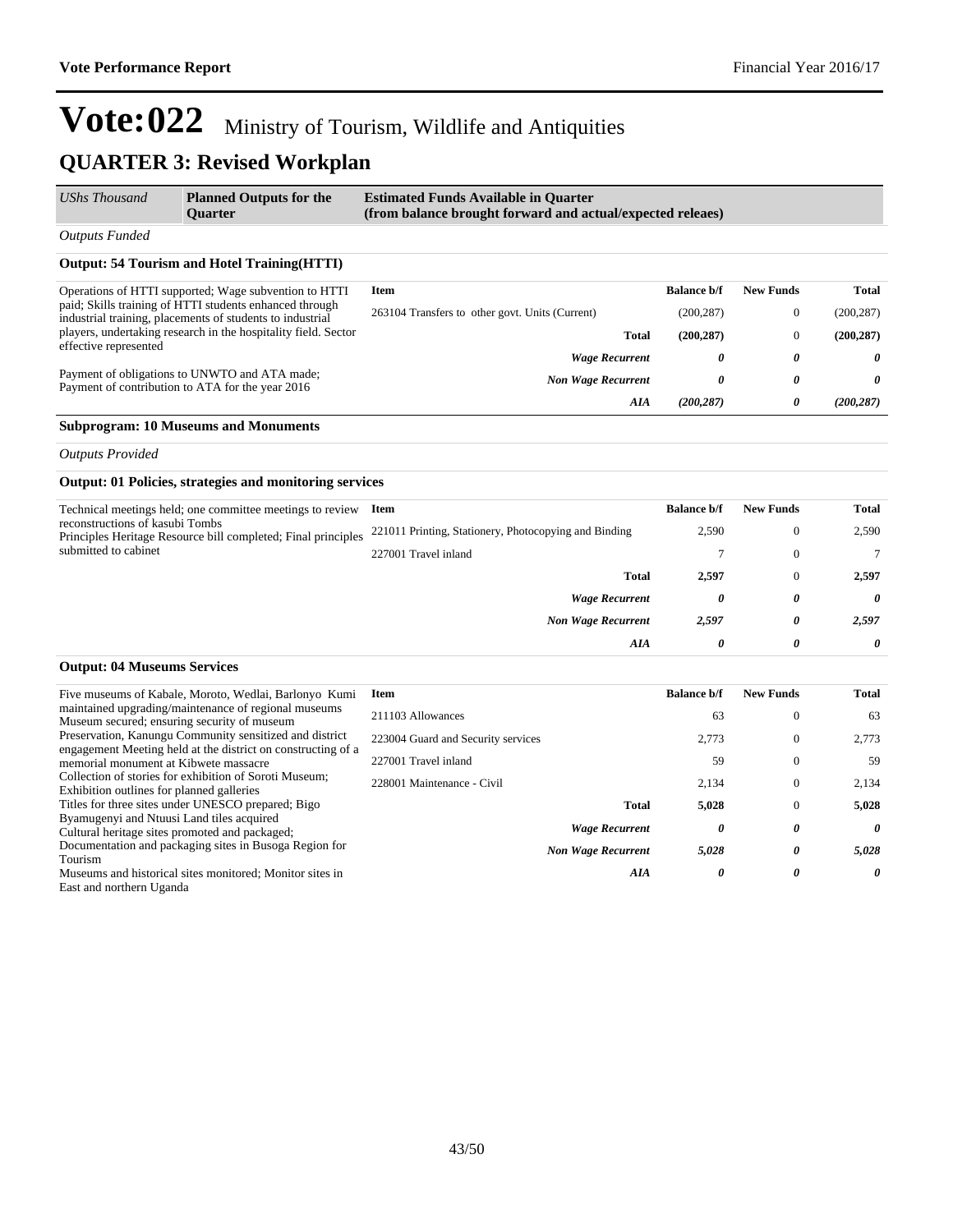| <b>UShs Thousand</b>                                              | <b>Planned Outputs for the</b><br><b>Ouarter</b>               | <b>Estimated Funds Available in Quarter</b><br>(from balance brought forward and actual/expected releaes) |                       |                       |              |
|-------------------------------------------------------------------|----------------------------------------------------------------|-----------------------------------------------------------------------------------------------------------|-----------------------|-----------------------|--------------|
|                                                                   | <b>Subprogram: 11 Wildlife Conservation</b>                    |                                                                                                           |                       |                       |              |
| <b>Outputs Provided</b>                                           |                                                                |                                                                                                           |                       |                       |              |
|                                                                   | <b>Output: 01 Policies, strategies and monitoring services</b> |                                                                                                           |                       |                       |              |
|                                                                   | Inspection report of Queen Elizabeth and Mt.Rwenzori           | <b>Item</b>                                                                                               | <b>Balance b/f</b>    | <b>New Funds</b>      | <b>Total</b> |
| National Parks; Wildlife Use rights holders inspection<br>report. |                                                                | 221002 Workshops and Seminars                                                                             | 1,144                 | $\overline{0}$        | 1,144        |
|                                                                   |                                                                | 221011 Printing, Stationery, Photocopying and Binding                                                     | 3,850                 | $\theta$              | 3,850        |
|                                                                   |                                                                | 227001 Travel inland                                                                                      |                       | $\theta$              | -1           |
|                                                                   |                                                                | <b>Total</b>                                                                                              | 4,995                 | $\theta$              | 4,995        |
|                                                                   |                                                                | <b>Wage Recurrent</b>                                                                                     | $\boldsymbol{\theta}$ | $\boldsymbol{\theta}$ | 0            |
|                                                                   |                                                                | <b>Non Wage Recurrent</b>                                                                                 | 4,995                 | 0                     | 4,995        |
|                                                                   |                                                                | <b>AIA</b>                                                                                                | $\boldsymbol{\theta}$ | $\boldsymbol{\theta}$ | 0            |
|                                                                   | <b>Output: 03 Support to Tourism and Wildlife Associations</b> |                                                                                                           |                       |                       |              |
|                                                                   | Report of activation of four Wildlife clubs in schools.        | <b>Item</b>                                                                                               | <b>Balance b/f</b>    | <b>New Funds</b>      | <b>Total</b> |
|                                                                   |                                                                | 282103 Scholarships and related costs                                                                     | 5,900                 | $\theta$              | 5,900        |
|                                                                   |                                                                | <b>Total</b>                                                                                              | 5,900                 | $\theta$              | 5,900        |
|                                                                   |                                                                | <b>Wage Recurrent</b>                                                                                     | 0                     | 0                     | $\theta$     |
|                                                                   |                                                                | <b>Non Wage Recurrent</b>                                                                                 | 5,900                 | 0                     | 5,900        |
|                                                                   |                                                                | AIA                                                                                                       | 0                     | $\boldsymbol{\theta}$ | 0            |
| 0.171                                                             |                                                                |                                                                                                           |                       |                       |              |

*Outputs Funded*

#### **Output: 52 Wildlife Conservation and Education Services(UWEC)**

| Animal rescue, rehabilitation & Release done                             | Item                                            | <b>Balance b/f</b> | <b>New Funds</b> | Total          |
|--------------------------------------------------------------------------|-------------------------------------------------|--------------------|------------------|----------------|
| Conservation Education Outreach to schools and<br>Communities conducted; | 263104 Transfers to other govt. Units (Current) | 370,000            |                  | 370,000        |
| Participation in Conservation Education Special Events                   | <b>Total</b>                                    | 370,000            |                  | 370,000        |
| done                                                                     |                                                 |                    |                  |                |
| Animal Conservation Educational Programs developed and                   | <b>Wage Recurrent</b>                           | 0                  | 0                | $\theta$       |
| conducted:                                                               |                                                 |                    |                  |                |
| Promotional materials (Posters, Annual Reports, Website                  | <b>Non Wage Recurrent</b>                       | 0                  | 0                | 0              |
| Dep't, Videos, fliers, banners, etc.) developed and                      | AIA                                             | 370,000            | 0                | <b>370.000</b> |
| distributed:                                                             |                                                 |                    |                  |                |

Medicinal plants garden for Conservation education maintained;

Animal Staff health care and vaccinations done;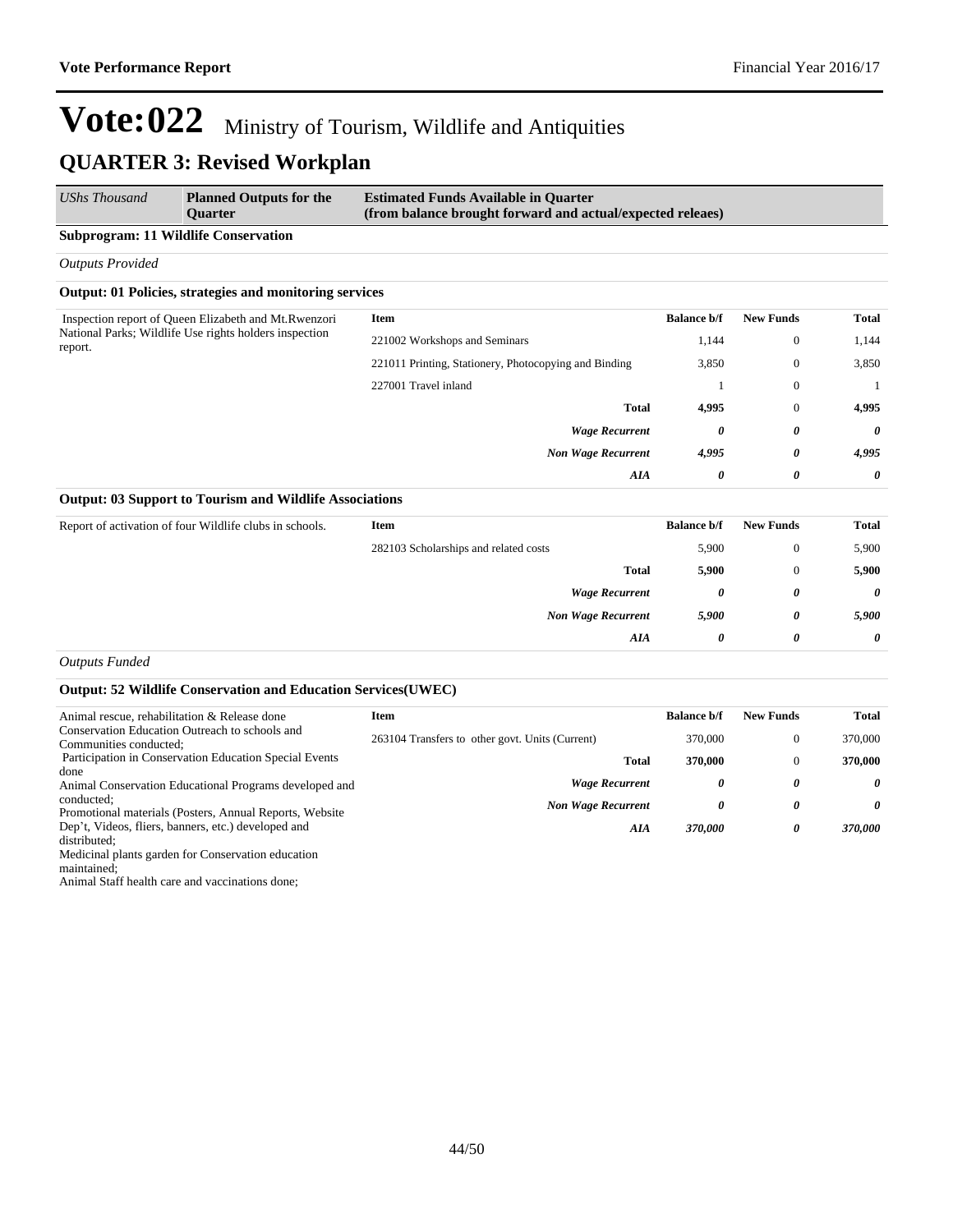*UShs Thousand* **Planned Outputs for the Quarter Estimated Funds Available in Quarter (from balance brought forward and actual/expected releaes)**

#### **Output: 53 Support to Uganda Wildlife Training Institute**

| UWTI Support to;                             | <b>Item</b>                                     | <b>Balance b/f</b> | <b>New Funds</b> | Total |
|----------------------------------------------|-------------------------------------------------|--------------------|------------------|-------|
| Pay wages;<br>Undertake Industrial training; | 263104 Transfers to other govt. Units (Current) | 3,274              | $\theta$         | 3,274 |
| Undertake day to day operations;             | <b>Total</b>                                    | 3,274              | $\theta$         | 3,274 |
| Pay Staff emoluments,                        |                                                 |                    |                  |       |
| Feed Student:                                | <b>Wage Recurrent</b>                           | 0                  | 0                | 0     |
| Pay administration costs;                    | <b>Non Wage Recurrent</b>                       | 0                  | 0                | 0     |
| Provide transport;                           |                                                 |                    |                  |       |
| Arrange and undertake In-service Trainings;  | AIA                                             | 3,274              | 0                | 3,274 |
| Purchase Training materials;                 |                                                 |                    |                  |       |
| Pay library, Property and utility costs;     |                                                 |                    |                  |       |
| Conduct field Training exercises;            |                                                 |                    |                  |       |

#### **Subprogram: 14 Directorate of TWCM**

*Outputs Provided*

#### **Output: 01 Policies, strategies and monitoring services**

Coordinate a meeting with HE the President of the Republic of Uganda Ministry strengthened internally; Meetings with stakeholders held.

Two Top Management Meetings

Provide Paramilitary training;

#### **Output: 05 Capacity Building, Research and Coordination**

| Quarterly engagement meeting held with sector stakeholders<br>to discuss issues affecting the tourism sector. | Item                          |                           | <b>Balance b/f</b> | <b>New Funds</b> | <b>Total</b>          |
|---------------------------------------------------------------------------------------------------------------|-------------------------------|---------------------------|--------------------|------------------|-----------------------|
|                                                                                                               | 221002 Workshops and Seminars |                           | 20,382             | $\mathbf{0}$     | 20,382                |
|                                                                                                               | 227001 Travel inland          |                           | 78                 | $\mathbf{0}$     | 78                    |
|                                                                                                               |                               | <b>Total</b>              | 20,459             | $\mathbf{0}$     | 20,459                |
|                                                                                                               |                               | <b>Wage Recurrent</b>     | 0                  | 0                | 0                     |
|                                                                                                               |                               | <b>Non Wage Recurrent</b> | 20,459             | 0                | 20,459                |
|                                                                                                               |                               | AIA                       | 0                  | 0                | $\boldsymbol{\theta}$ |
|                                                                                                               |                               |                           |                    |                  |                       |

*Development Projects*

#### **Project: 1333 Mt. Rwenzori Tourism Infrastructure Development Project (MRTIDP)**

*Outputs Provided*

#### **Output: 01 Policies, strategies and monitoring services**

| -Quality of the tourism statistics improved through statistical Item           |                                       | <b>Balance b/f</b> | <b>New Funds</b> | <b>Total</b> |
|--------------------------------------------------------------------------------|---------------------------------------|--------------------|------------------|--------------|
| committee meetings<br>-Final draft of Tourism sector Statistical Abstract 2016 | 225002 Consultancy Services-Long-term | 880                | 0                | 880          |
| produced.                                                                      | <b>Total</b>                          | 880                |                  | 880          |
|                                                                                | <b>GoU</b> Development                | 880                | 0                | 880          |
|                                                                                | <b>External Financing</b>             | 0                  | 0                | 0            |
|                                                                                | AIA                                   | 0                  | 0                | 0            |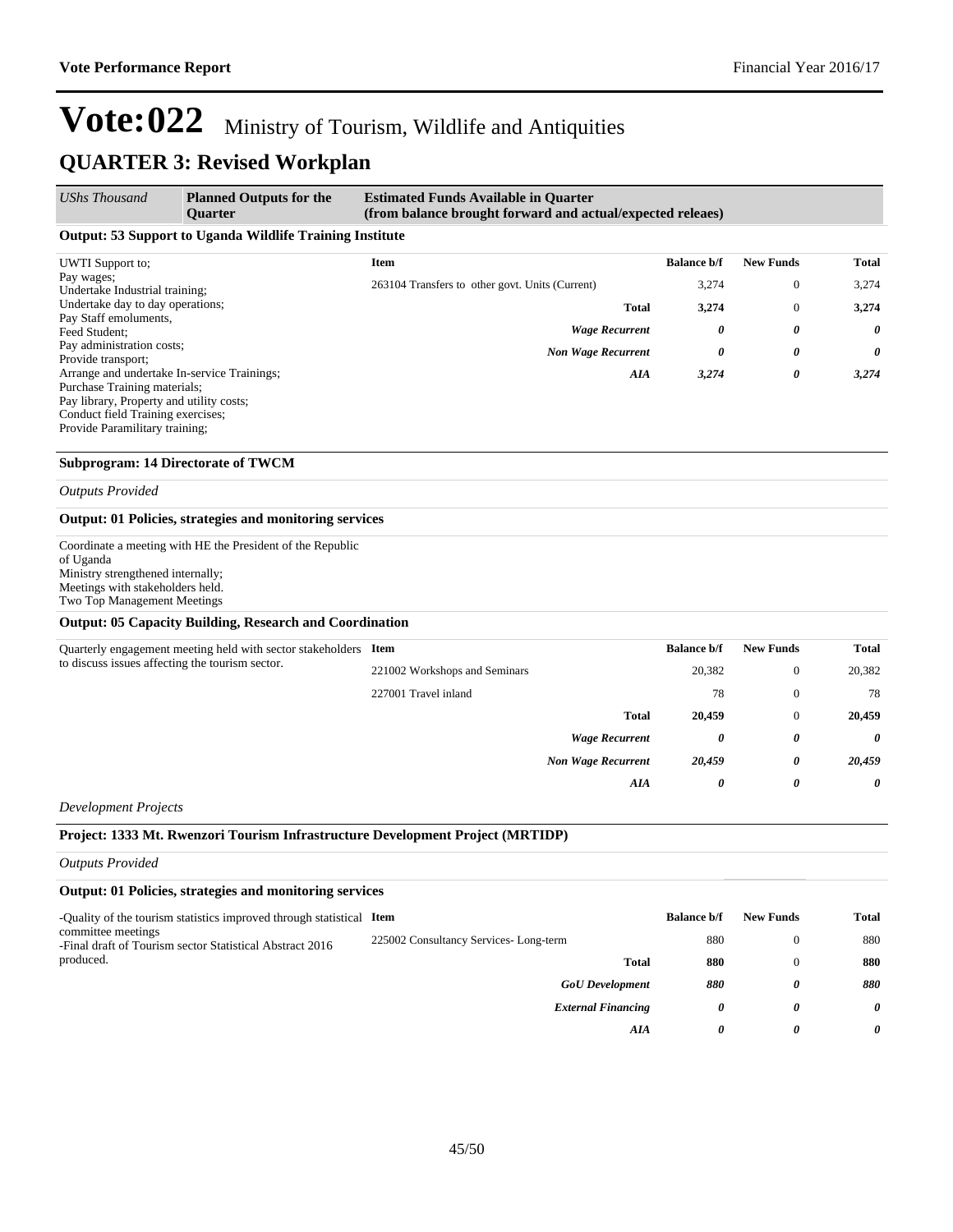### **QUARTER 3: Revised Workplan** *UShs Thousand* **Planned Outputs for the Estimated Funds Available in Quarter**

|                                                                             | <b>Ouarter</b>                                            | (from balance brought forward and actual/expected releaes)     |                  |              |          |
|-----------------------------------------------------------------------------|-----------------------------------------------------------|----------------------------------------------------------------|------------------|--------------|----------|
| <b>Capital Purchases</b>                                                    |                                                           |                                                                |                  |              |          |
|                                                                             | <b>Output: 82 Tourism Infrastructure and Construction</b> |                                                                |                  |              |          |
| Pre-Feasibility study report for the Cable car on Mt.<br>Rwenzori produced. | Item                                                      | <b>Balance b/f</b>                                             | <b>New Funds</b> | <b>Total</b> |          |
|                                                                             | 281502 Feasibility Studies for Capital Works              | 213,231                                                        | $\bf{0}$         | 213,231      |          |
| Monitoring and supervision conducted.                                       |                                                           | 281504 Monitoring, Supervision & Appraisal of capital<br>works | 178              | $\mathbf{0}$ | 178      |
|                                                                             |                                                           | <b>Total</b>                                                   | 213,409          | $\mathbf{0}$ | 213,409  |
|                                                                             |                                                           | <b>GoU</b> Development                                         | 213,409          | 0            | 213,409  |
|                                                                             |                                                           | <b>External Financing</b>                                      | 0                | 0            | $\theta$ |
|                                                                             |                                                           | AIA                                                            | 0                | 0            | 0        |

#### **Project: 1334 Development of Museums and Heritage Sites for Cultural Promotion**

*Capital Purchases*

### **Output: 82 Tourism Infrastructure and Construction**

| Construction of soroti museum fence completed<br>Transport gallery constructed up to roof top<br>BOOs and designs for Mugaba palace produced<br>Acquiring land titile for dolwe, pegs installed at komuge and<br>Nyero / printing of the rock art development plan<br>Procurement process for completion of Barlonyo and<br>Repairs begin | Item                                                           | <b>Balance b/f</b> | <b>New Funds</b> | Total   |
|-------------------------------------------------------------------------------------------------------------------------------------------------------------------------------------------------------------------------------------------------------------------------------------------------------------------------------------------|----------------------------------------------------------------|--------------------|------------------|---------|
|                                                                                                                                                                                                                                                                                                                                           | 281504 Monitoring, Supervision & Appraisal of capital<br>works | 898                | $\theta$         | 898     |
|                                                                                                                                                                                                                                                                                                                                           | 312101 Non-Residential Buildings                               | 72.629             | $\theta$         | 72.629  |
|                                                                                                                                                                                                                                                                                                                                           | 312104 Other Structures                                        | 258.481            | $\theta$         | 258.481 |
| Stakeholder meetings with the district and surveys                                                                                                                                                                                                                                                                                        | <b>Total</b>                                                   | 332,008            | $\theta$         | 332,008 |
| Monitoring for compliance and quality assurance                                                                                                                                                                                                                                                                                           | <b>GoU</b> Development                                         | 332,008            | 0                | 332.008 |
|                                                                                                                                                                                                                                                                                                                                           | <b>External Financing</b>                                      | 0                  | 0                | 0       |
|                                                                                                                                                                                                                                                                                                                                           | AIA                                                            | $\theta$           | 0                | 0       |

### **Project: 1335 Establishment of Lake Victoria Tourism Circuit**

*Capital Purchases*

### **Output: 82 Tourism Infrastructure and Construction**

| Electrical fence for the Chimpanze at Ngamba Island<br>constructed: | Item                    |                           | <b>Balance b/f</b> | <b>New Funds</b> | <b>Total</b> |
|---------------------------------------------------------------------|-------------------------|---------------------------|--------------------|------------------|--------------|
|                                                                     | 312104 Other Structures |                           | 300,000            |                  | 300,000      |
|                                                                     |                         | <b>Total</b>              | 300,000            |                  | 300,000      |
|                                                                     |                         | <b>GoU</b> Development    | 300,000            | 0                | 300,000      |
|                                                                     |                         | <b>External Financing</b> | 0                  | 0                | 0            |
|                                                                     |                         | AIA                       | 0                  | 0                | 0            |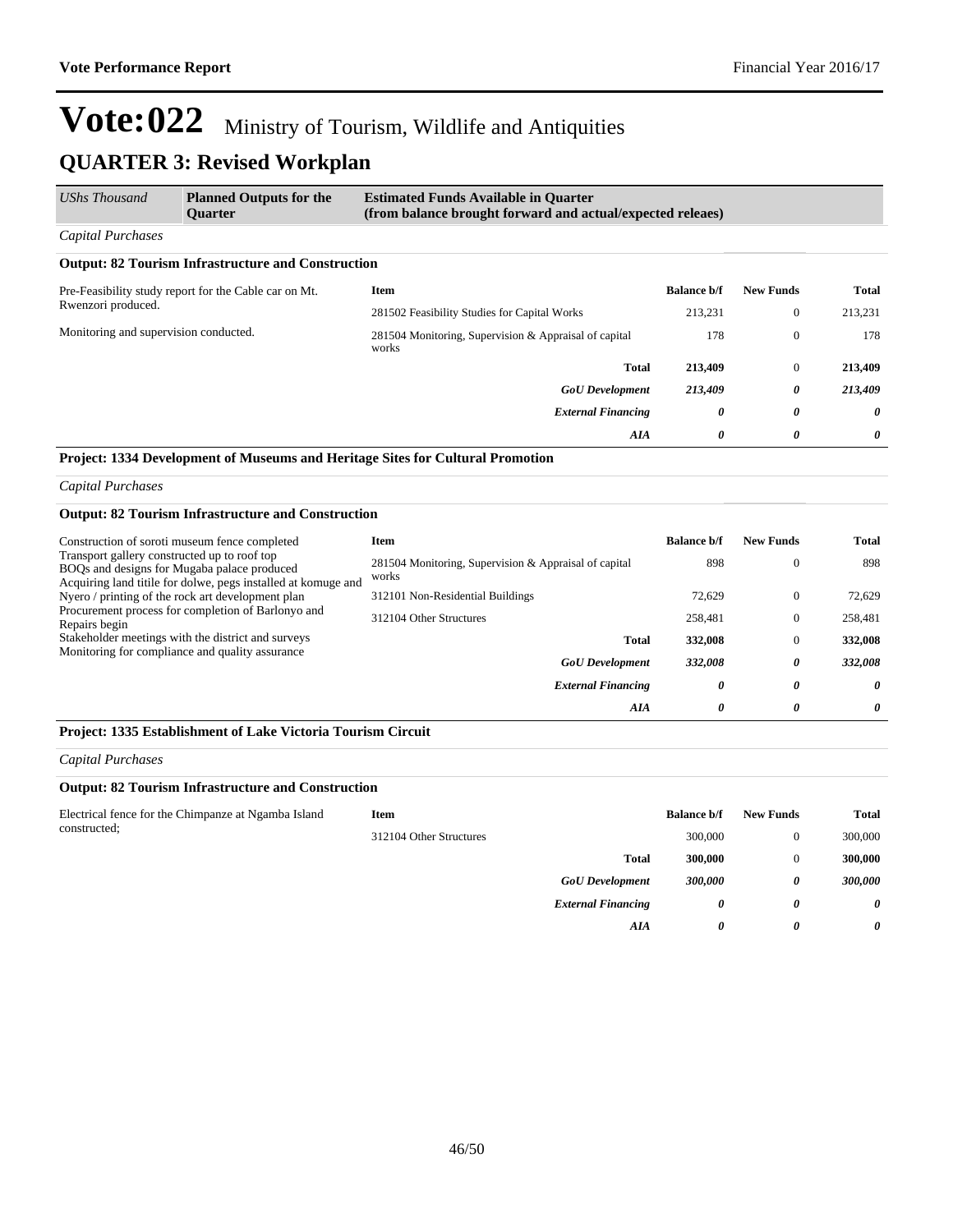| UShs Thousand                                                                                                                                               | <b>Planned Outputs for the</b><br><b>Ouarter</b>          | <b>Estimated Funds Available in Quarter</b><br>(from balance brought forward and actual/expected releaes) |                    |                  |        |
|-------------------------------------------------------------------------------------------------------------------------------------------------------------|-----------------------------------------------------------|-----------------------------------------------------------------------------------------------------------|--------------------|------------------|--------|
|                                                                                                                                                             | <b>Project: 1336 Development of Source of the Nile</b>    |                                                                                                           |                    |                  |        |
| Capital Purchases                                                                                                                                           |                                                           |                                                                                                           |                    |                  |        |
|                                                                                                                                                             | <b>Output: 82 Tourism Infrastructure and Construction</b> |                                                                                                           |                    |                  |        |
| Consultant to develop Master plan and undertake a Strategic<br>Environment and Social Impact Analysis for Source of the<br>Nile development area contracted |                                                           | Item                                                                                                      | <b>Balance b/f</b> | <b>New Funds</b> | Total  |
|                                                                                                                                                             |                                                           | 281502 Feasibility Studies for Capital Works                                                              | 15,562             | $\mathbf{0}$     | 15,562 |
| Two reports on tourism stakeholder engagement in planning                                                                                                   |                                                           | Total                                                                                                     | 15,562             | $\mathbf{0}$     | 15,562 |
|                                                                                                                                                             | and development of tourism at the Source of the Nile      | <b>GoU</b> Development                                                                                    | 15,562             | 0                | 15,562 |
| prepared                                                                                                                                                    | <b>External Financing</b>                                 | 0                                                                                                         | 0                  | $\theta$         |        |
| the Nile                                                                                                                                                    | Two tourism projects monitored and inspected at Source of | AIA                                                                                                       | 0                  | 0                | 0      |
|                                                                                                                                                             |                                                           | Project: 1337 Establishment of Regional Satelite Wildlife Conservation Education Centres in Uganda        |                    |                  |        |

*Capital Purchases*

#### **Output: 82 Tourism Infrastructure and Construction**

| None                        | Item                                         | <b>Balance b/f</b> | <b>New Funds</b> | <b>Total</b> |
|-----------------------------|----------------------------------------------|--------------------|------------------|--------------|
|                             | 281502 Feasibility Studies for Capital Works | 350,000            | $\theta$         | 350,000      |
|                             | <b>Total</b>                                 | 350,000            | $\theta$         | 350,000      |
|                             | <b>GoU</b> Development                       | 350,000            | 0                | 350,000      |
|                             | <b>External Financing</b>                    | 0                  | 0                | $\theta$     |
|                             | AIA                                          | 0                  | $\theta$         | $\theta$     |
| .<br>_ _ _ _ _<br>__<br>___ |                                              |                    |                  |              |

#### **Program: 49 General Administration, Policy and Planning**

*Recurrent Programmes*

### **Subprogram: 01 HQs and Administration**

*Outputs Provided*

#### **Output: 04 Policy, consultation, planning and monitoring services**

| 5 project concepts finalized for presentation to MOFPED                                                               | Item                                                  | <b>Balance b/f</b> | <b>New Funds</b> | Total  |
|-----------------------------------------------------------------------------------------------------------------------|-------------------------------------------------------|--------------------|------------------|--------|
| One monitoring activity undertaken<br>One Research study undertaken                                                   | 211101 General Staff Salaries                         | 1,110              | $\mathbf{0}$     | 1,110  |
| Annual Sector Review undertaken<br>Annual Performance Report produced<br>BFP 2017/18 produced and submitted to MOFPED | 221002 Workshops and Seminars                         |                    | $\mathbf{0}$     |        |
|                                                                                                                       | 221011 Printing, Stationery, Photocopying and Binding | 14,311             | $\theta$         | 14,311 |
|                                                                                                                       | 227004 Fuel, Lubricants and Oils                      | 2,633              | $\mathbf{0}$     | 2,633  |
|                                                                                                                       | <b>Total</b>                                          | 18,060             | $\theta$         | 18,060 |
|                                                                                                                       | <b>Wage Recurrent</b>                                 | 1,110              | 0                | 1,110  |
|                                                                                                                       | <b>Non Wage Recurrent</b>                             | 16,950             | 0                | 16,950 |
|                                                                                                                       | AIA                                                   | 0                  | 0                | 0      |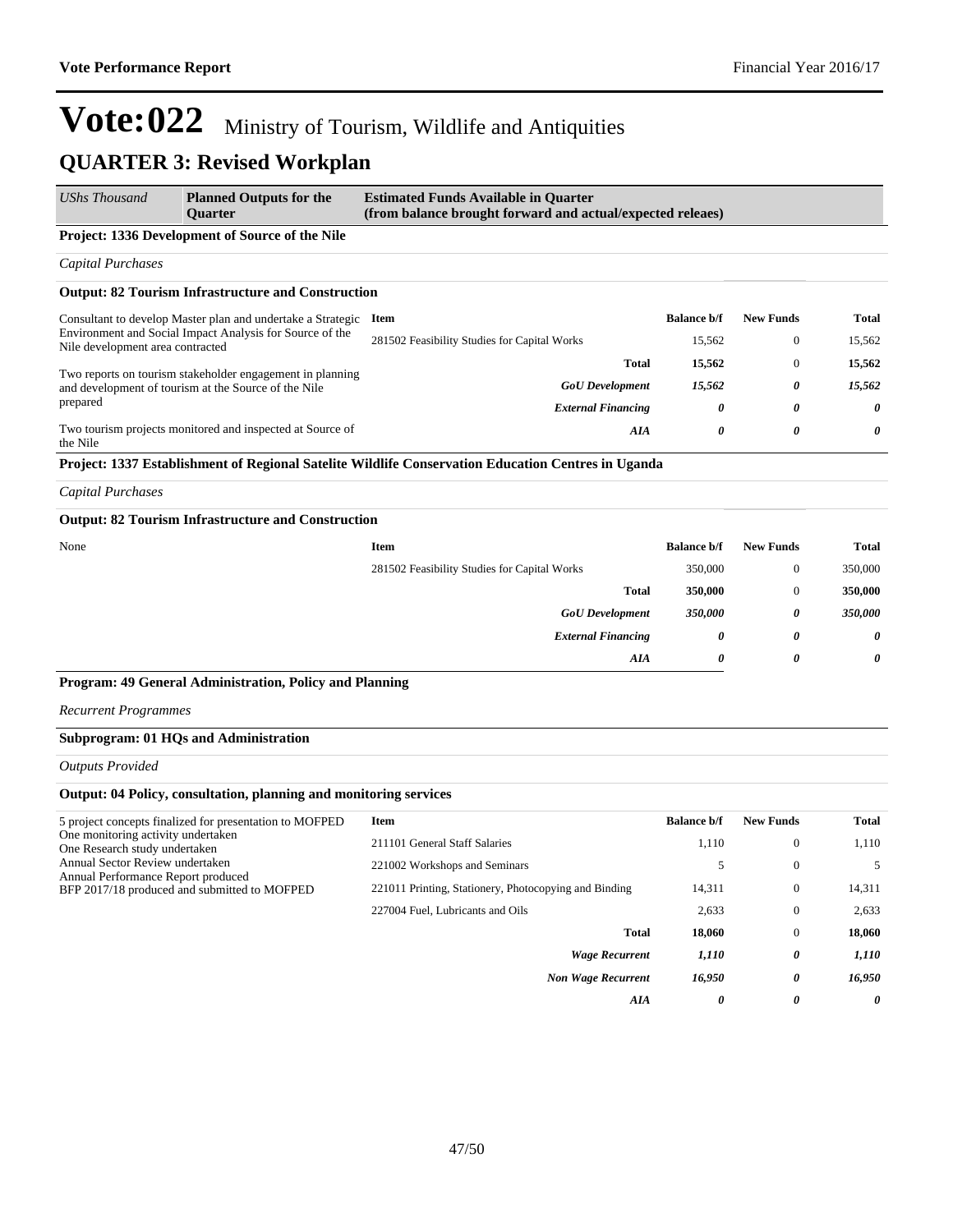| <b>UShs Thousand</b>                                            | <b>Planned Outputs for the</b><br><b>Ouarter</b>                         | <b>Estimated Funds Available in Quarter</b><br>(from balance brought forward and actual/expected releaes) |                       |                  |                       |  |  |  |
|-----------------------------------------------------------------|--------------------------------------------------------------------------|-----------------------------------------------------------------------------------------------------------|-----------------------|------------------|-----------------------|--|--|--|
|                                                                 | <b>Output: 05 Ministry Support Services (Finance and Administration)</b> |                                                                                                           |                       |                  |                       |  |  |  |
|                                                                 | Salary and Pension paid by the 28th day of every month                   | <b>Item</b>                                                                                               | <b>Balance b/f</b>    | <b>New Funds</b> | <b>Total</b>          |  |  |  |
| Allowances and Welfare provided<br>Media issues and advertising |                                                                          | 211101 General Staff Salaries                                                                             | 58.544                | $\mathbf{0}$     | 58,544                |  |  |  |
|                                                                 | Utilities: Water, Electricity and Telecommunications paid                | 212102 Pension for General Civil Service                                                                  | 51,006                | $\mathbf{0}$     | 51,006                |  |  |  |
|                                                                 |                                                                          | 213004 Gratuity Expenses                                                                                  | 117,317               | $\mathbf{0}$     | 117,317               |  |  |  |
|                                                                 |                                                                          | 221001 Advertising and Public Relations                                                                   | 80                    | $\mathbf{0}$     | 80                    |  |  |  |
|                                                                 | 221007 Books, Periodicals & Newspapers                                   | 7,410                                                                                                     | $\boldsymbol{0}$      | 7,410            |                       |  |  |  |
|                                                                 | 221009 Welfare and Entertainment                                         | 445                                                                                                       | $\mathbf{0}$          | 445              |                       |  |  |  |
|                                                                 |                                                                          | 221011 Printing, Stationery, Photocopying and Binding                                                     | 9,172                 | $\mathbf{0}$     | 9,172                 |  |  |  |
|                                                                 | 222001 Telecommunications                                                | 44                                                                                                        | $\mathbf{0}$          | 44               |                       |  |  |  |
|                                                                 |                                                                          | 223004 Guard and Security services                                                                        | 679                   | $\mathbf{0}$     | 679                   |  |  |  |
|                                                                 |                                                                          | 223006 Water                                                                                              | 4,266                 | $\mathbf{0}$     | 4,266                 |  |  |  |
|                                                                 |                                                                          | 224004 Cleaning and Sanitation                                                                            | 13,667                | $\mathbf{0}$     | 13,667                |  |  |  |
|                                                                 |                                                                          | 224005 Uniforms, Beddings and Protective Gear                                                             | 17                    | $\Omega$         | 17                    |  |  |  |
|                                                                 |                                                                          | 227001 Travel inland                                                                                      | 405                   | $\overline{0}$   | 405                   |  |  |  |
|                                                                 |                                                                          | 227004 Fuel, Lubricants and Oils                                                                          | 16,102                | $\mathbf{0}$     | 16,102                |  |  |  |
|                                                                 |                                                                          | 228001 Maintenance - Civil                                                                                | 55                    | $\mathbf{0}$     | 55                    |  |  |  |
|                                                                 |                                                                          | 228002 Maintenance - Vehicles                                                                             | 9,805                 | $\mathbf{0}$     | 9,805                 |  |  |  |
|                                                                 |                                                                          | <b>Total</b>                                                                                              | 289,013               | $\theta$         | 289,013               |  |  |  |
|                                                                 |                                                                          | <b>Wage Recurrent</b>                                                                                     | 58,544                | 0                | 58,544                |  |  |  |
|                                                                 |                                                                          | <b>Non Wage Recurrent</b>                                                                                 | 230,469               | 0                | 230,469               |  |  |  |
|                                                                 |                                                                          | <b>AIA</b>                                                                                                | $\boldsymbol{\theta}$ | 0                | $\boldsymbol{\theta}$ |  |  |  |

### **Output: 06 Ministerial and Top Management Services**

| Strategic policy guidance provided<br>Inland and International meetings attended<br>Ministry events hosted<br><b>Emoluments provided for Ministers</b><br>Client charter implemented | Item                                                  | <b>Balance b/f</b> | <b>New Funds</b> | Total |
|--------------------------------------------------------------------------------------------------------------------------------------------------------------------------------------|-------------------------------------------------------|--------------------|------------------|-------|
|                                                                                                                                                                                      | 213001 Medical expenses (To employees)                | 80                 | $\theta$         | 80    |
|                                                                                                                                                                                      | 221011 Printing, Stationery, Photocopying and Binding | 30                 | $\theta$         | 30    |
|                                                                                                                                                                                      | <b>Total</b>                                          | 110                | $\theta$         | 110   |
|                                                                                                                                                                                      | <b>Wage Recurrent</b>                                 | 0                  | 0                | 0     |
|                                                                                                                                                                                      | <b>Non Wage Recurrent</b>                             | 110                | 0                | 110   |
|                                                                                                                                                                                      | AIA                                                   | 0                  | 0                | 0     |
|                                                                                                                                                                                      |                                                       |                    |                  |       |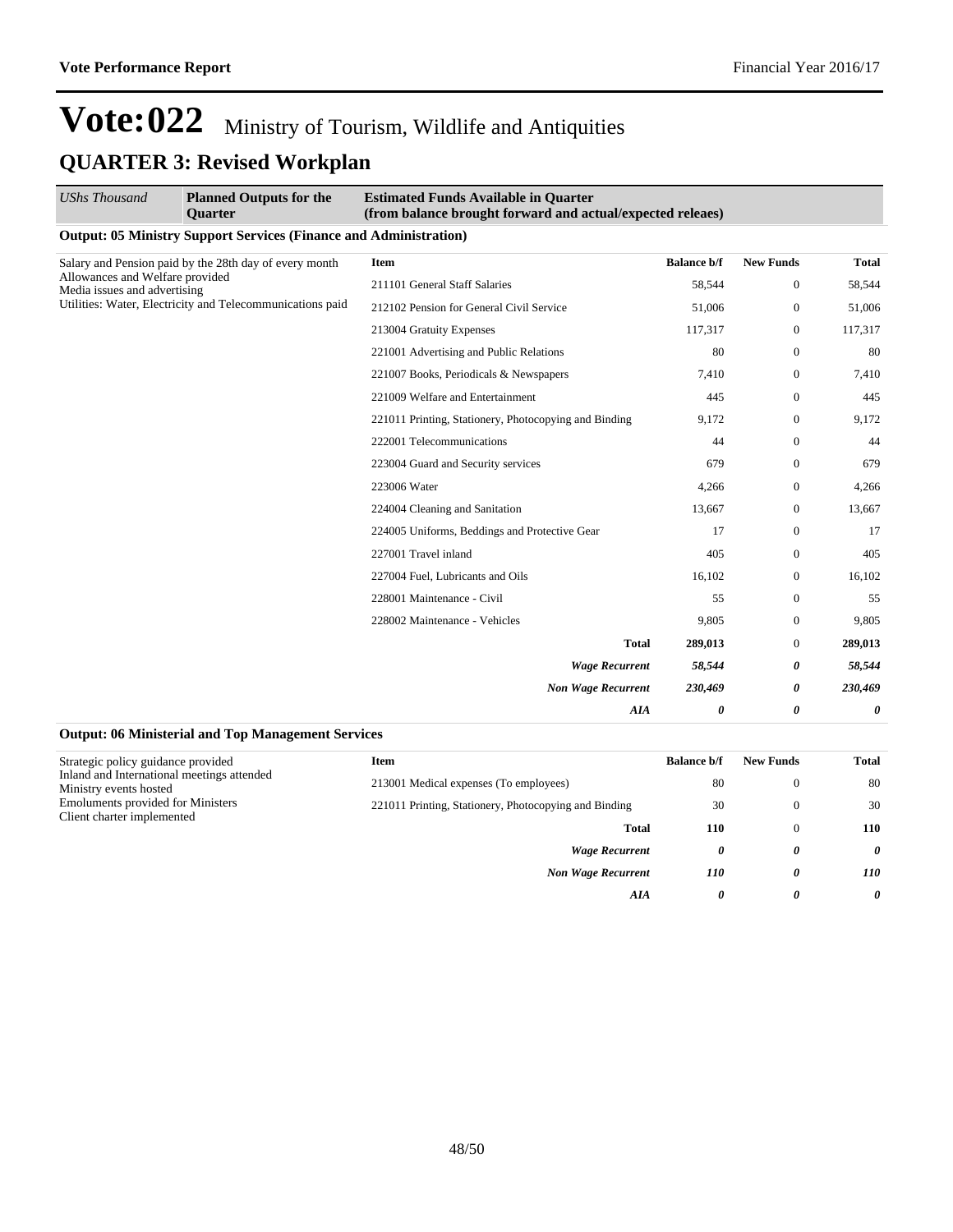| <b>UShs Thousand</b>                                   | <b>Planned Outputs for the</b><br><b>Ouarter</b>               | <b>Estimated Funds Available in Quarter</b><br>(from balance brought forward and actual/expected releaes) |                    |                  |          |
|--------------------------------------------------------|----------------------------------------------------------------|-----------------------------------------------------------------------------------------------------------|--------------------|------------------|----------|
|                                                        | <b>Output: 19 Human Resource Management Services</b>           |                                                                                                           |                    |                  |          |
|                                                        | Support and evaluation of HIV/AIDS workplace intervention Item |                                                                                                           | <b>Balance b/f</b> | <b>New Funds</b> | Total    |
| Refresher courses undertaken<br>Team building meetings |                                                                | 221002 Workshops and Seminars                                                                             | 16,898             | $\mathbf{0}$     | 16,898   |
| Training                                               | Recruitment / Implementation of the new structure              | 221003 Staff Training                                                                                     | 14                 | $\mathbf{0}$     | 14       |
| Inland travels                                         |                                                                | 221011 Printing, Stationery, Photocopying and Binding                                                     | 6,200              | $\mathbf{0}$     | 6,200    |
| IPPS recurrent costs (Payroll management)              |                                                                | 221016 IFMS Recurrent costs                                                                               | 50                 | $\mathbf{0}$     | 50       |
|                                                        |                                                                | <b>Total</b>                                                                                              | 23,161             | $\mathbf{0}$     | 23,161   |
|                                                        |                                                                | <b>Wage Recurrent</b>                                                                                     | 0                  | 0                | $\theta$ |
|                                                        |                                                                | <b>Non Wage Recurrent</b>                                                                                 | 23,161             | 0                | 23,161   |
|                                                        |                                                                | <b>AIA</b>                                                                                                | 0                  | 0                | 0        |

#### **Subprogram: 15 Internal Audit**

#### *Outputs Provided*

#### **Output: 04 Policy, consultation, planning and monitoring services**

| Audit review and inspection of Tourism infrastructure,<br>tourist sites and fixed assets<br>Payroll, Pensions and Human resource management review | Item                          |                           | <b>Balance b/f</b> | <b>New Funds</b> | Total    |
|----------------------------------------------------------------------------------------------------------------------------------------------------|-------------------------------|---------------------------|--------------------|------------------|----------|
|                                                                                                                                                    | 211101 General Staff Salaries |                           | 12,053             | $\mathbf{0}$     | 12,053   |
|                                                                                                                                                    |                               | <b>Total</b>              | 12,053             | $\mathbf{0}$     | 12,053   |
|                                                                                                                                                    |                               | <b>Wage Recurrent</b>     | 12,053             | 0                | 12,053   |
|                                                                                                                                                    |                               | <b>Non Wage Recurrent</b> | 0                  | 0                | $\theta$ |
|                                                                                                                                                    |                               | AIA                       | $\theta$           | 0                | 0        |
|                                                                                                                                                    |                               |                           |                    |                  |          |

*Development Projects*

#### **Project: 0248 Government Purchases and Taxes**

*Capital Purchases*

#### **Output: 72 Government Buildings and Administrative Infrastructure**

| Designs and BOQs for Ministry HQs completed; | <b>Item</b>                                                        | <b>Balance b/f</b> | <b>New Funds</b> | <b>Total</b> |
|----------------------------------------------|--------------------------------------------------------------------|--------------------|------------------|--------------|
|                                              | 281503 Engineering and Design Studies & Plans for capital<br>works | 110.694            | $\mathbf{0}$     | 110,694      |
|                                              | <b>Total</b>                                                       | 110,694            | $\overline{0}$   | 110,694      |
|                                              | <b>GoU</b> Development                                             | 110,694            | 0                | 110,694      |
|                                              | <b>External Financing</b>                                          | 0                  | 0                | 0            |
|                                              | AIA                                                                | 0                  | 0                | 0            |

#### **Output: 76 Purchase of Office and ICT Equipment, including Software**

| None | <b>Item</b>                    | <b>Balance b/f</b> | <b>New Funds</b> | <b>Total</b>          |
|------|--------------------------------|--------------------|------------------|-----------------------|
|      | 312202 Machinery and Equipment | 78,018             | $\theta$         | 78,018                |
|      | <b>Total</b>                   | 78,018             | $\mathbf{0}$     | 78,018                |
|      | <b>GoU</b> Development         | 78,018             | 0                | 78,018                |
|      | <b>External Financing</b>      | 0                  | 0                | $\theta$              |
|      | AIA                            | 0                  | 0                | $\boldsymbol{\theta}$ |